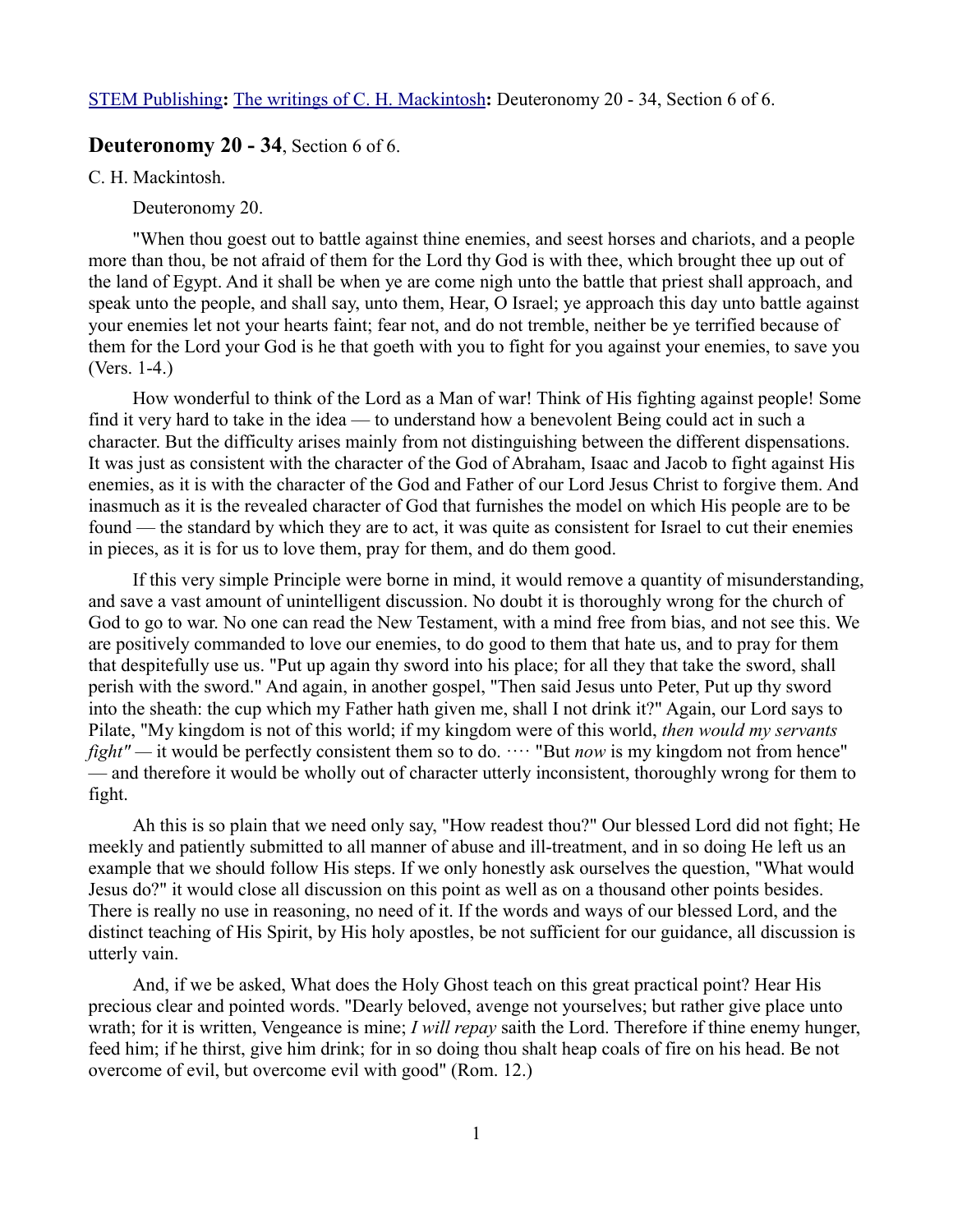These are the lovely ethics of the church of God: the principles of that heavenly kingdom to which all true Christians belong. Would they have suited Israel of old? Certainly not. Only conceive Joshua. acting toward the Canaanites on the principles of Romans 12! It would have been as flagrant an inconsistency as for us to act on the principle of Deuteronomy 20. How is this? Simply because, in Joshua's day, God was executing judgement in righteousness; whereas, now, He is dealing in unqualified grace. This makes all the difference. The principle of divine action is the grand moral regulator for God's people in all ages. If this be seen, all difficulty is removed, all discussion definitively closed.

But then if any feel disposed to ask, "What about the world? How could it get on upon the principle of grace? Could it act on the doctrine of Romans 12: 20?" Not for a moment. The idea is simply absurd. To attempt to amalgamate the principles of grace with the law of nations, or to infuse the spirit of the New Testament into the framework of political economy would instantly plunge civilized society into hopeless confusion. And here is just where many most excellent and wellmeaning people are astray. They want to press the nations of the world into the adoption of a principle which would be destructive of their national existence. The time is not come yet for nations to beat their swords into ploughshares and their spears into pruning hooks, and learn war no more. That blessed time will come, thank God, when this groaning earth shall be filled with the knowledge of the Lord as the waters cover the sea. But to seek to get nations, now to act upon peace principles is simply to ask them to cease to be; in a word, it is thoroughly hopeless, unintelligent labour. It cannot be. We are not called upon to regulate the world, but to pass through it, as pilgrims and strangers. Jesus did not come to set the world right. He came to seek and to save that which was lost; and as to the world, He testified of it that its deeds were evil. He will, ere long come to set things right. He will take to Himself His great power and reign. The kingdoms of this world shall, most assuredly, become the kingdoms of our Lord and of His Christ. He will gather out of His kingdom all things that offend, and them that do iniquity. All this is most blessedly true: but we must wait His time. It can be of no possible use for us, by our ignorant efforts, to seek to bring about a condition of things which all scripture goes to prove can only be introduced by the personal presence and rule of our beloved and adorable Lord and Saviour Jesus Christ.

# But we must proceed with our chapter.

Israel were called to fight the Lord's battles. The moment they put their foot upon the land of it was war to the knife with the doomed inhabitants. "Of the cities of these people which the Lord God doth give thee for an inheritance, thou save alive nothing that breatheth." This was distinct and emphatic. The seed of Abraham were not only to possess the land of Canaan, but they were to be God's instruments in executing His just judgement upon the guilty inhabitants, whose sins had risen up to heaven, and become absolutely intolerable.

Does any one feel called upon to apologise for the divine actings towards the seven nations of Canaan. If so, let him be well assured of this that his labour is perfectly gratuitous, entirely uncalled for. What folly for any poor worm of the earth to think of entering upon such work! And what folly, too for any one to require an apology or an explanation. It was a high honour put upon Israel to exterminate those guilty nations — an honour of which they proved themselves utterly unworthy, inasmuch as they failed to do as they were commanded. They left alive many of those who ought to have been utterly destroyed; they spared them to be the wretched instruments of their own ultimate ruin, by leading them into the self-same sins which had so loudly called for divine judgement.

But let us look, for a moment, at the qualifications which were necessary for those who would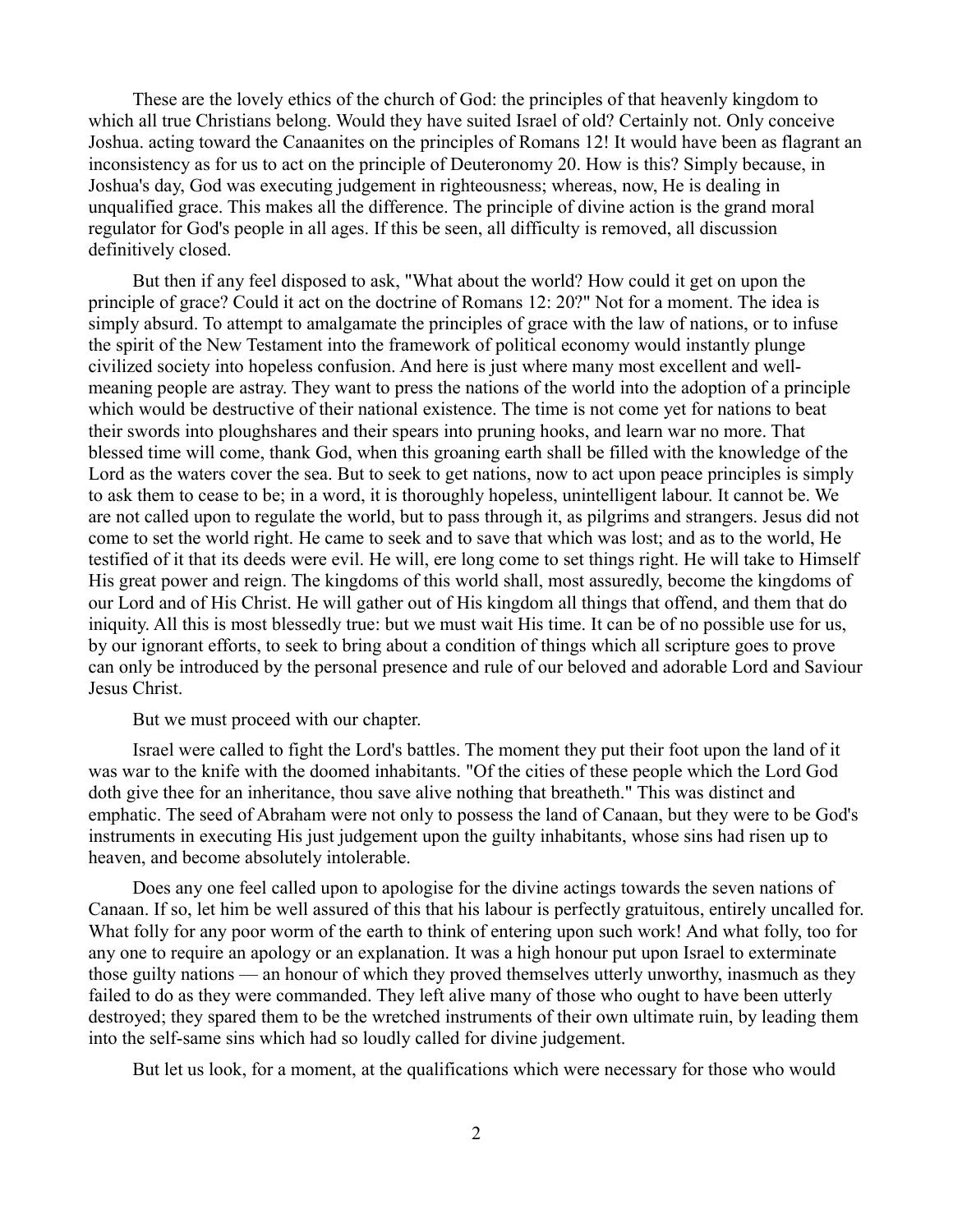fight the Lord's battles. We shall find the opening paragraph of our chapter full of most precious instruction for ourselves in the spiritual warfare which we are called to wage.

The reader will observe that the people, on approaching to the battle, were to be addressed, first, by the priest, and secondly, by the officers. This order is very beautiful. The priest came forward to unfold to the people their high *privileges*; the officers came to remind them of their holy *responsibilities*. Such is the divine order here. Privilege comes first, and then responsibility. "The priest shall approach, and speak unto the people, and shall say unto them, Hear O Israel; ye approach this day unto battle against your enemies; let not your hearts faint, fear not and do not tremble, neither be ye terrified because of them; for the Lord your God is he that goeth with you, to fight for you against your enemies, to save you".

What blessed words are these! How full of comfort and encouragement! How eminently calculated to banish all fear and depression, and to infuse courage and confidence into the most sinking fainting heart! The priest was the very expression of the grace of God; his ministry a stream of most precious consolation flowing from the loving heart of the God of Israel to each individual warrior. His loving words were designed and fitted to gird up the loins of the mind, and nerve the feeblest arm for fight. He assures them of the divine presence with them. There is no question, no condition, no "if," no "but." It is an unqualified statement. Jehovah Elohim was with them. This surely was enough. It mattered not, in the smallest degree how many, how powerful, or how formidable were their enemies; they would all prove to be as chaff before the whirlwind, in the presence of the Lord of hosts, the God of the armies of Israel.

But then the *officer* had to be heard as well as the *priest*. "And the officers shall speak unto the people; saying, What man is there that hath built a new house, and hath not dedicated it let him go return to his house, lest he die in the battle, and another man dedicate it. And what man is he that hath planted a vineyard, and hath not yet eaten of it? let him also go and return unto his house, lest he die in the battle, and another man eat of it. And what man is there that hath betrothed a wife, hath not taken her? let him go and return unto his house, lest he die in the battle, and another man take her. And the officers shall speak further unto the people, and they shall say, What man is there that In fearful and fainthearted? let him go and return unto his house, lest his brethren's heart faint as well as his heart. And it shall be that when the officers have made an end of speaking unto the people, that they shall make captains of the armies to lead the people." (vers. 5-9.)

Thus we learn that there were two things absolutely essential to all who would fight the Lord's battles, namely, a heart thoroughly disentangled from the things of nature and of earth; and a bold unclouded confidence in God. "No man that warreth entangleth himself with the affairs of this life, that he may please him who hath chosen him to be a soldier." There is a very material difference between being *engaged* in the affairs of this life, and being *entangled* by them. A man might have had a house, a vineyard, and a wife, and yet have been fit for the battle. These things were not, in themselves, a hindrance; but it was having them under such conditions as rendered them an entanglement that unfitted a man for the conflict.

It is well to bear this in mind. We, as Christians, are called to carry on a constant spiritual warfare. We have to fight for every inch of heavenly ground. What the Canaanites were to Israel, the wicked spirits in the heavenlies are to us. We are not called to fight for eternal life; we have gotten that as God's free gift, before we begin. We are not called to fight for salvation; we are saved before we enter upon the conflict. It is most needful to know what it is that we have to fight for, and whom we are to fight with. The object for which we fight is make good, maintain, and carry out, practically, our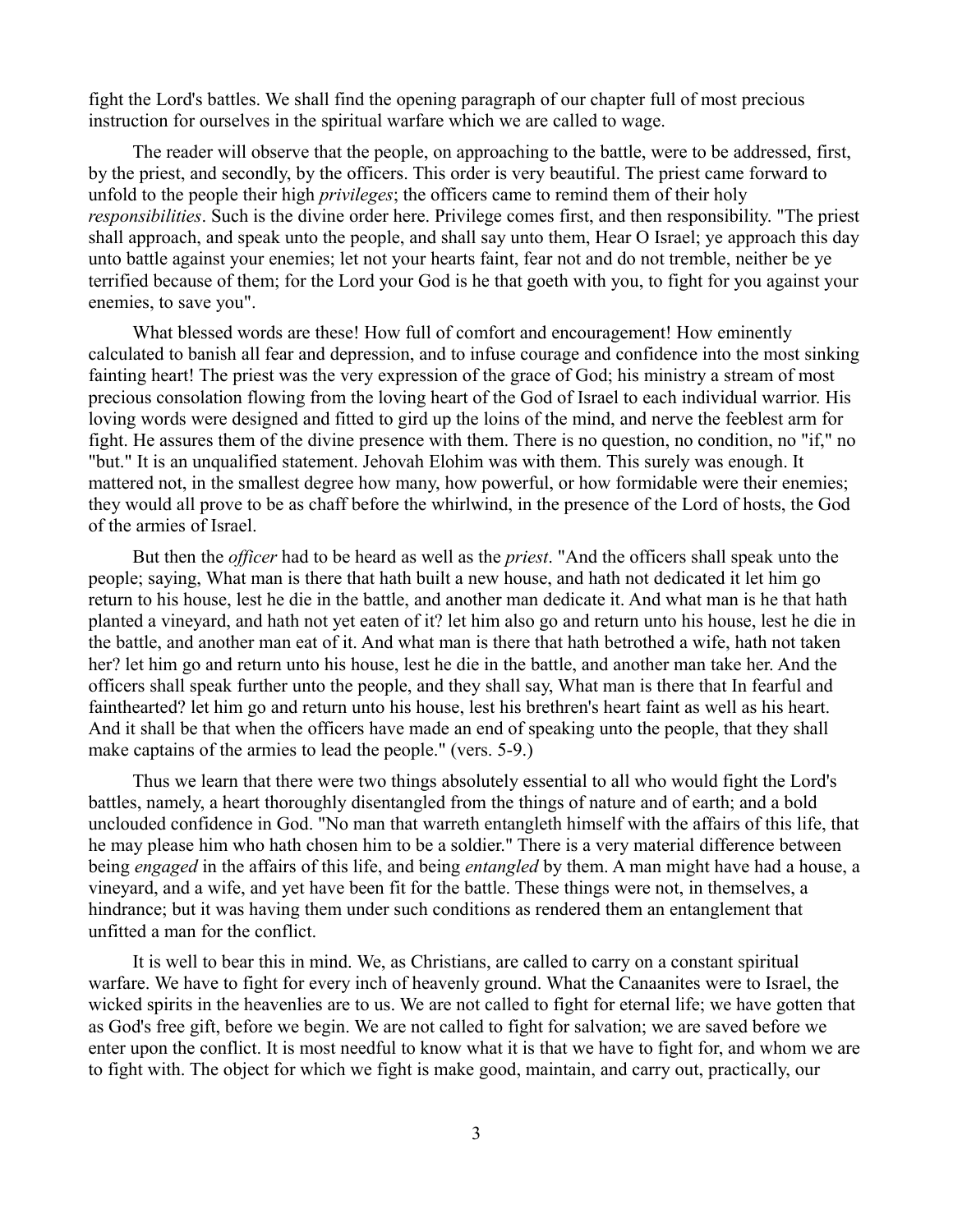heavenly position and character, in the midst of scenes and circumstances of ordinary human life, from day to day. And then as to our spiritual foes they are wicked spirits who, during this present time, are permitted to occupy the heavenlies. "We wrestle not against flesh and blood" — as Israel had to do in Canaan — "but against principalities, against powers, against the world-rulers [*kosmokratoras*] of this darkness, against wicked spirits in the heavenlies."

Now, the question is, what do we want in carrying on such a conflict as this? Must we abandon our lawful earthly callings? Must we detach ourselves from those relationships founded on nature and sanctioned of God? Is it needful to become an ascetic, a mystic or a monk, in order to carry on the spiritual warfare to which We are called? By no means; indeed for a Christian to do any one of these things would, in itself, be a proof that he had completely mistaken his calling, or that he had, at the very outset, fallen in the battle. We are imperatively called upon to work with our hands the thing is good, that we may have to give to him that needeth. And not only so, but we have the ample guidance, in the pages of the New Testament as to how we are to carry ourselves in the varied natural relationships which God Himself has established, and to which He has affixed the seal of His approval. Hence it is perfectly plain that earthly callings and natural relationships are, in themselves no hindrance to our waging a successful spiritual warfare.

What then is needed by the Christian warrior? A heart thoroughly disentangled from things earthly and natural; and an unclouded confidence in God. But how are these things to be maintained? Hear the divine reply. "Wherefore take unto you the whole armour of God, that ye may be able to withstand in *the evil day,"* — that is the whole time from the cross to the coming of Christ - and, having done all, to stand. Stand therefore, having your loins girt about with truth, and having on the breastplate of *righteousness* and your feet shod with the Preparation of the gospel of *peace*! above all, taking the shield of *faith*, wherewith ye shall be able to quench all the fiery darts of the wicked. And take the helmet of salvation, and the sword of the Spirit, which is the word of God. Praying always with all prayer and supplication in the Spirit, and watching thereunto with all perseverance and supplication for all saints." (Eph 6.)

Reader, mark the qualification of a Christian warrior as here set forth: by the Holy Ghost. It is not the question of a house, a vineyard or a wife, but of having the inward man governed by "truth;" the outward conduct characterised by real practical "righteousness;" the moral habits and ways marked by the sweet "peace" of the gospel; the whole man covered by the impenetrable shield of "faith;" the seat of the understanding guarded by the full assurance of "salvation; and the heart continually sustained and strengthened by persevering prayer and supplication; and led forth in earnest intercession for all saints, and specially for the Lord's beloved workmen and their blessed work. This is the way in which the spiritual Israel of God are to be furnished for the warfare which they are called to wage with wicked spirits in the heavenlies. May the Lord, in His infinite goodness, make all these things very real in our souls' experience, and in our practical career, from day to day!

The close of our chapter contains the principles which were to govern Israel in their warfare. They were most carefully to discriminate between the cities which were very far off from them, and those that pertained to the seven judged nations. To the former they were, in the first place, to make overtures of peace. With the latter, on the contrary, they were to make no terms whatever. "When thou comest nigh unto a *city to fight against it,* then *proclaim peace* unto it" — a marvellous method of fighting! — "And it shall be, if it make thee answer of peace, and open unto thee, then it shall be, that all the people that is found therein shall be tributaries unto thee, and they shall serve thee. And if it will make no peace with thee, but will make war against thee, then thou shalt besiege it; and when the Lord thy God hath delivered it into thine hands, thou shalt smite every male thereof" — as expressing the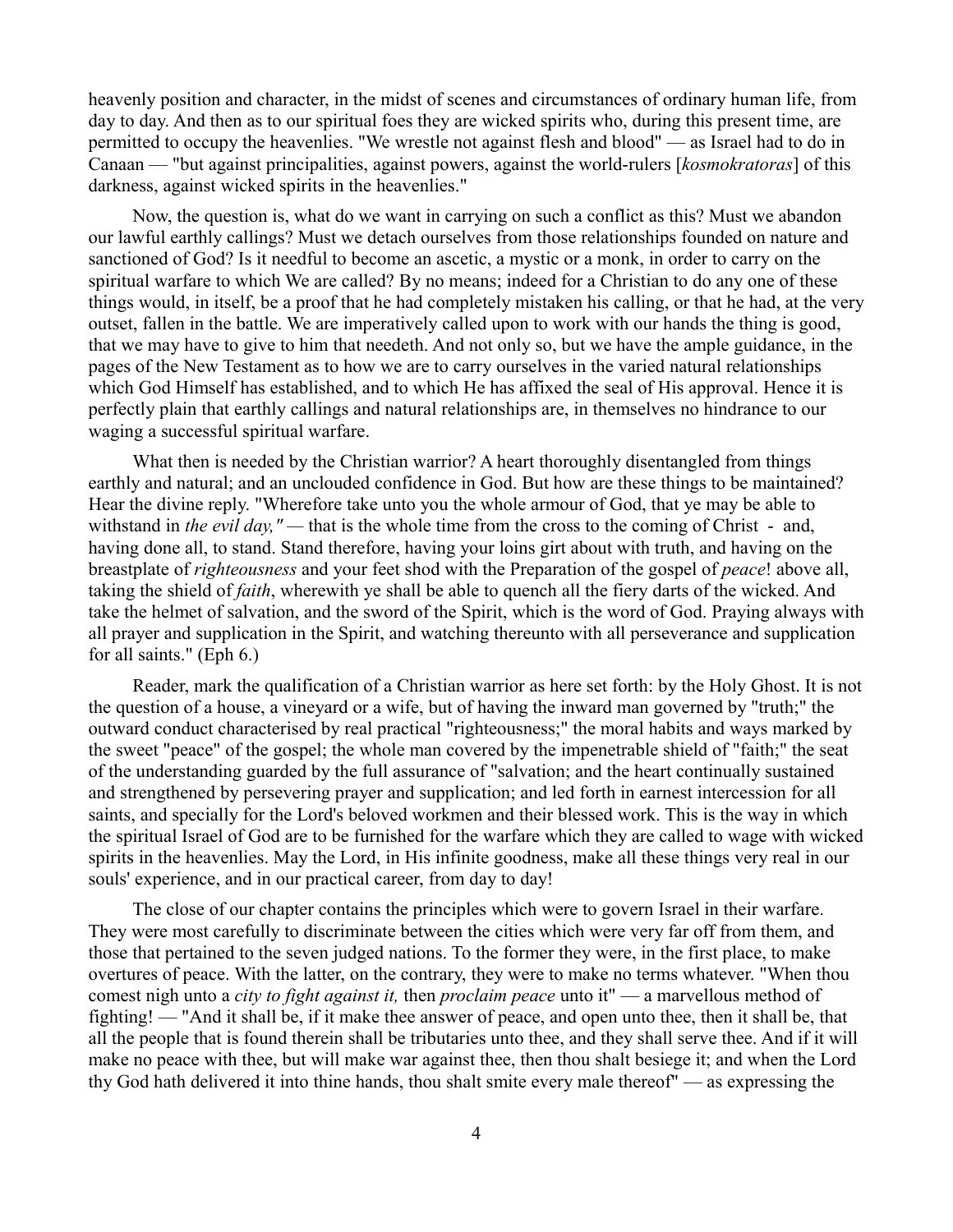positive energy of evil — "with the edge of the sword. But the women, and the little ones, and the cattle, and all that is in the city, even all the spoil thereof" — all that was capable of being turned to account, in the service of God, and of His people- thou shalt take unto thyself; and thou shalt eat the spoil of thine enemies, which the Lord thy God hath given thee. Thus shalt thou do unto all the cities which are very far off from thee, which not of the cities of these nations."

Indiscriminate slaughter and wholesale destruction formed no part of Israel's business. If any cities were disposed to accept the proffered terms of peace, they were to have the privilege of becoming tributaries to the people of God; and, in reference to those cities which would make no peace, all within their walls which could be made use of was to be reserved.

There are things in nature and things of earth which are capable of being used for God, they are sanctified by the word of God and prayer. We are told to make to ourselves friends of the mammon of unrighteousness, that when we fail, they may receive us into everlasting habitations; which simply means that if this world's riches come into the Christian's hands, he should diligently and faithfully use them in the service of Christ; he should freely distribute them to the poor, and to all the Lord's needy workmen; in short, he should make them available, in every right and prudent way, for the furtherance of the lord's work in every department. In this way, the very riches which else might crumble into dust in their hands, or prove to be as rust on their souls, shall produce precious fruit that shall serve to minister an abundant entrance into the everlasting kingdom of our Lord and Saviour Jesus Christ.

Many seem to find considerable difficulty in Luke 16: 9; but its teaching is as clear and forcible as it is practically important. We find very similar instruction in 1 Timothy 6 "charge them that are rich in this world, that they be not high-minded, nor trust in uncertain riches, but in the living God, who giveth us richly all things to enjoy; that they do good, that they be rich in good works, *ready to distribute,* willing to communicate, laying up in store for themselves a Good foundation against the time to come, that they may lay hold on eternal life."\* There is not a fraction which we spend, directly and simply, for Christ which will not be before us by and-by. The thought of this, though it should not, by any means, be a motive spring, may well encourage us to devote all we have, and all we are, to the service of our blessed Lord and Saviour, Jesus Christ.

{\*It may interest the reader to know that the four leading authorities agree in reading *ontos* instead of *aioniou*, in 1 Timothy 6: 19. Thus the passage would be, "That they may lay hold on life in earnest" or in reality. The only real life is to live for Christ; to live in the light of eternity; to use all we possess for the promotion of God's glory, and with an eye to the everlasting mansions. This, and only this, is life in earnest.}

Such is the plain teaching of Luke 16 and 1 Timothy 6; let us see that we understand it. The expression, "That they may receive you into everlasting habitations" simply means that what is spent for Christ will be rewarded in the day that is coming. Even a cup of cold water given in His precious Name shall have its sure reward in His everlasting kingdom. Oh! to spend and be spent for Him!

But we muse close this section by quoting the few last lines of our chapter, in which we have a very beautiful illustration of the way in which our God looks after the smallest matters, and His gracious care that nothing should be lost or injured. "When thou shalt besiege a city a long time, in making war against it to take it, thou shalt not destroy the trees thereof by forcing an axe against them; for thou mayest eat of them, and thou shalt not cut them down (for the tree of the field is man's life) to employ them in the siege; only the trees which thou knowest that they be not trees for meat, thou shalt destroy and cut them down; and thou shalt build bulwarks against the city that maketh war with thee, until it be subdued." (Vers. 19, 20.)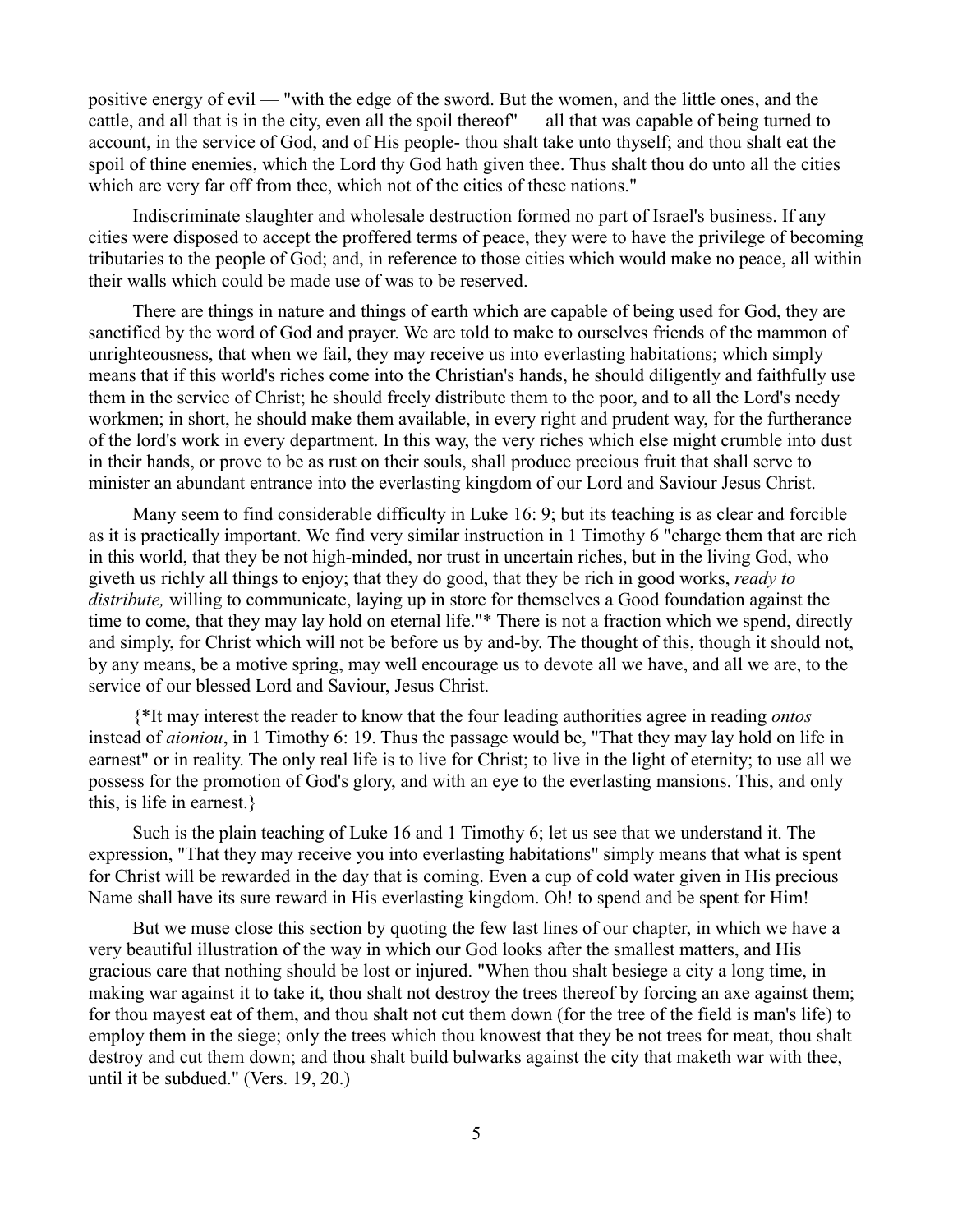"Let nothing be lost," is the Master's own word to us — a word which should ever he kept in remembrance. "Every creature of God is good, and nothing to be refused." We should carefully guard against all reckless waste of ought that can be made available for human use. Those who occupy the place of domestic servants should give their special attention to this matter. It is painful, at times, to witness the sinful waste of human food. Many a thing is flung out as offal which might supply a welcome meal for a needy family. If a Christian servant should read these lines, we would earnestly entreat him or her to weigh this subject in the divine presence, and never to practise or sanction the waste of the smallest atom that is capable of being turned to account for human use. We may depend upon it that to waste any creature of God is displeasing in His sight. Let us remember that His eye is upon us; and may it be our earnest desire to be agreeable to Him in all our ways.

# Deuteronomy 21.

"If one be found slain in the land which the Lord thy God giveth thee to possess it, lying in the field, and it be not known who hath slain him; then *thy elders* and *thy judges" —* the guardians of the claims of truth and righteousness — " shall come forth, and they shall measure unto the cities that are round about him that is slain; and it shall be, that the city which is next unto the slain man, even the elders of that city shall take an heifer, which hath not been wrought with, and which hath not drawn in the yoke; and the elders of that city shall bring down the heifer unto a *rough valley* which is neither eared nor sown and shall strike off the heifer's neck there in the valley. And *the priests the sons of Levi —* exponents of grace and mercy — "shall come near; for them the Lord thy God hath chosen to *minister* unto him, and *to bless* in the name of the Lord, and by their word shall every controversy and every stroke be tried" — blessed, comforting fact! — "And all the elders of that city, that are next unto the slain man, shall wash their hands over the heifer that is beheaded in the valley; and they shall answer and say, Our hands have not shed this blood, neither have our eyes seen it. Be merciful, O Lord, unto thy people Israel whom thou hast redeemed, and lay not innocent blood to thy people of Israel's charge. And the blood shall be forgiven them. So shalt thou put away the guilt of innocent blood from among you, when thou shalt do that which is right in the sight of the Lord." (Vers. 1-9.)

A very interesting and suggestive passage of holy scripture now lies open before us, and claims our attention. A sin is committed, a man is found slain in the land; but no one knows ought about it, no one can tell whether it is murder or manslaughter, or who committed the deed. It lies entirely beyond the range of human knowledge. And yet, there it is, an undeniable fact. Sin has been committed, and it lies as a stain on the Lord's land, and man is wholly incompetent to deal with it.

What then is to be done? The glory of God and the purity of His land must be maintained. He knows all about it, and He alone can deal with it; and truly His mode of dealing with it is full of most precious teaching.

First of all, the elders and judges appear on the scene. The claims of truth and righteousness must be duly attended to; justice and judgement must be perfectly maintained. This is a great cardinal truth running all through the word of God. *Sin* must be judged, ere *sins* can be forgiven, or the sinner justified. Ere mercy's heavenly voice can be heard, justice must be perfectly satisfied, the throne of God vindicated, and His Name glorified. grace must reign through righteousness. Blessed be God that it is so! What a glorious truth for all who have taken their true place as sinners! God has been glorified as to the question of sin, and therefore He can, in perfect righteousness, pardon and justify the sinner.

But we must confine ourselves simply to the interpretation of the passage before us; and, in so doing, we shall find in it a very wonderful onlook into Israel's future. True, the great foundation truth of atonement is presented; but it is with special reference to Israel. The death of Christ is here seen in its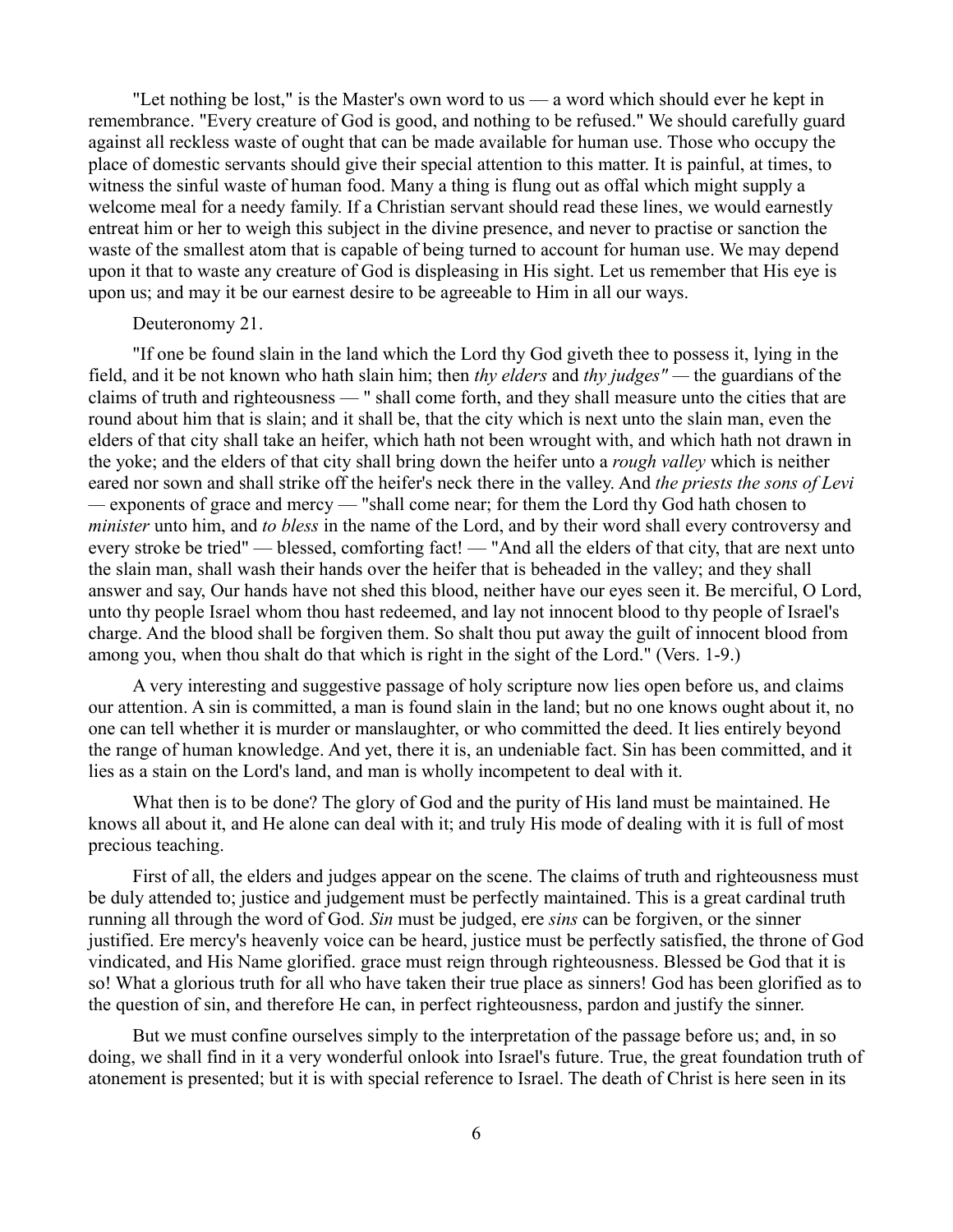two grand aspects, namely, as the expression of Man's guilt, and the display of God's grace, the former we have in the man found slain in the field; the latter in the heifer slain in the rough valley. The elders and the judges find out the city nearest to the slain man; and nothing can avail for that city save the blood of a spotless victim — the blood of the One who was slain at the guilty city of Jerusalem.

The reader will note, with much interest, that the moment the claims of justice were met by the death of the victim, a new element is introduced into the scene. "The priests the sons of Levi shall come near." This is grace acting on the blessed ground of righteousness. The priests are the channels of grace, as the judges are the guardians of righteousness. How perfect, how beautiful is scripture, in every page, every paragraph, every sentence! It was not until the blood was shed that the ministers of grace could present themselves. The heifer beheaded in the valley changed the aspect of things completely "The priests the sons of Levi shall come near; for them the Lord thy God hath chosen to minister unto him, and to bless in the name of the Lord; and *by their word" —* blessed fact for Israel! blessed fact for every true believer! — "shall *every controversy* and *every stroke be tried."* All is to be settled on the glorious and eternal principle of grace reigning through righteousness.

Thus it is that God will deal with Israel by-and-by. We must not attempt to interfere with the primary application of all those striking institutions which come under our notice in this profound and marvellous book of Deuteronomy. No doubt, there are lessons for us — precious lessons; but we may rest perfectly assured that the true way in which to understand and appreciate those lessons is to see their true and proper bearing. For instance, how precious, how full of consolation, the fact that it is by the word of the minister of grace that every controversy and every stroke is to be tried, for repentant Israel by-and-by, and for every repentant soul now! Do we lose ought of the deep blessedness of this by seeing and owning the proper application of the scripture? Assuredly not; so far from this, the true secret of profiting by any special passage of the word of God is to understand its true scope and bearing.

"And all the elders of that city that are next unto the slain man, shall wash their hands over the heifer that is beheaded in the valley."\* "I will wash my hands in innocency; and so will I compass thine altar." The true place to wash the hands is where the blood of atonement has for ever expiated our guilt. "And they shall answer and say, Our hands have not shed this blood, neither have our eyes seen it. Be merciful, O Lord, unto thy people Israel, whom thou hast redeemed, and lay not innocent blood unto thy people of Israel's charge. and the blood shall be forgiven them."

{\*How full of suggestive power is the figure of "the *rough valley!* " How aptly it sets forth what this world at large, and the land of Israel in particular, was to our blessed Lord and Saviour! Truly it was a rough place to Him, a place of humiliation, a dry and thirsty land a place that had never been eared or sown. But, all homage to His Name! by His death in this rough valley, He has procured for this earth and for the land of Israel a rich harvest of blessing which shall be reaped throughout the millennial age to the full praise of redeeming love. And even now, He from the throne of heaven's majesty, and we, in spirit with Him, can look back to that rough valley as the place where the blessed work was done which forms the imperishable foundation of God's glory, the church's blessing, Israel's full restoration, the joy of countless nations, and the glorious deliverance of this groaning creation.}

"Father, forgive them, for they know not what they do." "Unto you, first, God having raised up his Son Jesus sent him to bless you, by turning away every one of you from his iniquities." Thus all Israel shall be saved and blessed by-and-by, according to the eternal counsels of God, and in pursuance of His promise and oath to Abraham, ratified and eternally established by the precious blood of Christ, to whom be all homage and praise, world without end!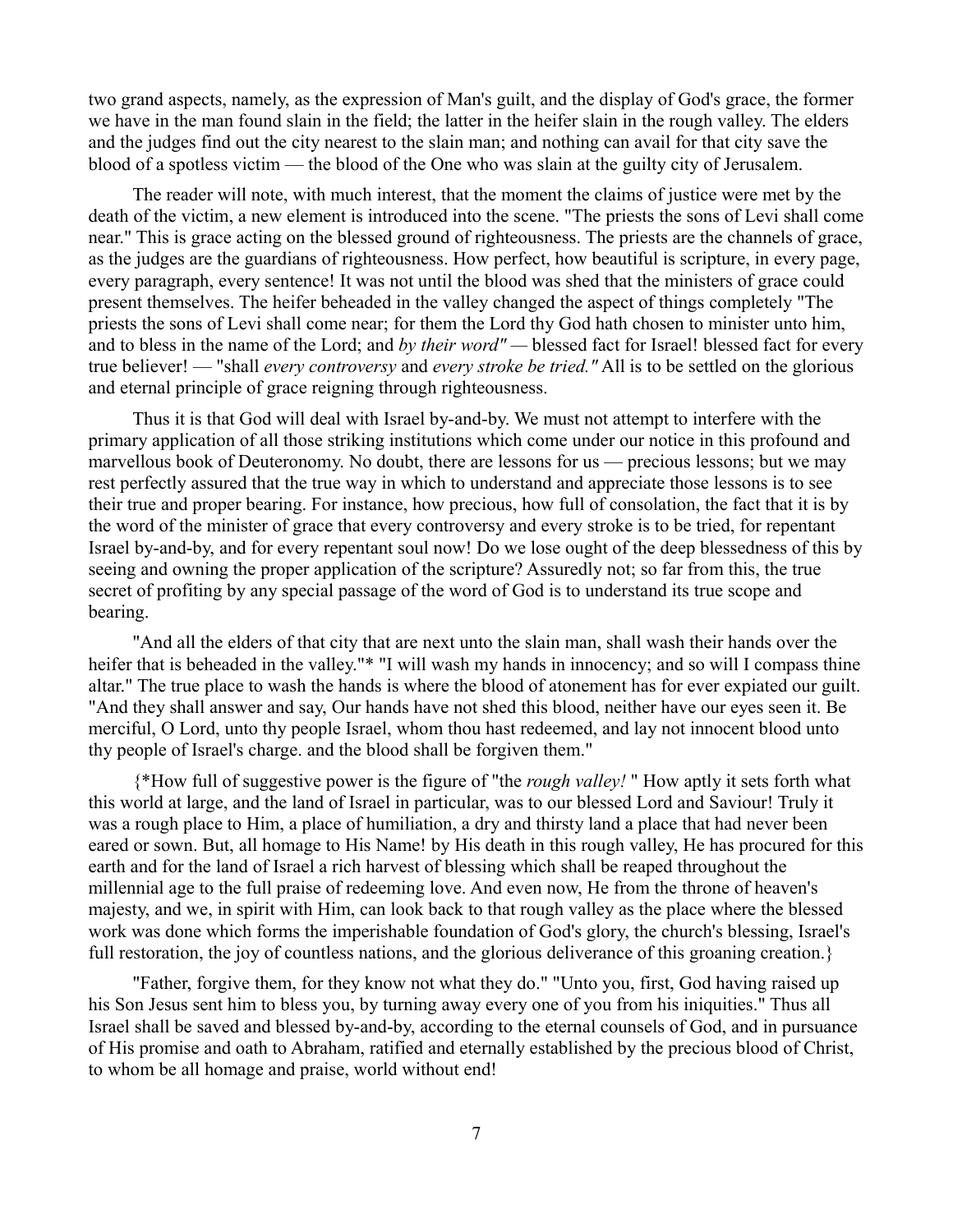Verses 10-17 bear, in a very special way, upon Israel's relationship to Jehovah. We shall not dwell upon it here. The reader will find numerous references to this subject, throughout the pages of the prophets, in which the Holy Ghost makes the most touching appeals to the conscience of the nation appeals grounded on the marvellous fact of the relationship into which He had brought them to Himself, but in which they had so signally and grievously failed. Israel has proved an unfaithful wife, and, in consequence thereof, has been set aside. But the time will come when this long rejected but never forgotten people shall not only be reinstated but brought into a condition of blessedness, privilege and glory beyond anything ever known in the past.

This must never, for a moment, be lost sight of or interfered with. It runs like a brilliant golden line through the prophetic scriptures from Isaiah to Malachi; and the lovely theme is resumed and carried on in the New Testament. Take the following glowing passage, which is only one of a hundred. "For Zion's sake will I not hold my peace, and for Jerusalem's sake I will not rest, until the righteousness thereof Go forth as brightness, and the salvation thereof as a lamp that burneth. And the Gentiles shall see thy righteousness, and all kings thy glory; and thou shalt be called by a new name, which the mouth of the Lord shall name. Thou shalt also be a crown of glory in the hand of the Lord, and a royal diadem in the hand of thy God. Thou shalt no more be termed Forsaken; neither shall thy land any more be termed Desolate; but thou shalt be called Hephzi-bah [My delight is in her], and thy land Beulah [married]; for the Lord delighteth in thee, and thy land shall be married. For as a young man marrieth a virgin, so shall thy Sons marry thee: and as the bridegroom rejoiceth over the bride, so shall thy God rejoice over thee. I have set watchmen upon thy walls, O Jerusalem, which shall never hold their peace day nor night; ye that make mention of the Lord, keep not silence, and give him no rest, till he establish, and till He make Jerusalem a praise in the earth. The Lord hath sworn by his right hand, and by the arm of his strength" — let men beware how they meddle with this! — "Surely I will no more give thy corn to be meat for thine enemies; and the sons of the stranger shall not drink thy wine, for the which thou hast laboured; but they that have gathered it shall eat it, and praise the Lord; and they that have brought it together shall drink it in the court of my holiness.... Behold, the Lord hath proclaimed unto the end of the world, Say ye to the daughter of Zion, Behold, thy salvation cometh; behold, his reward is with him, and his work before him. And they shall call them, The holy people, The redeemed of the Lord; and thou shalt be called, Sought out, A city not forsaken." (Isa. 62)

To attempt to alienate this sublime and glorious passage from its proper object, and apply it to the Christian church, either on earth or in heaven, is to do positive violence to the word of God, and introduce a system of interpretation utterly destructive of the integrity of holy scripture. The passage which we have just transcribed with intense spiritual delight, applies only to the literal Zion, the: literal Jerusalem, the literal land of Israel. Let the reader see that he thoroughly seizes and faithfully holds fast this fact.

As to the church, her position on earth is that of an espoused virgin, not of a married wife. Her marriage will take place in heaven. (Rev. 19: 7, 8) To apply to her such passages as the above is to falsify her position entirely, and deny the plainest statements of scripture as to her calling, her portion, and her hope, which are purely heavenly.

Verses 18-21 of our chapter record the case of "a stubborn and rebellious son." Here again we have Israel viewed from another standpoint. It is the apostate generation for which there is no forgiveness. "If a man have a stubborn and rebellious son, which will not obey the voice of his father, or the voice of his mother, and that, when they have chastened him, will not hearken unto them; then shall his father and his mother lay hold on him, and bring him out unto the elders of his city, and unto the gate of his place; and they shall say unto the elders of his city, This our son is stubborn and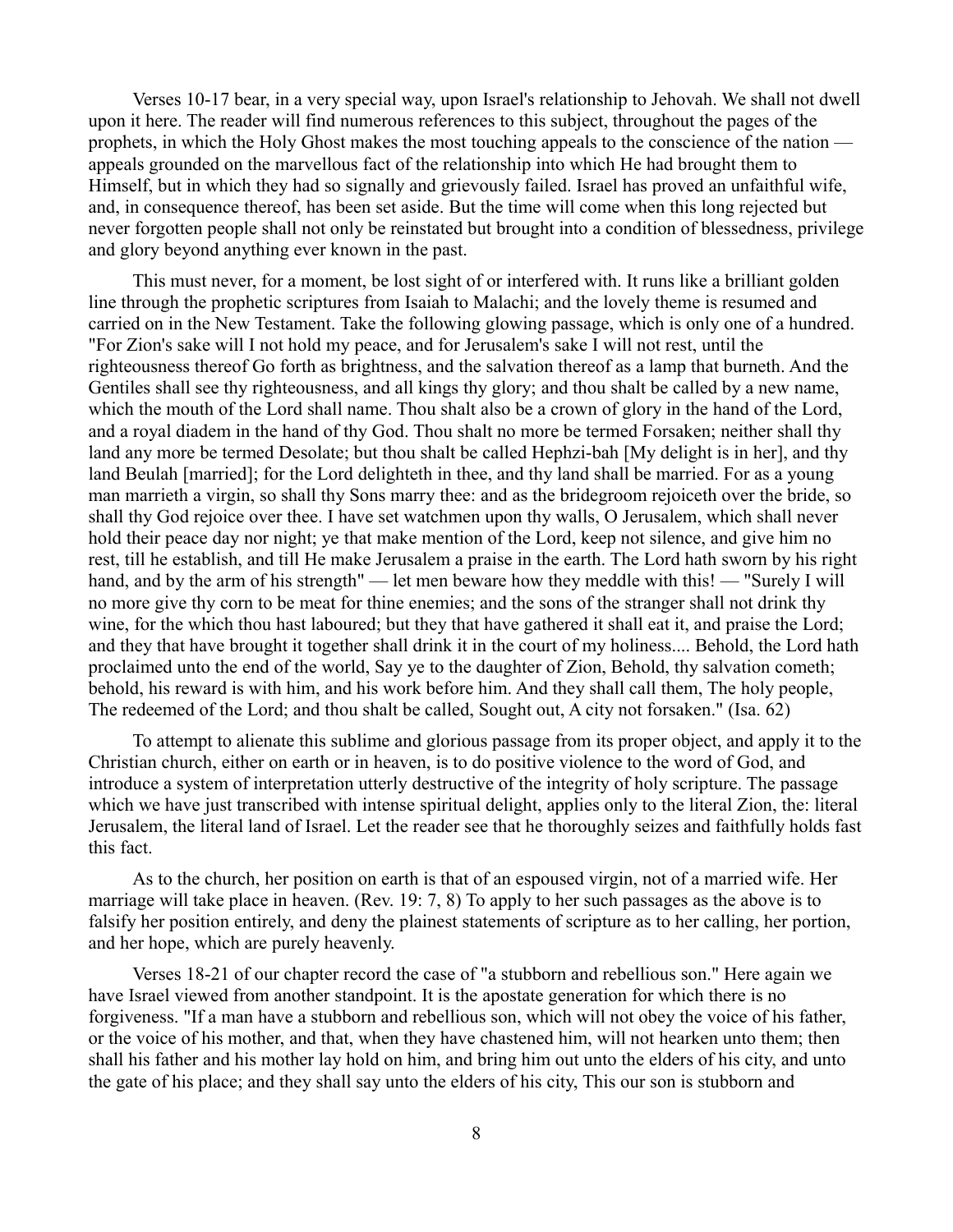rebellious; he will not obey our voice; he is a glutton and a drunkard. And all the men of his city shall stone him with stones, that he die; so shalt thou put evil away from among you; and all Israel shall hear and fear.

The reader may, with much interest, contrast the solemn action of law and government, in the case of the rebellious son, with the lovely and familiar parable of the prodigal son, in Luke 15. Our space does not admit of our dwelling upon it here, much as we should delight to do so. It is marvellous to think that it is the same God who speaks and acts in Deuteronomy 21 and in Luke 15. But oh! how different the action! how different the style! Under the law, the father is called upon to lay hold of his son, and bring him forth to be stoned. Under grace, the father runs to meet the returning son; falls on his neck and kisses him; clothes him in the best robe, puts a ring on his hand, and shoes on his feet; has the fatted calf killed for him; seats him at the table with himself, and makes the house ring with the joy that fills his own heart at getting back the poor wandering spendthrift.

Striking contrast! In Deuteronomy we see *the hand of God,* in righteous government, executing judgement upon the rebellious. In Luke 15 we see the *heart of God* pouring itself out, in soul-subduing tenderness, upon the poor repentant one, giving him the sweet assurance that it is His own deep joy to get back His lost one. The persistent rebel meets the stone of judgement; the returning penitent meets the kiss of love.

But we must close this section by calling the reader's attention to the last verse of our chapter. It is referred to in a very remarkable way by the inspired apostle, in Galatians 3 "Christ hath redeemed us from the curse of the law, being made a curse for us; for it is written, Cursed is every one that hangeth on a tree."

This reference is full of interest and value, not only because it presents to us the precious grace of our Lord and Saviour Jesus Christ, in making Himself a curse for us, in order that the blessing of Abraham might come on us poor sinners of the Gentiles; but also because it furnishes a, very striking illustration of the way in which the Holy Spirit puts His seal upon the writings of Moses, in general, and upon Deuteronomy. in particular. All scripture hangs together so perfectly that if one part be touched you mar the integrity of the whole. The same Spirit breathes in the writings of Moses, in the pages of the prophets, in the four evangelists, in the Acts, in the apostolic epistles general and particular, and in that most profound and precious section which closes the divine Volume. We deem it our sacred duty (as it is, most assuredly, our high privilege) to press this weighty fact upon all with whom we come in contact; and we would, very earnestly, entreat the reader to give it his earnest attention, to hold it fast and bear a steady testimony to it, in this day of carnal laxity, cold indifference and positive hostility.

# Deuteronomy 22-25.

The portion of our book on which we now enter, though not calling for elaborate exposition, yet teaches us two very important practical lessons In the first place, many of the institutions and ordinances here set forth prove and illustrate, in a most striking way, the terrible depravity of the human heart. They show us, with unmistakable distinctness, what man is capable of doing, if left to himself. We must ever remember, as we read some of the paragraphs of this section of Deuteronomy, that God the Holy Ghost has indicted them. We, in our fancied wisdom, may feel disposed to ask why such passages were ever penned? Can it be possible that they are actually inspired by the Holy Ghost? and of what possible value can they be to us? If they were written for our learning, then what are we to learn from them?

Our reply to all these questions is, at once, simple and direct; and it is this, the very passages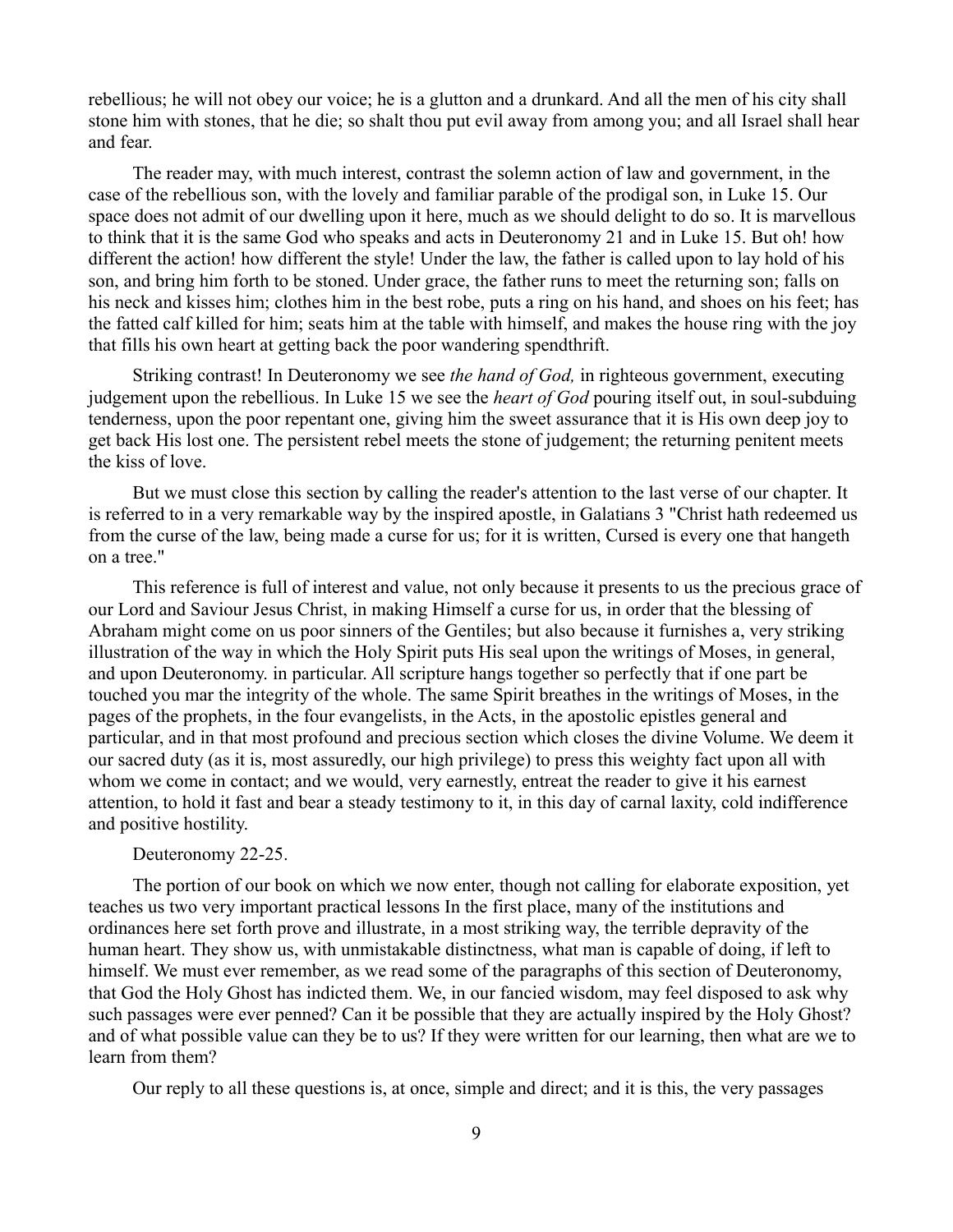which we might least expect to and on the page of inspiration teach us, in their own peculiar way, the moral material of which we are made, and the moral depths into which we are capable of plunging. And is not this of great moment? Is it not well to have a faithful mirror held up before our eyes in which we may see every moral trait, feature and lineament perfectly reflected? Unquestionably. We hear a great deal about the dignity of human nature, and very many find it exceedingly hard to admit that they are really capable of committing some of the sins prohibited in the section before us, and in other portions of the divine Volume. But we may rest assured that when God commands us not to commit this or that particular sin, we are verily capable of committing it. This is beyond all question. Divine wisdom would never erect a dam if there was not a current to be resisted. There would be no necessity to tell an angel not to steal; but man has theft in his nature, and hence the command applies to him. And just so in reference to every other prohibited thing; the prohibition proves the tendency — proves it beyond all question. We must either admit this or imply the positive blasphemy that God has spoken in vain.

But then it may be said; and is said by many, that while some very terrible samples of fallen humanity are capable of committing some of the abominable sins prohibited in scripture, yet all are not so. This is a most thorough mistake. Hear what the Holy Ghost says, in the seventeenth chapter of the prophet Jeremiah. "*The heart* is deceitful above all things, and desperately wicked." Whose heart is he speaking of? Is it the heart of some atrocious criminal, or of some untutored savage? Nay; it is the human heart, the heart of the writer and of the reader of these lines.

Hear also what our Lord Jesus Christ says on this subject. "Out of *the heart* proceed evil thoughts, murders, adulteries, fornications, thefts, false witness, blasphemies." Out of what heart? Is it the heart of some hideously depraved and abominable wretch wholly unfit to appear in decent society? Nay; it is out of the human heart the heart of the writer and of the reader of these lines.

Let us never forget this; it is a wholesome truth for every one of us. We all need to bear in mind that if God were to withdraw His sustaining grace, for one moment, there is no depth of iniquity into which we are not capable of plunging; indeed, we may add — and we do it with deep thankfulness it is His own gracious hand that preserves us, each moment, from becoming a complete wreck, in every way, physically, mentally, morally, spiritually, and in our circumstances. May we keep this ever in the remembrance of the thoughts of our hearts, so that we may walk humbly and watchfully, and lean upon that arm which alone can sustain and preserve us!

But, we have said, there is another valuable lesson furnished by this section of our book which now lies open before us. It teaches us, in a manner peculiar to itself, the marvellous way in which God provided for everything connected with His people. Nothing escaped His gracious notice; nothing was too trivial for His tender care. No mother could be more careful of the habits and manners of her little child, than the Almighty Creator and moral Governor of the universe was of the most minute details connected with the daily history of His people. By day and by night, waking and sleeping at home and abroad, He looked after them. Their clothing, their food, their manners and ways toward one another, how they were to build their houses, how they were to plough and sow their ground, how they were to carry themselves in the deepest privacy of their personal life — all was attended to and provided for in a manner that fills us with wonder, love and praise. We may here see, in a most striking way, that there is nothing too small for our God to take notice of when His people are concerned. He takes a loving, tender, fatherly interest in their most minute concerns. We are amazed to find the Most High God, the Creator of the ends of the earth, the Sustainer of the vast universe, condescending to legislate about the matter of a bird's nest; and yet why should we be amazed when we know that it is just the same to Him to provide for a sparrow as to feed a thousand millions of people daily?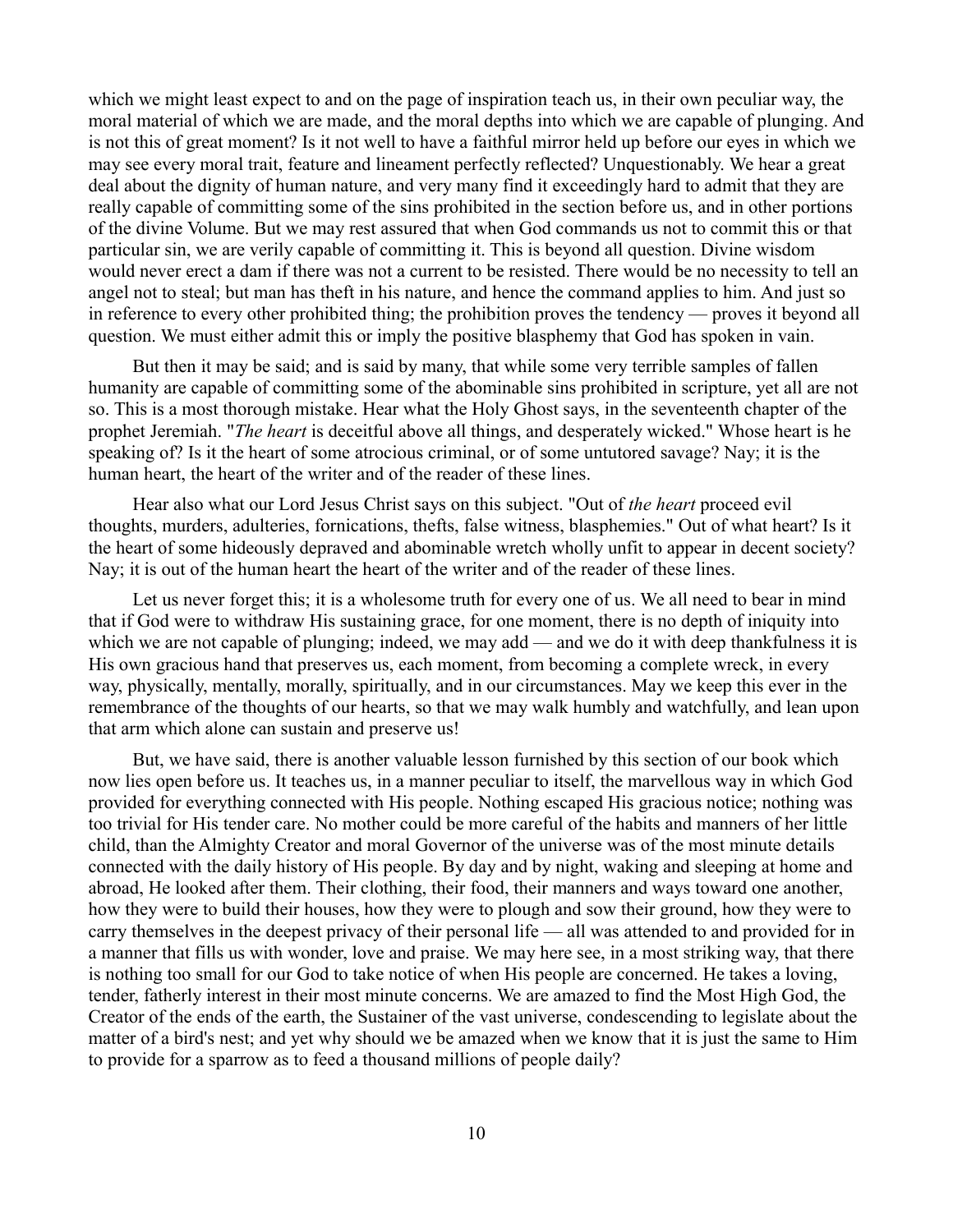But there was one grand fact which was ever to be kept prominently before each member of the congregation of Israel, namely, the divine presence in their midst. This fact was to govern their most private habits, and give character to all their ways. "The Lord thy God walketh in the midst of thy camp, to deliver thee, and to give up, thine enemies before thee; *therefore shall thy camp be holy;* that he see no unclean thing in thee, and turn away from thee." (Deut. 23: 14.)

What a precious privilege to have Jehovah walking in their midst! What a motive for purity of conduct, and refined delicacy in their persons and domestic habits! If He was in their midst to secure victory over their enemies, He was also there to demand holiness of life. They were never, for one moment, to forget the august Person who walked up and down in their midst. Would the thought of this be irksome to any? Only to such as did not love holiness, purity and moral order. Every true Israelite would delight in the thought of having One dwelling in their midst who could not endure ought that was unholy, unseemly or impure.

The Christian reader will be at no loss to seize the moral force and application of this holy principle. It is our privilege to have God the Spirit dwelling in us, individually and collectively. Thus we read, in 1 Corinthians 6: 19, "What! know ye not that *your body* is the temple of the Holy Ghost which is in you, which ye have of God, and ye are not your own?" This is individual. Each believer is a temple of the Holy Ghost, and this most glorious and precious truth is the ground of the exhortation given in Ephesians 4: 30, "*Grieve* not the holy Spirit of God, whereby ye are sealed unto the day of redemption."

How very important to keep this ever in the remembrance of the thoughts of our hearts! What a mighty moral motive for the diligent cultivation of purity of heart, and holiness of life! When tempted to indulge in any wrong current of thought or feeling, any unworthy manner of speech, any unseemly line of conduct, what a powerful corrective would be found in the realisation of the blessed fact that the Holy Spirit dwells in our body as in His temple! If only we could keep this ever before us it would preserve us from many a wandering thought, many an unguarded and foolish utterance, many an unbecoming act.

But, not only does the Holy Spirit dwell in each individual believer, He also dwells in the church collectively. "Know ye not that *ye are the temple of God,* and that the Spirit of God dwelleth *in you?"* (1 Cor. 3: 16.) It is upon this fact that the apostle grounds his exhortation in 1 Thess 5: 19 "Quench not the Spirit." How divinely perfect is scripture! How blessedly it hangs together! The Holy Ghost dwells in us individually; hence we are not to grieve Him. He dwells in the assembly, hence we are not to quench Him, but give Him His right place, and allow full scope for His blessed operations. May these great practical truths find a deep place in our hearts, and exerts more powerful influence over our ways both in private life and in the public assembly!

We shall now proceed to quote a few passages from the section of our book which now lies open before us strikingly illustrative of the wisdom, goodness, tenderness, holiness and righteousness which marked all the dealings of God with His people of old. Take, for example, the very opening paragraph. "Thou shalt not see thy brother's ox or his sheep go astray, and *hide thyself from them;* thou shalt in any case bring them again unto thy brother. And if thy brother be not nigh unto thee, or if thou know him not, then thou shalt bring it unto thine own house, and it shall be with thee until thy brother seek after it, and thou shalt restore it to him again. In like manner shalt thou do with his ass; and so shalt thou do with his raiment; and with all lost thing of thy brother's, which he hath lost, and thou hast found shalt thou do likewise; *thou mayest not hide thyself.* Thou shalt not see thy brother's ass or his ox fall down by the way, *and hide thyself from them;* thou shalt surely help him to lift them up again" (Deut. 22: 1-4)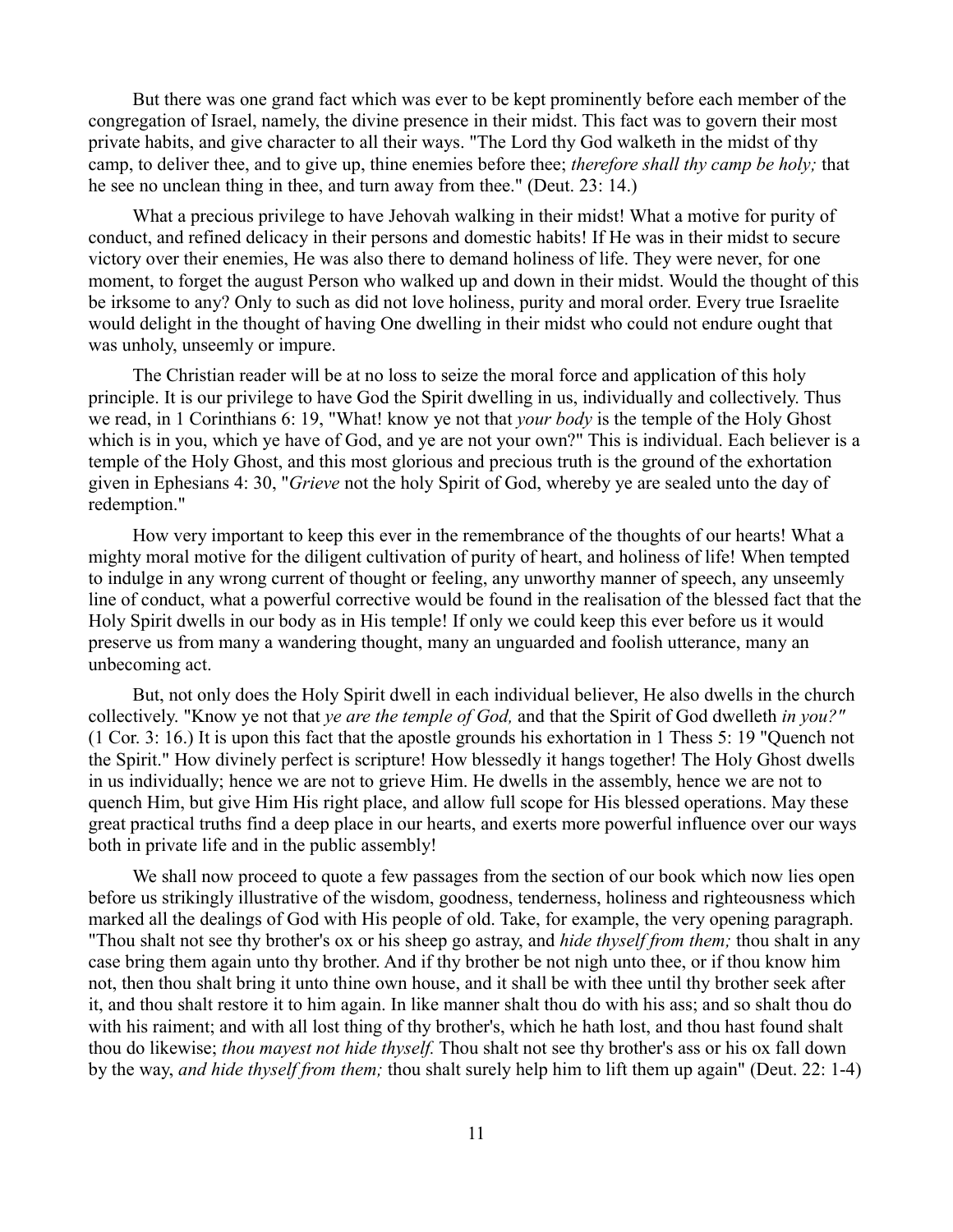Here the two lessons of which we have spoken are, very distinctly, presented. What a deeply humbling picture of the human heart have we in that one sentence, "Thou mayest not hide thyself!" We are capable of the base and detestable selfishness of hiding ourselves from our brother's claims upon our sympathy and succour — of shirking the holy duty of looking after his interests — of pretending not to see his real need of our aid. Such is man! Such is the writer!

But oh! how blessedly the character of our God shines out in this passage! The brother's ox, or his sheep, or his ass was not — to use a modern phrase — to be thrust into pound, for trespass; it was to be brought home, cared for, and restored, safe and sound, to the owner without charge for damage. And so with the raiment. How lovely is all this! How it breathes upon us the very air of the divine presence, the fragrant atmosphere of divine goodness, tenderness and thoughtful love! What a high and holy privilege for any people to have their conduct governed and their character formed by such exquisite statutes and judgements!

Again, take the following passage so beautifully illustrative of divine thoughtfulness: "When thou buildest a new house, then thou shalt make a battlement for thy roof, that thou bring not blood upon thine house, if any man fall from thence." The Lord would have His people thoughtful and considerate of others; and hence, in building their houses, they were not merely to think of themselves, and their convenience, but also of others and their safety.

Cannot Christians learn something from this? How prone we are to think only of ourselves, our own interests, our own comfort and convenience! How rarely it happens that, in the building or furnishing of our houses, we bestow a thought upon other people! We build and furnish for ourselves; alas! self is too much our object and motive spring in all our undertakings; nor can it be otherwise unless the heart be kept under the governing power of those motives and objects which belong to Christianity. We must live in the pure and heavenly atmosphere of the new creation, in order to get above and beyond the base selfishness which characterizes fallen humanity. Every unconverted man woman and child on the face of the earth is governed simply by self, in some shape or another. Self is the centre, the object, the motive-spring of every action.

True, some are more amiable, more affectionate, more benevolent, more unselfish, more disinterested, more agreeable than others; but it is utterly impossible that "the natural man" can be governed by spiritual motives, or an earthly man be animated by heavenly objects. Alas! We have to confess, with shame and sorrow, that we who profess to be heavenly and spiritual are so prone to live for ourselves, to seek our own things, to maintain our own interests, to consult our own ease and convenience. We are all alive and on the alert when self, in any shape or form, is concerned.

All this is most sad and deeply humbling. It really ought not to be, and it would not be if we were looking more simply and earnestly to Christ as our great Exemplar and model in all things. Earnest and constant occupation of heart with Christ is the true secret of all practical Christianity. It is not rules and regulations that will ever make us Christ-like in our spirit, manner and ways. We must drink into His spirit, walk in His footsteps, dwell more profoundly upon His moral glories, and then we shall, of blessed necessity, be conformed to His image. "We all with open face beholding as in a glass [or mirror *katoptrizomenoi*.] the glory, are changed into the same image, from glory to glory, even as by the, Spirit of the Lord." (2 Cor. 3.)

We must now ask the reader to turn, for a moment, to the following very important practical instructions — full of suggestive power for all Christian workers "Thou shalt not sow thy vineyard with *divers seeds,* lest the fruit of thy seed which thou hast sown, and the fruit of thy vineyard be defiled." (Deut. 22: 9.)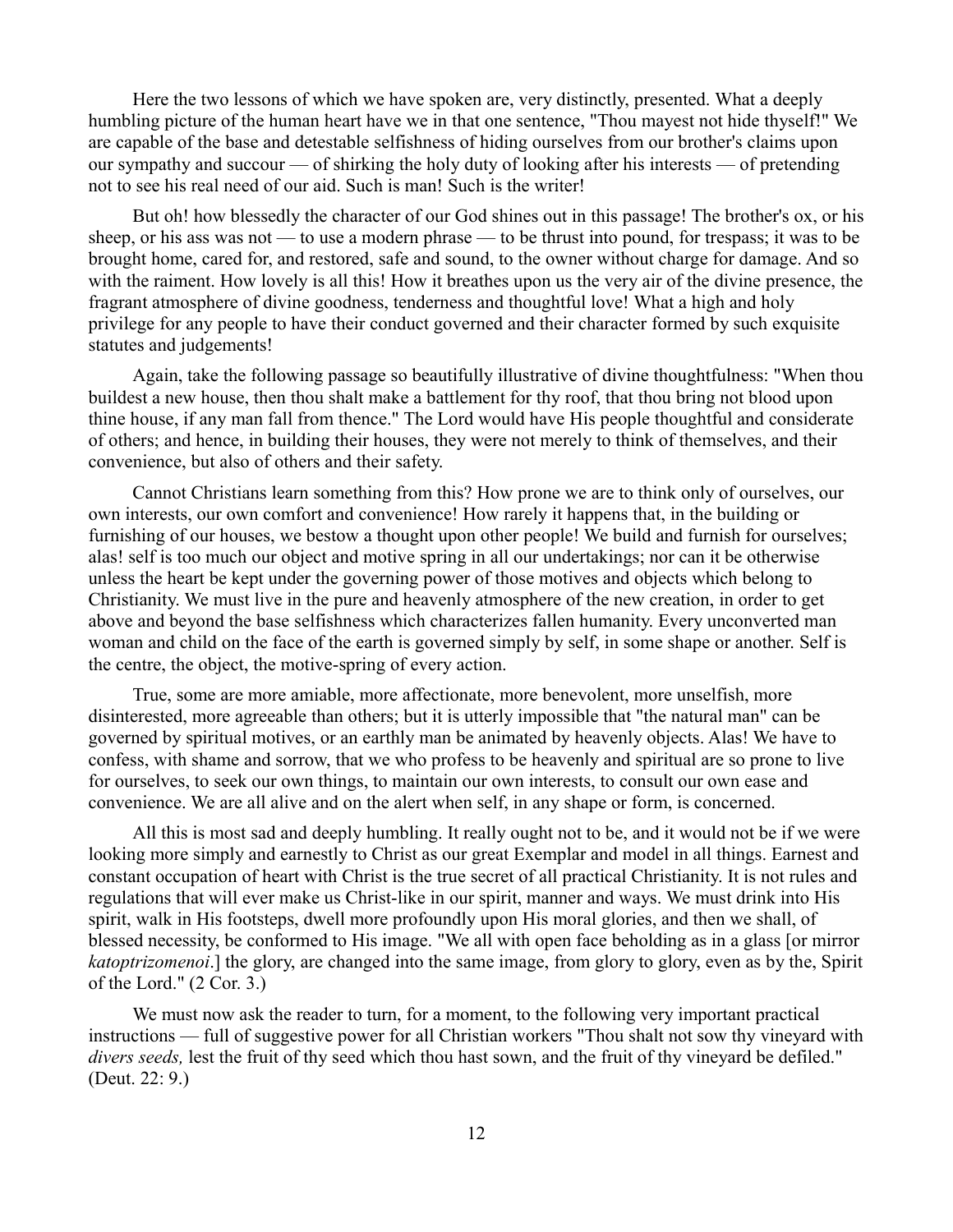What a weighty principle is here! Do we really understand it? Do we see its true spiritual application? It is to be feared there is a terrible amount of "mingled seed" used in the so-called spiritual husbandry of the present day. How much of "philosophy and vain deceit.," how much of "science" falsely so called," how much of "the rudiments of the world" do we find mixed up in the teaching and preaching throughout the length and breadth of the professing church! How little of the pure, unadulterated seed of the word of God, the "incorruptible seed" of the precious gospel of Christ, is scattered broadcast over the field of Christendom, in this our day! How few, comparatively, are content to confine themselves within the covers of the Bible for the material of their ministry! Those who are, by the grace of God faithful enough to do so, are looked upon as men of one idea, men of the old school, narrow and behind the times.

Well, we can only say, with a full and glowing heart, God bless the men of one idea, men of the precious old school of apostolic preaching! Most heartily do we congratulate them on their blessed narrowness, and their being behind these dark and infidel times. We are fully aware of what we expose ourselves to in thus writing; but this does not move us. We are persuaded that every true servant of Christ must be a man of one idea, and that idea is Christ; he must belong to the very oldest school, the school of Christ; he must be as narrow as the truth of God; and he must, with stern decision, refuse to move one hair's breadth in the direction of this infidel age. We cannot shake off the conviction that the effort on the part of the preachers and teachers of Christendom to keep abreast of the literature of the day must, to a very large extent, account for the rapid advance of rationalism and infidelity. They have got away from the holy scriptures, and sought to adorn their ministry by the resources of philosophy, science and literature. They have catered more for the intellect than for the heart and conscience. The pure and precious doctrines of holy scripture, the sincere milk of the word, the gospel of the grace of God and of the glory of Christ, were found insufficient to attract and keep together large congregations. As Israel of old despised the manna, got tired of it, and pronounced it light food, so the professing church grew weary of the pure doctrines of that glorious Christianity unfolded in the pages of the New Testament, and sighed for something to gratify the intellect, and feed the imagination. The doctrines of the cross, in which the blessed apostle gloried, have lost their charm for the professing church, and any who would be faithful enough to adhere and confine themselves in their ministry to those doctrines might abandon all thought of popularity.

But let all the true and faithful ministers of Christ, all true workers in His vineyard apply their hearts to the spiritual principle set forth in Deuteronomy 22: 9; let them, with unflinching decision, refuse to make use of "divers seeds" in their spiritual husbandry; let them confine themselves in their ministry to "the form of sound words," and ever seek "rightly to divide the word of truth," that so: they may not be ashamed of their work, but receive a full reward in that day when every man's work shall be tried of what sort it is. We may depend upon it, the word of God — the pure seed — is the only proper material for the spiritual workman to use. We do not despise learning; far from it, we consider it most valuable in its right place. The facts of science, too, and the resources of sound philosophy may all be turned to profitable account in unfolding and illustrating the truth of holy scripture. We find the blessed Master Himself and His inspired apostles making use of the facts of history and of nature in their public teaching; and who in his sober senses, would think of calling in question the value and importance of a competent knowledge of the original languages of Hebrew and Greek, in the private study and public exposition of the word of God?

But admitting all this, as we most fully do, it leaves wholly untouched the great practical principle before us-a principle to which all the Lord's people and His servants are bound to adhere, namely, that the Holy Ghost is the only power, and holy scripture the only material for all true ministry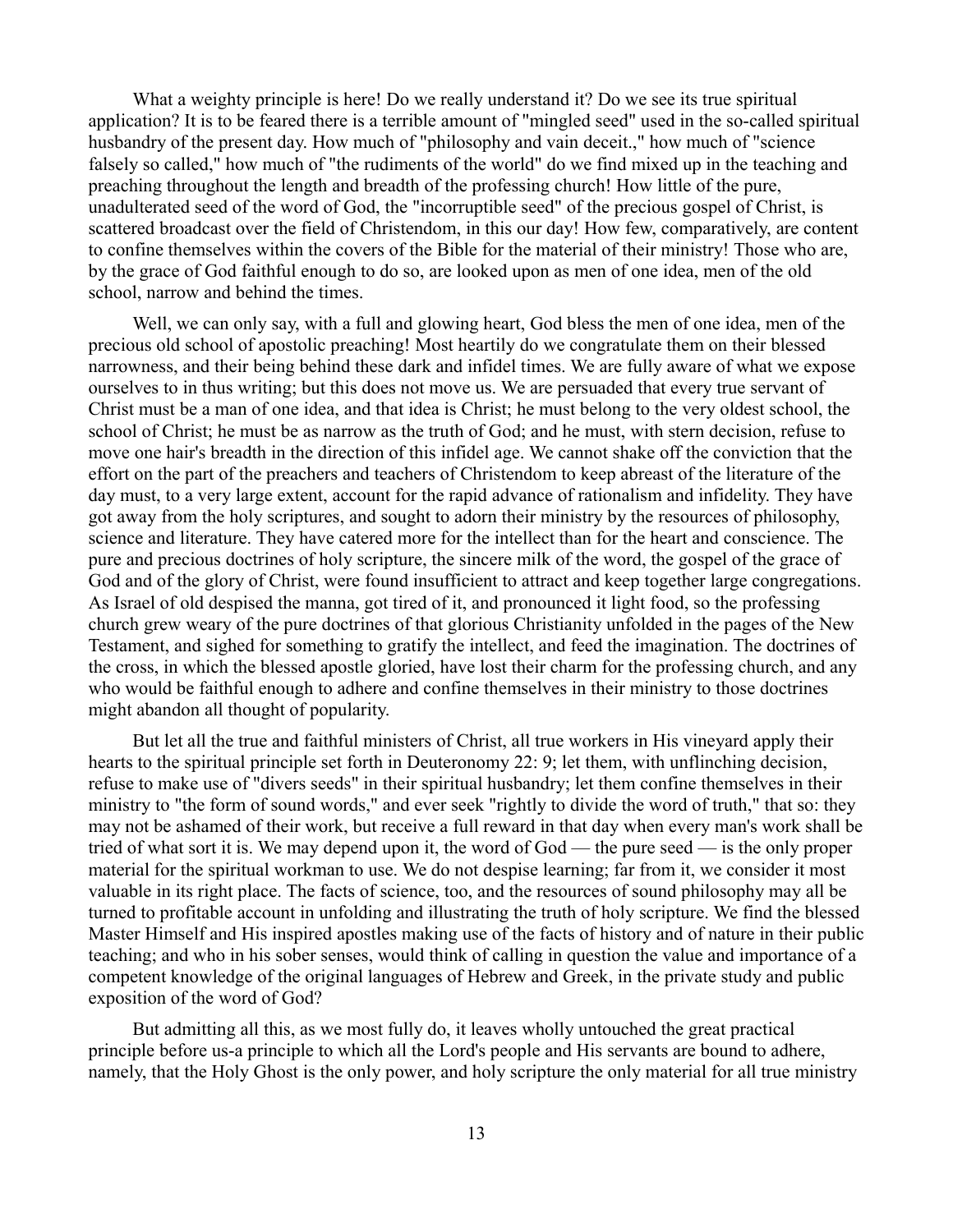in the gospel and the church of God. If this were more fully understood and faithfully acted upon, we should witness a very different condition of things throughout the length and breadth of the vineyard of Christ.

Here, however, we must close this section. We have elsewhere sought to handle the subject of "The Unequal Yoke," and shall not therefore dwell upon it here.\* The Israelite was not to plow with an ox and an ass together; neither was he to wear a, garment of divers sorts, as of woollen and linen. The spiritual application of both these things is as simple as it is important. The Christian is not to link himself with an unbeliever, for any object whatsoever, be it domestic, religious, philanthropic, or commercial, neither must he allow himself to be governed by mixed principles. His character must be formed and his conduct ruled by the pure and lofty principles of the word of God. Thus may it be with all who profess and call themselves Christians.

{\*See a pamphlet entitled, "The Unequal Yoke."}

Deuteronomy 26.

"And it shall be, *when thou shalt come in* unto the land which the Lord thy God giveth thee for an inheritance, and *possessest* it, and *dwellest* therein; that thou shalt take of the first of all the fruit of the earth, which thou shalt bring of thy land that the Lord thy God giveth thee, and shalt put it in a basket, and shalt go unto *the place which the Lord thy God shall choose to place his name there" —* not to a place of their own or others' choosing — "And thou shalt go unto the priest that shall be in those days, and say unto him, I profess this day unto the Lord thy God, that I am come unto the country which the Lord sware unto our fathers for to give us. And the priest shall take the basket out of thine hand and set it down before the altar of the Lord thy God." (Vers. 1-4.)

The chapter on which we now enter contains the lovely ordinance of the basket of firstfruits in which we shall find some principles of the deepest interest, and practical importance. It was when the hand of Jehovah had conducted His people into the land of promise, that the fruits of that land could be presented. It was, obviously, necessary to be in Canaan, ere Canaan's fruits could be offered in worship. The worshipper was able to say, "I profess this day unto the Lord thy God, that I am come unto the country which the Lord sware unto our fathers for to give us."

Here lay the root of the matter. "*I am come."* He does not say, "I am coming, hoping to come, or longing to come." No; but, "I am come." Thus it must ever be. We must know ourselves saved, ere we can offer the fruits of a known salvation. We may be most sincere in our desires after salvation, most earnest in our efforts to obtain it. But then we cannot but see that efforts to be saved, and the fruits of a known and enjoyed salvation are wholly different. The Israelite did not offer the basket of firstfruits in order to get into the land, but because he was actually in it. "I profess this day, that I am come." "There is no mistake about it, no question, no doubt, not even a hope. I am actually in the land, and here is the fruit of it."

"And thou shalt speak, and say before the Lord thy God, A Syrian ready to perish was my father; and he went down into Egypt, and sojourned there with a few, and became there a nation, great, mighty, and populous. And the Egyptians evil entreated us, and afflicted us, and laid upon us hard bondage. And when we cried unto the Lord God of our fathers, the Lord heard our voice, and looked on our affliction, and our labour, and our oppression. And the Lord brought us forth out of Egypt with a mighty hand, and with an outstretched arm, and with great terribleness, and with signs and with wonders; and he hath brought us into this place, and hath given us this land, even a land that floweth with milk and honey. And now, behold, I have brought the firstfruits of the land, which thou, O Lord, hast given me. And thou shalt set it before the Lord thy God, and worship before the Lord thy God.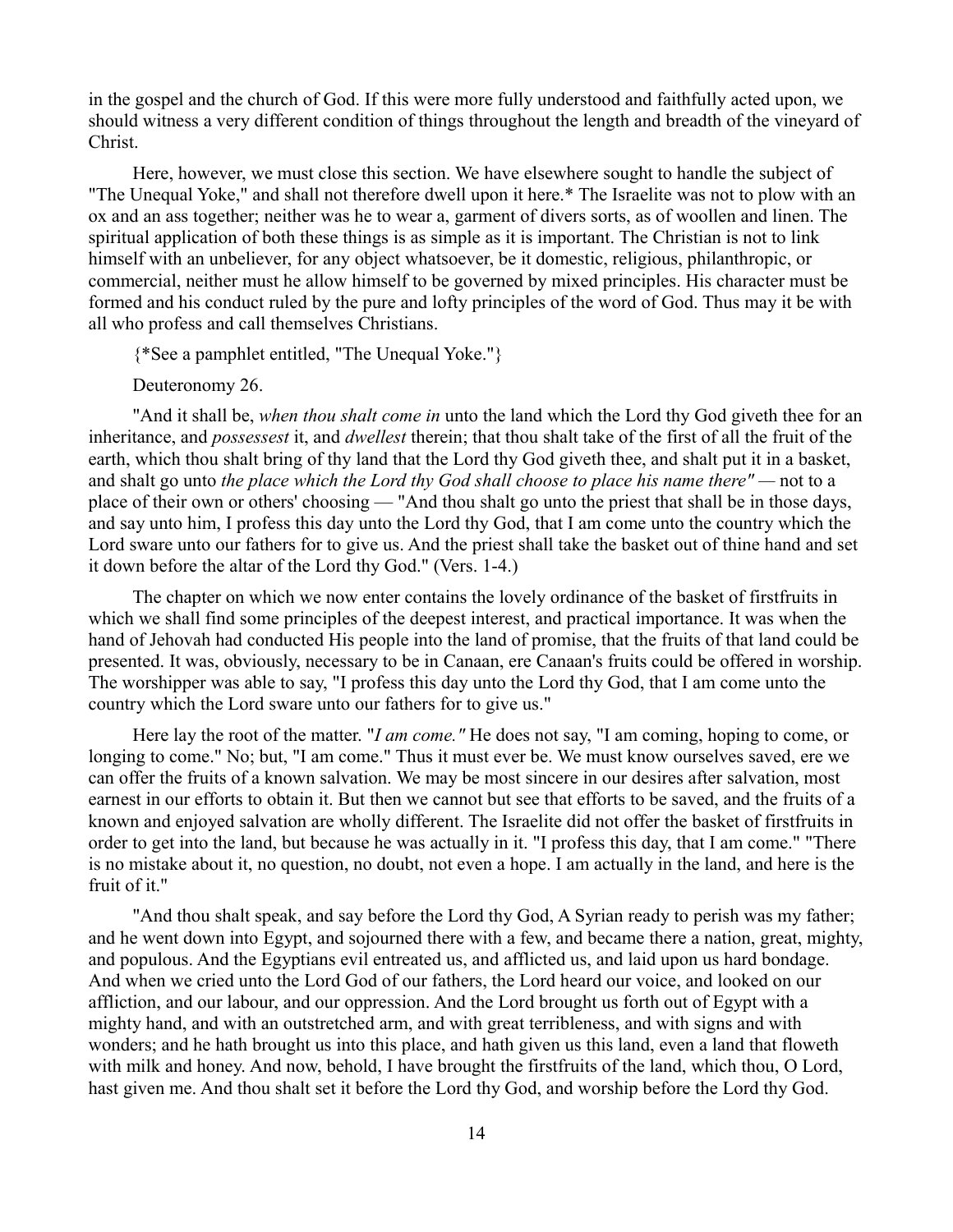And thou shalt rejoice in every good thing which the Lord thy God hath given unto thee, and unto thine house, thou, and the Levite, and the stranger that is among you."

This is a very beautiful illustration of worship. "A Syrian ready to perish." Such was the origin. There is nothing to boast of, so far as nature is concerned. And as to the condition in which grace had found them; what of it? Hard bondage in the land of Egypt. Toiling amid the brick kilns, beneath the cruel lash of Pharaoh's taskmasters. But then, "We cried unto Jehovah." Here was their sure and blessed resource. It was all they could do; but it was enough. That cry of helplessness went directly up to the throne and to the heart of God, and brought Him down into the very midst of the brick kilns of Egypt. Hear Jehovah's gracious words to Moses, "I have surely seen the affliction of my people which are in Egypt, and have heard their cry, by reason of their taskmasters; for *I know their sorrows;* and I am come down to deliver them out of the hand of the Egyptians, and to bring them up out of that land unto a good land, and a large, unto a land flowing with milk and honey.... Now therefore, behold, the cry of the children of Israel is come unto me; and I have also seen the oppression wherewith the Egyptians oppress them." (Ex. 3: 7-9.)

Such was the immediate response of Jehovah to the cry of His people. "I am come down to deliver them." Yes; blessed be His Name, He came down, in the exercise of His own free and sovereign grace, to deliver His people; and no power of men or devils, earth or hell, could hold them for one moment beyond the appointed time. Hence, in our chapter, we have the grand result as set forth in the language of the worshipper, and in the contents of his basket. I am come unto the country which the Lord sware unto our fathers for to give us.... And now, behold, I have brought the firstfruits of the land which thou, O Lord, hast given me." The Lord had accomplished all, according to the love of His heart, and the faithfulness of His word. Not one jot or tittle had failed. "I am come." And "I have brought the fruit." The fruit of what? Of Egypt? Nay; but "of the land which thou, O Lord, hast given me." The worshipper's lips proclaimed the completeness of Jehovah's work. The worshipper's basket contained the fruit of Jehovah's land. Nothing could be simpler, nothing more real. There was no room for a doubt, no ground for a question. He had simply to declare Jehovah's work and show the fruit. It was all of God from first to last. He had brought them out of Egypt, and He had brought them into Canaan. He had filled their baskets with the mellow fruits of His land, and their hearts with His Praise.

And now, beloved reader, let us just ask you, do you think it was presumption on the part of the Israelite to speak as he did? Was it right, was it modest, was it humble of him to say "*I am come"?* Would it have been more becoming in him merely to give expression to the faint hope that, at some future period, he might come? Would doubt and hesitation, as to his position and his portion, have been more honouring and gratifying to the God of Israel? What say you? It may be that, anticipating our argument, you are ready to say, "There is no analogy." Why not? If an Israelite could say, "I am come unto the country which the Lord sware unto our fathers for to give us," why cannot the believer now say, "I am come unto Jesus"? True, in the one case, it was sight; in the other, it is faith. But is the latter less real than the former? Does not the inspired apostle say to the Hebrews, "*Ye are come* unto mount Zion"? And again, "We *receiving* a kingdom which cannot be moved, let us have grace whereby we may serve God with reverence and godly fear." If we are in doubt as to whether we have "come" or not, and as to whether we have "received the kingdom" or not, it is impossible to worship in truth, or serve with acceptance. It is when we are in intelligent and peaceful possession of the place and portion in Christ, that true worship can ascend to the throne above, and effective service be rendered in the vineyard below.

For what, let us ask, is true worship? It is simply telling out, in the presence of God, what He is, and what He has done. It is the heart occupied with, and delighting in God and in all His marvellous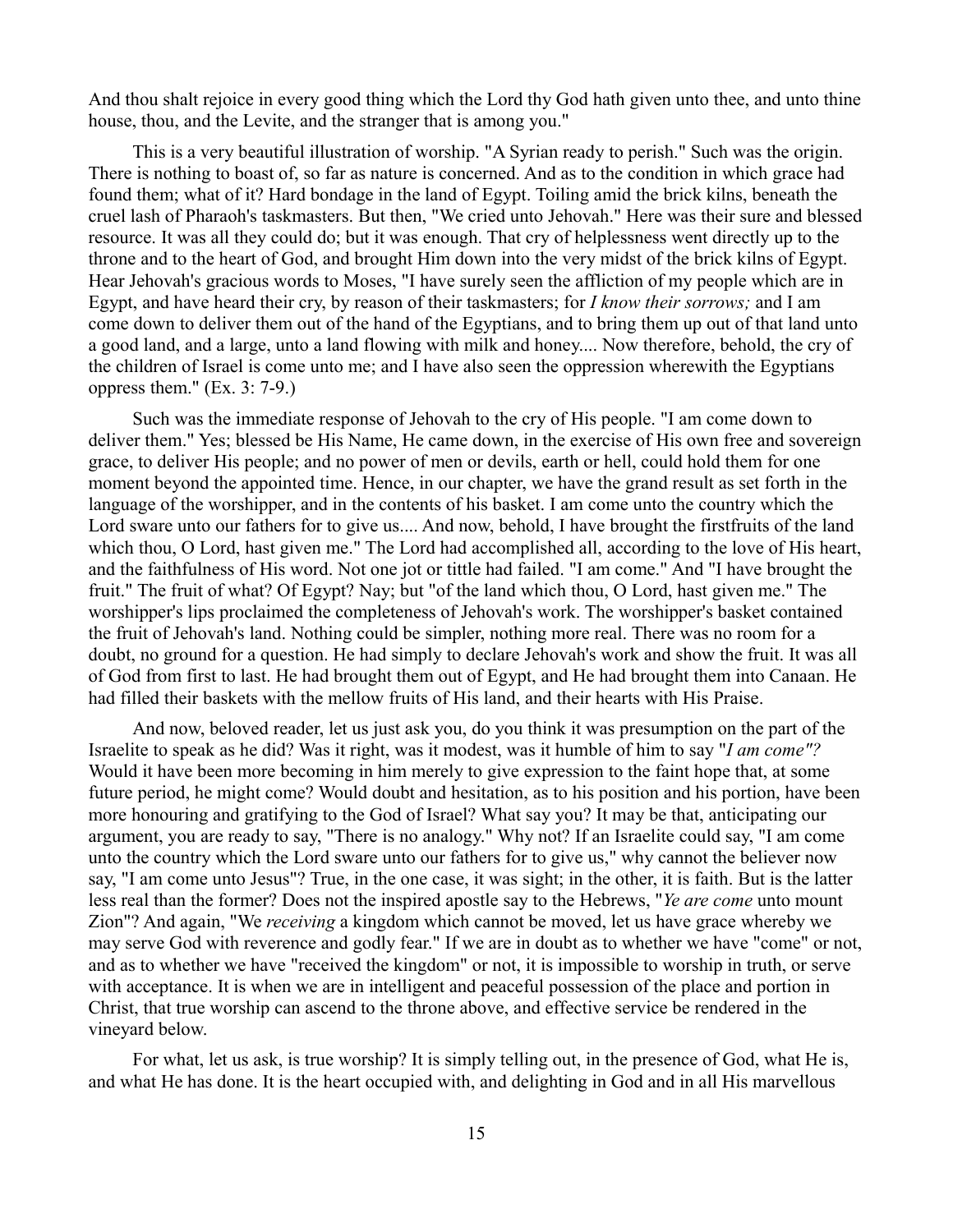actings and ways. Now, if we have no knowledge of God, and no faith in what He has done, how can we worship Him? "He that cometh to God must believe that he is, and that he is a rewarder of them that diligently seek him." But, then, to know God is life eternal. I cannot worship God if I do not know Him; and I cannot know Him without having eternal life. The Athenians had erected an altar "to the unknown God," and Paul told them that they were worshipping in ignorance, and proceeded to declare unto them the true God as revealed in the Person and work of the Man Christ Jesus.

It is deeply important to be clear as to this. I must know God ere I can worship Him. I may "feel after him, if haply I may find him;" but feeling after One whom I have not found, and worshipping and delighting in One whom I have found, are two totally different things. God has revealed Himself, blessed be His Name! He has given us the light of the knowledge of His glory in the face of Jesus Christ. He has come near to us in the Person of that blessed One, so that we may know Him, love Him, trust in Him, delight in Him, and use Him, in all our weakness and in all our need. We have no longer to grope for Him amid the darkness of nature, nor yet among the clouds and mists of spurious religion, in its ten thousand forms. No; our God has made Himself known by a revelation so plain that the wayfaring man, though a fool in all beside, may not err therein. The Christian can say, "*I know* whom I have believed." This is the basis of all true worship. There may be a vast amount of fleshly pietism, mechanical religion, and ceremonial routine, without a single atom of true spiritual worship. This latter can only flow from the knowledge of God.

But our object is not to write a treatise on worship, but simply to unfold to our readers the instructive and beautiful ordinance of the basket of firstfruits And having shown that worship was the first thing with an Israelite who found himself in possession of the land — and, further, that we, now, must know our place and privilege in Christ before we can truthfully and intelligently worship the Father — we shall proceed to point out another very important practical result illustrated in our chapter, namely, *active benevolence*.

"When thou hast made an end of tithing all the tithes of thine increase the third year, which is the year of tithing, and hast given it unto the Levite, the stranger, the fatherless and the widow, that they may eat within thy gates, and be filled; then thou shalt say before the Lord thy God, I have brought away the hallowed things out of mine house, and also have given them unto the Levite, and unto the stranger, to the fatherless, and to the widow, according to all thy commandments, which thou hast commanded me; I have not transgressed thy commandments, neither have I forgotten them." (Vers. 12, 13.)

Nothing can be more beautiful than the moral order of these things. It is precisely similar to what we have in Hebrews 13. "By him therefore let us offer the sacrifice of praise to God continually, that is *the fruit* of our lips giving thanks to his name." Here is the worship. "But to do good and communicate, forget not; for with such sacrifices God is well pleased." Here is the active benevolence. Putting both together, we have what we may call the upper and the nether side of the Christian's character praising God and doing good to men. Precious characteristics! May we exhibit them more faithfully! One thing is certain, they will always go together. Show us a man whose heart is full of praise to God, and we will show you one whose heart is open to every form of human need. He may not be rich in this world's goods. He may be obliged to say, like one of old who was not ashamed to say it, "Silver and gold have I none, but he will have the tear of sympathy, the kindly look, the soothing word, and these things tell far more powerfully upon a sensitive heart than the opening of the purse-strings, and the jingling of silver and gold. Our adorable Lord and Master, our Great Exemplar, "went about doing good;" but we never read of His giving money to any one; indeed, we are warranted in believing that the Blessed One never possessed a penny. When He wanted to answer the Herodians on the subject of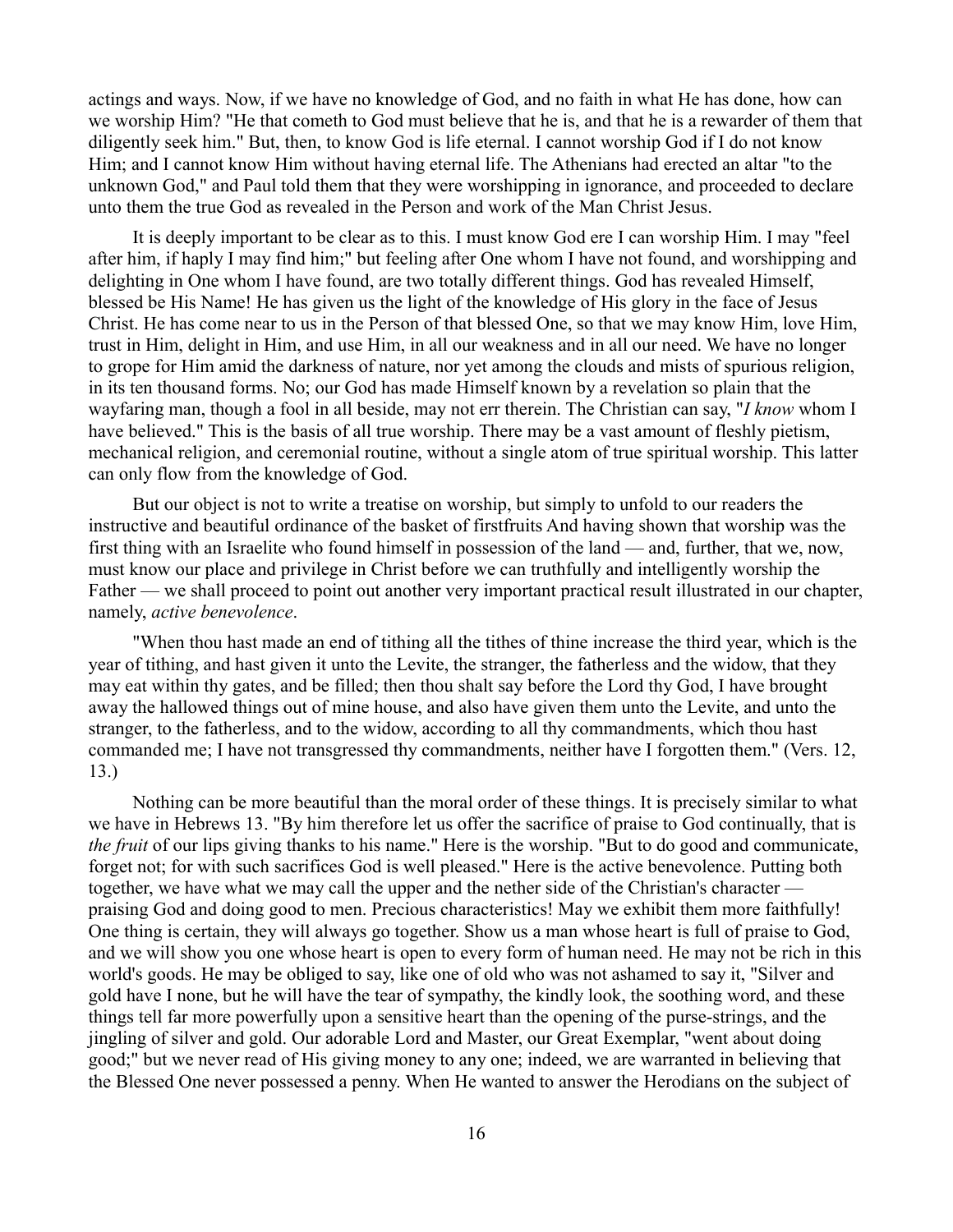paying tribute to Caesar, He had to ask them to show Him a penny; and when asked to pay tribute, He sent Peter to the sea to get it. He never carried money; and, most assuredly, money is not named in the category of gifts bestowed by Him upon His servants. Still He went about doing good, and we are to do the same, in our little measure; it is, at once, our high privilege and our bounden duty to do so.

And let the reader mark the divine order laid down in Hebrews 13 and illustrated in Deuteronomy 26. Worship gets the first, the highest place. Let us never forget this. We, in our wisdom or our sentimentality, might imagine that doing good to men, usefulness, philanthropy is the highest thing. But it is not so. "Whoso offereth *praise* glorifieth me." God inhabits the praises of His people. He delights to surround Himself with hearts filled to overflowing with a sense of His goodness, His greatness and His glory. Hence, we are to offer the sacrifice of praise to God "continually." So also the Psalmist says, "I will bless the Lord at all times, his praise shall continually be in my mouth." It is not merely now and then, or when all is bright and cheery around us, when everything goes on smoothly and prosperously; no, but "*at all times*" — "*continually*" The stream of thanksgiving is to flow uninterruptedly. There is no interval for murmuring or complaining, fretfulness or dissatisfaction, gloom or despondency. Praise and thanksgiving are to be our continual occupation. We are ever to cultivate the spirit of worship. Every breath, as it were, ought to be a hallelujah. Thus it shall be, by-and-by. Praise will he our happy and holy service while eternity rolls along its course of golden ages. When we shall have no further call to "communicate," no demand on our resources or our sympathies, when we shall have bid an eternal adieu to this scene of sorrow and need, death and desolation, then shall we praise our God, for evermore, without let or interruption, in the sanctuary of His own blessed presence above.

"But to do good and to communicate, *forget not."* There is singular interest attaching to the mode in which this is put. He does not say, "But to offer the sacrifice of praise, forget not." No; but lest, in the full and happy enjoyment of our own place and portion in Christ, we should "forget" that we are passing through a scene of want and misery, trial and pressure, the apostle adds the salutary and much needed admonition as to doing good and communicating. The spiritual Israelite is not only to rejoice in every good thing which the Lord his God has bestowed upon him, but he is also to remember the Levite, the stranger, the fatherless, and the widow — that is, the one who has no earthly portion and is thoroughly devoted to the Lord's work; and the one who has no home, the one who has no natural protector, and the one who has no earthly stay. It must ever be thus. The rich tide of grace rolls down from the bosom of God, fills our hearts to overflowing, and, in its overflow, refreshes and gladdens our whole sphere of action. If we were only living in the enjoyment of what is ours in God, our every movement, our every act, our every word, yea, our every look would do good. The. Christian, according to the divine idea, is one who stands, with one hand lifted up to God, in the presentation of the sacrifice of praise, and the other hand filled with the fragrant fruits of genuine benevolence to meet every form of human need.

O beloved reader, let us deeply ponder these things. Let us really apply our whole hearts to the earnest consideration of them. Let us seek a fuller realisation and a truer expression of these two great branches of practical Christianity, and not be satisfied with anything less.

We shall now briefly glance at the third point in the precious chapter before us. We shall do little more than quote the passage for the reader. The Israelite, having presented his basket, and distributed his tithes, was further instructed to say, "I have not eaten thereof in my *mourning*, neither have I taken away ought thereof for any unclean use, nor given ought thereof for the *dead*; but I have hearkened to the voice of the Lord my God, and have done according to all that thou hast commanded me. Look down from thy holy habitation, from heaven, and bless thy people Israel, and the land which thou hast given us, as thou swarest unto our fathers, a land that floweth with milk and honey. This day the Lord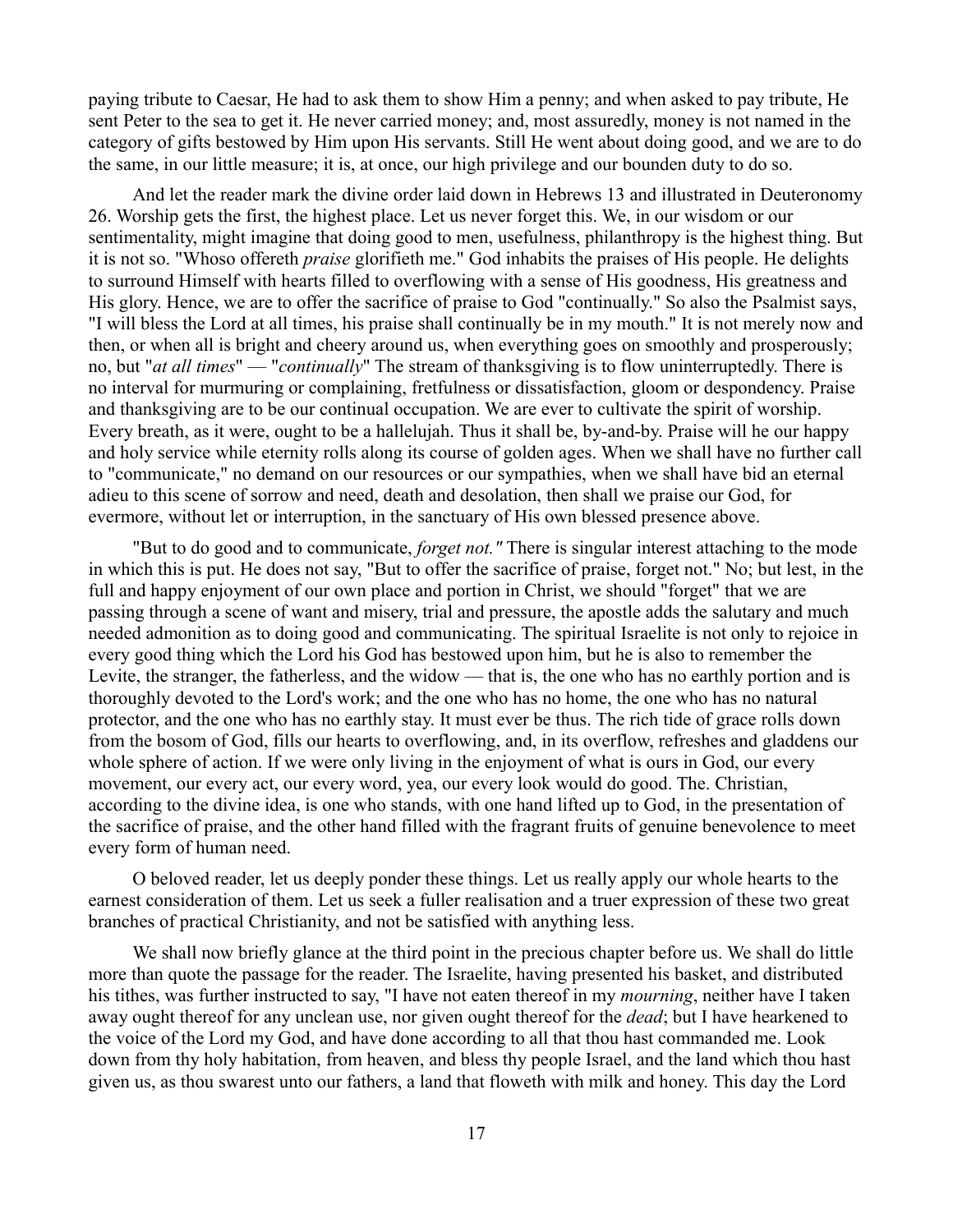thy God hath commanded thee to do these statutes and judgements; thou shalt therefore *keep* and *do* them, *with all thine heart* and *with all thy soul*. Thou hast avouched the Lord this day to be thy God, and to *walk in his ways,* and to keep his statutes, and his commandments, and his judgements, and to hearken unto his voice. And the Lord hath avouched thee this day to be his peculiar people" — that is a people of His own special possession — "as he hath promised thee, and that thou shouldest keep all his commandments; and to make thee high above all nations which he hath made, in praise, and in name, and in honour; and that thou mayest *be an holy people* unto the Lord thy God, as he hath spoken." (Vers. 14-19.)

Here we have personal holiness, practical sanctification, entire separation from everything inconsistent with the holy place and relationship into which they had been introduced, in the sovereign grace and mercy of God. There must be no mourning, no uncleanness, no dead works. We have no room, no time for any such things as these; they do not belong to that blessed sphere in which we are privileged to live and move and have our being. We have just three things to do; we look up to God, and offer the sacrifice of praise. We look around at a needy world, and do good. We look in upon the circle of our own being — our inner life, and seek, by grace, to keep ourselves unspotted. "Pure religion and undefiled, before God and the Father, is this, To visit the fatherless and widows in their affliction, and to keep himself unspotted from the world." (Jas. 1: 27)

Thus, whether we hearken to Moses, in Deuteronomy 26, or to Paul in Hebrews 13, or to James in his most wholesome, needed, practical epistle, it is the same Spirit that speaks to us, and the same grand lessons that are impressed upon us — lessons of unspeakable value and moral importance lessons loudly called for, in this day of easygoing profession, in the which the doctrines of grace are taken up and held in a merely intellectual way, and connected with all sorts of worldliness and selfindulgence.

Truly there is an urgent need of a more powerful, practical ministry amongst us. There is a deplorable lack of the prophetic and pastoral element in our ministrations. By the Prophetic element we mean that character of ministry that deals with the conscience and brings it into the immediate presence of God. This is *greatly* needed. There is a good deal of ministry which addresses itself to the intelligence; but sadly too little for the heart and the conscience. The teacher speaks to the understanding; the prophet speaks to the conscience;\* the pastor speaks to the heart. We speak, of course, generally. It may so happen that the three elements are found in the ministry of one man; but they are distinct; and we cannot but feel that where the prophetic and Pastoral gifts are lacking in any assembly the teachers should very earnestly wait upon the Lord for spiritual power to deal with the hearts and consciences of His beloved people. Blessed be His Name, He has all needed gift, grace and power for His servants. All we need is to wait on Him, in real earnestness and sincerity of heart, and He will, most assuredly, supply us with all suited grace and moral fitness for whatever service we may be called to render in His church.

{\*Very many seem to entertain the idea that a prophet is one who foretells future events; but it would be a mistake thus to confine the term. 1 Cor 14: 28-32 lets us into the meaning of the words "prophet" and "prophesying." The teacher and the prophet are closely and beautifully connected. The teacher unfolds truth from the word of God; the prophet applies it to the conscience; and, we may add, the pastor sees how the ministry of both the one and the other is acting on the heart and in the life.}

Oh! that all the Lord's servants may be stirred up to a more deep-toned earnestness, in every department of His blessed work! May we be "instant in season, out of season," and in no wise discouraged by the condition of things around us, but rather find, in the very condition, an urgent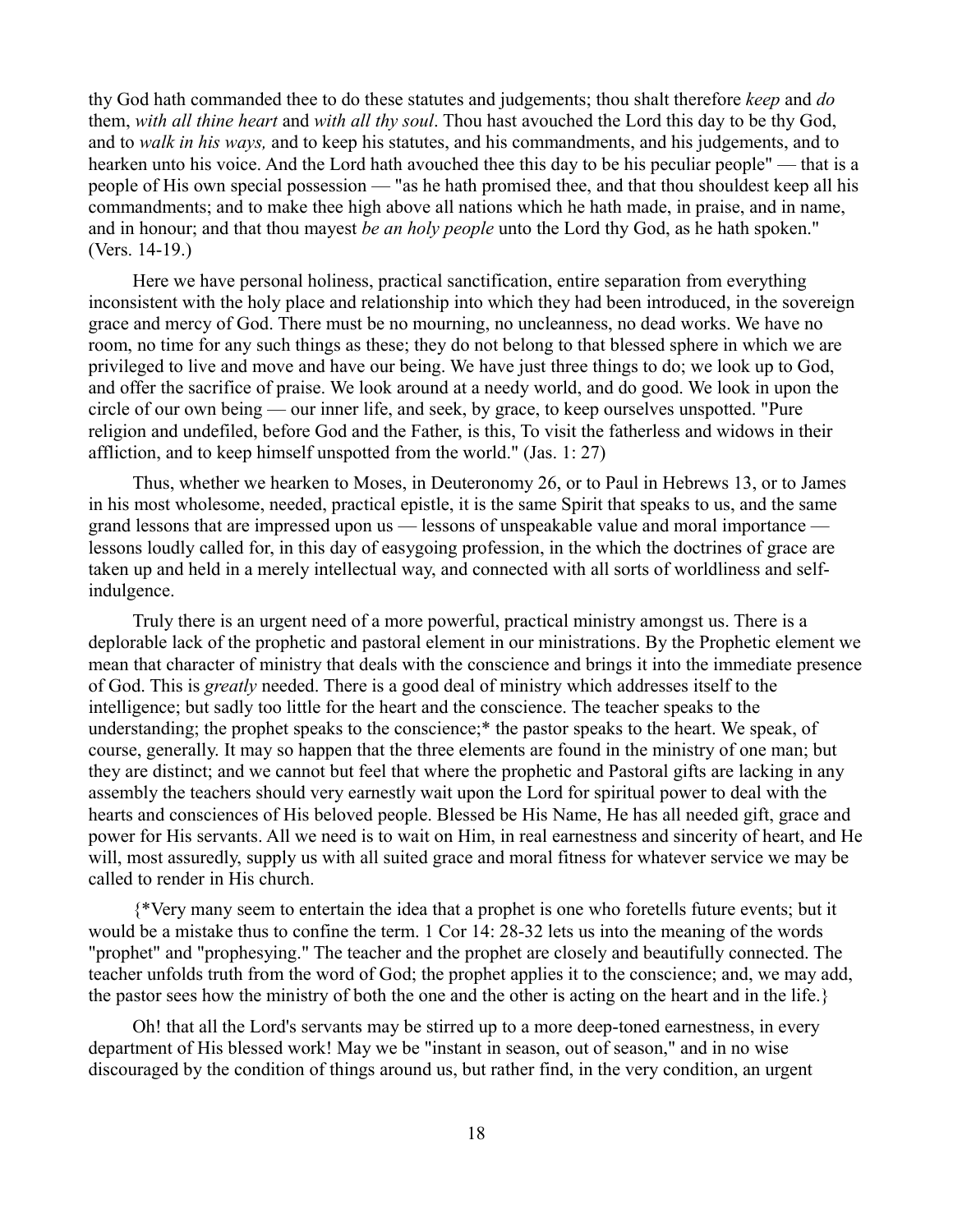reason for more intense devotedness.

Deuteronomy 27.

"And Moses with the elders of Israel commanded the people, saying, Keep all the commandments which I command you this day. And it shall be on the day when ye shall pass over Jordan unto the land which the Lord thy God giveth thee, that thou shalt set thee up great stones, and plaster them with plaster; and thou shalt write upon them all the words of this law, when thou art passed over, that thou mayest go in unto the land which the Lord thy God giveth thee, a land that floweth with milk and honey; as the Lord God of thy fathers hath promised thee. Therefore it shall be, when ye be gone over Jordan, that ye shall set up these stones, which I command you this day, in mount Ebal, and thou shalt plaster them with plaster. And there shalt thou build an altar unto the Lord thy God, an altar of stones: thou shalt not lift up any iron tool upon them. Thou shalt build the altar of the Lord thy God of whole stones; and thou shalt offer burnt offerings thereon unto the Lord thy God; and thou shalt offer peace offerings, and shalt eat there, and rejoice before the Lord thy God. And thou shalt write upon the stones all the words of this law very plainly. And Moses, and the priests the Levites, spake unto all Israel, saying, Take heed, and hearken, O Israel*; this day thou art become the people of the Lord thy God* Thou shalt *therefore* obey the voice of the Lord thy God, and do his commandments and his statutes, which I command thee this day. And Moses charged the people the same day, saying, These shall stand upon mount Gerazim to bless the people, when ye are come over Jordan; Simeon, and Levi, and Judah, and Issachar, and Joseph, and Benjamin. And these shall stand upon mount Ebal to curse; Reuben, Gad, and Asher, and Zebulun, Dan, and Naphtali." (Vers. 1-13.)

There could not be a more striking contrast than that which is presented in the opening and close of this chapter. In the paragraph which we have just penned, we see Israel entering upon the land of promise — that fair and fruitful land, flowing with milk and honey, and there erecting an altar in mount Ebal, for burnt offerings and peace offerings. We read nothing about sin offerings or trespass offerings here. The law, in all its fullness, was to be "written very plainly," upon the plastered stones, and the people, in full, recognised, covenant relationship, were to offer on the altar those special offerings of sweet savour, so blessedly expressive of worship and holy communion. The subject here is not the trespasser *in act*, or the sinner *in nature*, approaching the brazen altar, with a trespass offering or a sin offering; but rather a people fully delivered, accepted and blessed — a people in the actual enjoyment of their relationship and their inheritance.

True, they were trespassers and sinners; and, as such, needed the precious provision of the brazen altar. This, of course, is obvious, and fully understood and admitted by every one taught of God; but it manifestly is not the subject of Deuteronomy 27: 1-13, and the spiritual reader will, at once, perceive the reason. When we see the Israel of God, in full covenant relationship, entering into possession of their inheritance, having the revealed will of their covenant God Jehovah, plainly and fully written before them, and the milk and honey flowing around them, we must conclude that all question as to trespasses and sins is definitively settled, and that nothing remains for a people so highly privileged and so richly blessed, but to surround the altar of their covenant God, and present those sweet savour offering which mere acceptable to Him and suited to them.

In short, the whole scene unfolded to our view in the first half of our chapter is perfectly beautiful. Israel having avouched Jehovah to be their God, and Jehovah having avouched Israel to be His peculiar people, to make them high above all nations which He had made, in praise, and in name, and in honour; and an holy people unto the Lord their God, as He had spoken — Israel thus privileged, blessed and exalted, in full possession of the goodly land, and having all the precious commandments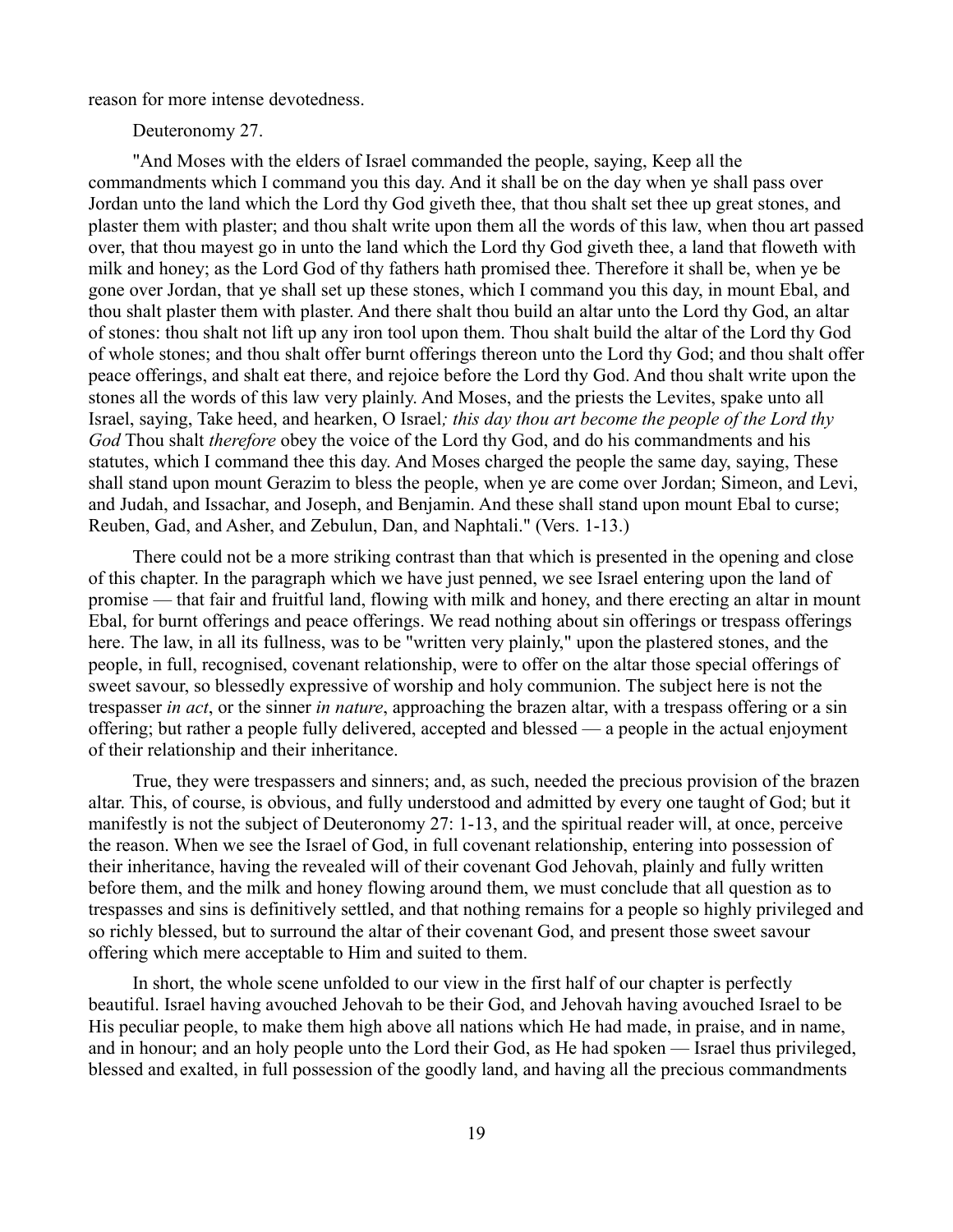of God before their eyes, what remained, but to present the sacrifices of praise and thanksgiving, in holy worship and happy fellowship?

But, in the latter half of our chapter, we find something quite different. Moses appoints six tribes to stand upon mount Gerazim, to bless the people; and six on mount Ebal to curse; but alas! when we come to the actual history, the positive facts of the case, there is not a single syllable of blessing? nothing but twelve awful curses each confirmed by a solemn "amen" from the whole congregation.

What a sad change! What a striking contrast! It reminds us of what passed before us in our study of Exodus 19. There could not be a more impressive commentary on the words of the inspired apostle in Galatians 3: 10. "For as many as are of the works of the law" — as many as are on that ground — "are under the curse: for it is; written" — and here he quotes Deuteronomy 27 — "cursed is every one that continueth not in all things which are written in the book of the law to do them."

Here we have the real solution of the question. Israel, as to their actual moral condition, were on the ground of law; and hence, although the opening of our chapter presents a lovely picture of God's thoughts respecting Israel, yet the close of it sets forth the sad and humiliating result of Israel's real state before God. There is not a sound from mount Gerazim, not one word of benediction; but, instead thereof, curse upon curse falls on the ears of the people.

Nor could it possibly be otherwise. Let people contend for it as they will, nothing but a curse can come upon "as many as are of the works of the law. It does not merely say, "as many as fail to keep the law," though that is true; but, as if to set the truth in the very clearest and most forcible manner before us, the Holy Ghost declares that for *all*, no matter who, Jew, Gentile or nominal Christian — all who are on the ground or principle of works of law, there is, and can be, nothing but a curse. Thus, then, the reader will be able, intelligently, to account for the profound silence that reigned on mount Gerazim, in the day of Deuteronomy 27 The simple fact is, if one solitary benediction had been heard, it would have been a contradiction to the entire teaching of holy scripture on the question of law.

We have so fully gone into the weighty subject of the law, in the first volume of these Notes, that we do not feel called upon to dwell upon it here. We can only say that the more we study scripture, and the more we ponder the law-question in the light of the New Testament, the more amazed we are at the manner in which some persist in contending for the opinion that Christians are under the law, whether for life, for righteousness, for holiness, or for any object whatsoever. How can such an opinion stand for a moment in the face of that magnificent and conclusive statement in Romans 6: "YE ARE NOT UNDER LAW, BUT UNDER GRACE?

# Deuteronomy 28.

In approaching the study of this remarkable section of our book, the reader must bear in mind that it is by no means, to be confounded with chapter 27. Some expositors, in seeking to account for the absence of the blessings in the latter, have sought for them here. But it is a grand mistake — a mistake absolutely fatal to the proper understanding of either chapter. The obvious fact is, the two chapters are wholly distinct, in basis, scope and practical application. Chapter 27 is — to put it as pointedly and briefly as possible — *moral* and *personal*. Chapter 28 is *dispensational* and *national*. That deals with the great root principle of man's moral condition, as a sinner utterly ruined and wholly incapable of meeting God on the ground of law; this, on the other hand, takes up the question of Israel as a nation, under the government of God. In short, a careful comparison of the two chapters will enable the reader to see their entire distinctness. For instance, what connection can we trace between the six blessings of our chapter and the twelve curses of chapter 27? None whatever. It is not possible to establish the slightest relationship. But a child can see the moral link between the blessings and curses of chapter 28.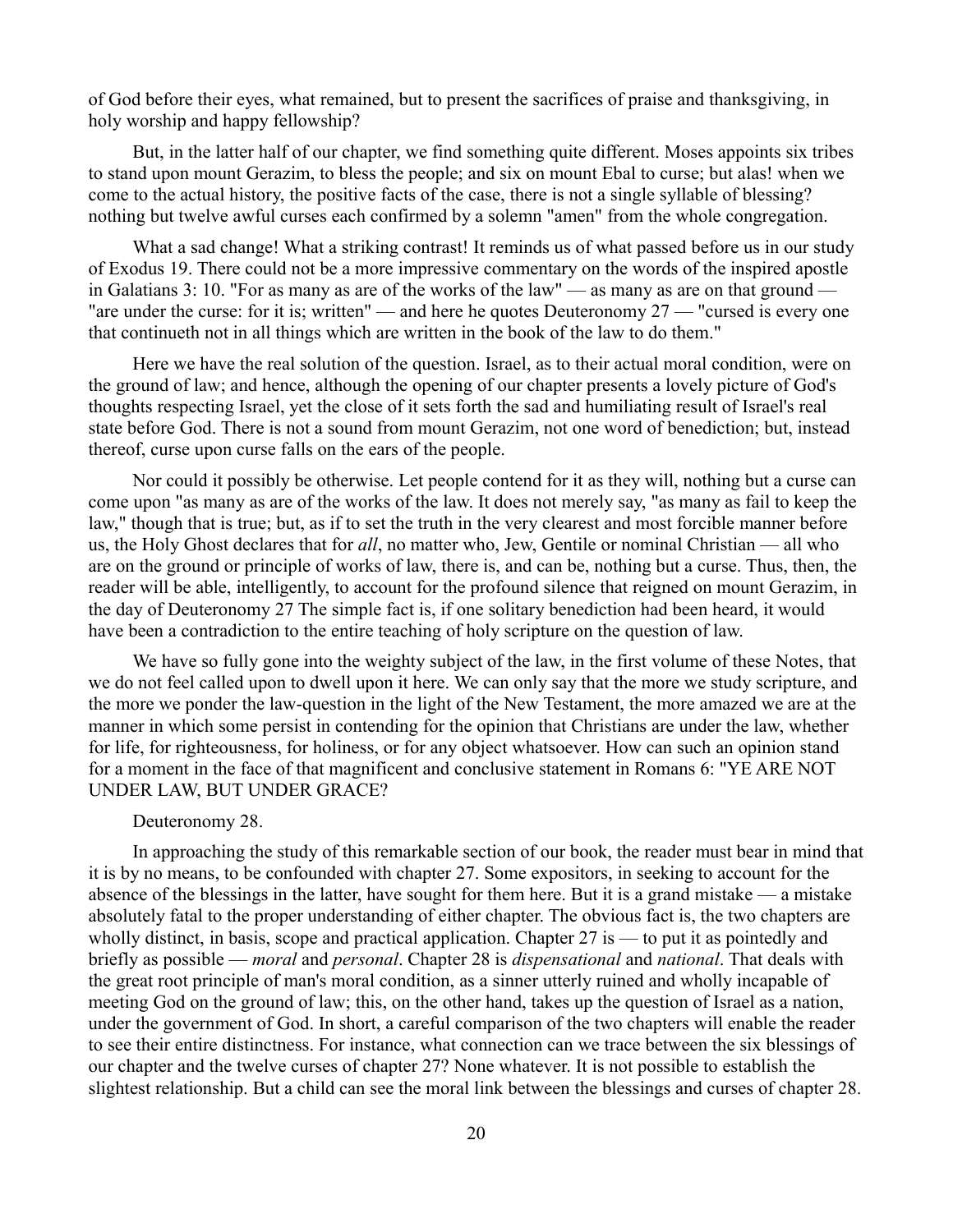Let us quote a passage or two in proof. "And it shall come to pass, if thou shalt *hearken diligently unto the voice of the Lord thy God" —* the grand old Deuteronomic motto, the key note of the book — "to observe and to do all his commandments which I command thee this day, that the Lord thy God will set thee on high above all nations of the earth; and all these blessings shall come on thee, and overtake thee, *if thou shalt hearken to the voice of the Lord thy God" —* the only safeguard, the true secret of happiness, security, victory and strength — Blessed shalt thou be in the city, and blessed shalt thou be in the field. Blessed shall be the fruit of thy body, and the fruit of thy ground, and the fruit of thy cattle, the increase of thy kine, and the flocks of thy sheep. Blessed shall be thy basket and thy store. Blessed shalt thou be when thou comest in, and blessed shalt thou be when thou goest out."

Is it not perfectly plain to the reader that these are not the blessings pronounced by the six tribes on mount Gerazim? What is here presented to us is Israel's national dignity, prosperity, and glory founded upon their diligent attention to all the commandments set before them in this book. It was the eternal purpose of God that Israel should be pre-eminent on the earth, high above all the nations. This purpose shall, assuredly, be made good although Israel, in the past, have shamefully failed to render that perfect obedience which was to form the basis of their national pre-eminence and glory.

We must never forget or surrender this great truth. Some expositors have adopted a system of interpretation by which the covenant blessings of Israel are spiritualised and made over to the church of God. This is a most fatal mistake. Indeed, it is hardly possible to set forth in language, or even to conceive the pernicious effects of such a method of handling the precious word of God. Nothing is more certain than that it is diametrically opposed to the mind and will of God. He will not and cannot sanction such tampering with His truth, or such an unwarrantable alienation of the blessings and privileges of His people Israel.

True, we read, in Galatians 3. "That the blessing of Abraham might come on the Gentiles through Jesus Christ; that we might receive" — what? Blessings in the city and in the field? Blessings in our basket and store? Nay; but "the promise of the Spirit through faith." So also we learn, from the same epistle, in Galatians 4, that restored Israel will be permitted to reckon amongst her children all those who are born of the Spirit, during the Christian period. "But Jerusalem which is above is free, which is the mother of us all. For it is written, Rejoice thou barren that bearest not; break forth and cry, thou that travailest not; for the desolate hath many more children than she which hath an husband."

All this is blessedly true; but it affords no warrant whatever for transferring the promises made to Israel to New Testament believers. God has pledged Himself, by an oath, to bless the seed of Abraham His friend — to bless them with all earthly blessings, This promise holds good and is absolutely inalienable. Woe be to all who attempt in the land of Canaan. to interfere with its literal fulfilment, in God's own time. We have referred to this in our studies on the earlier part of this book, and must now rest content with warning the reader, most solemnly, against every system of interpretation which involves such serious consequences as to the word and ways of God. We must ever remember that Israel's blessings are earthly; the church's blessings are heavenly. "Blessed be the God and Father of our Lord Jesus Christ, who hath blessed us with *all spiritual blessings in the heavenlies in Christ."*

Thus, both the nature and the sphere of the church's blessings are wholly different from those of Israel, and must never be confounded. But the system of interpretation above referred to does confound them, to the marring of the integrity of holy scripture, and the serious damage of souls. To attempt to apply the promises made to Israel to the church of God, either now or hereafter, on earth or in heaven, is to turn things completely upside down, and to produce the most hopeless confusion in the exposition and application of scripture. we feel called upon, in simple faithfulness to the word of God, and to the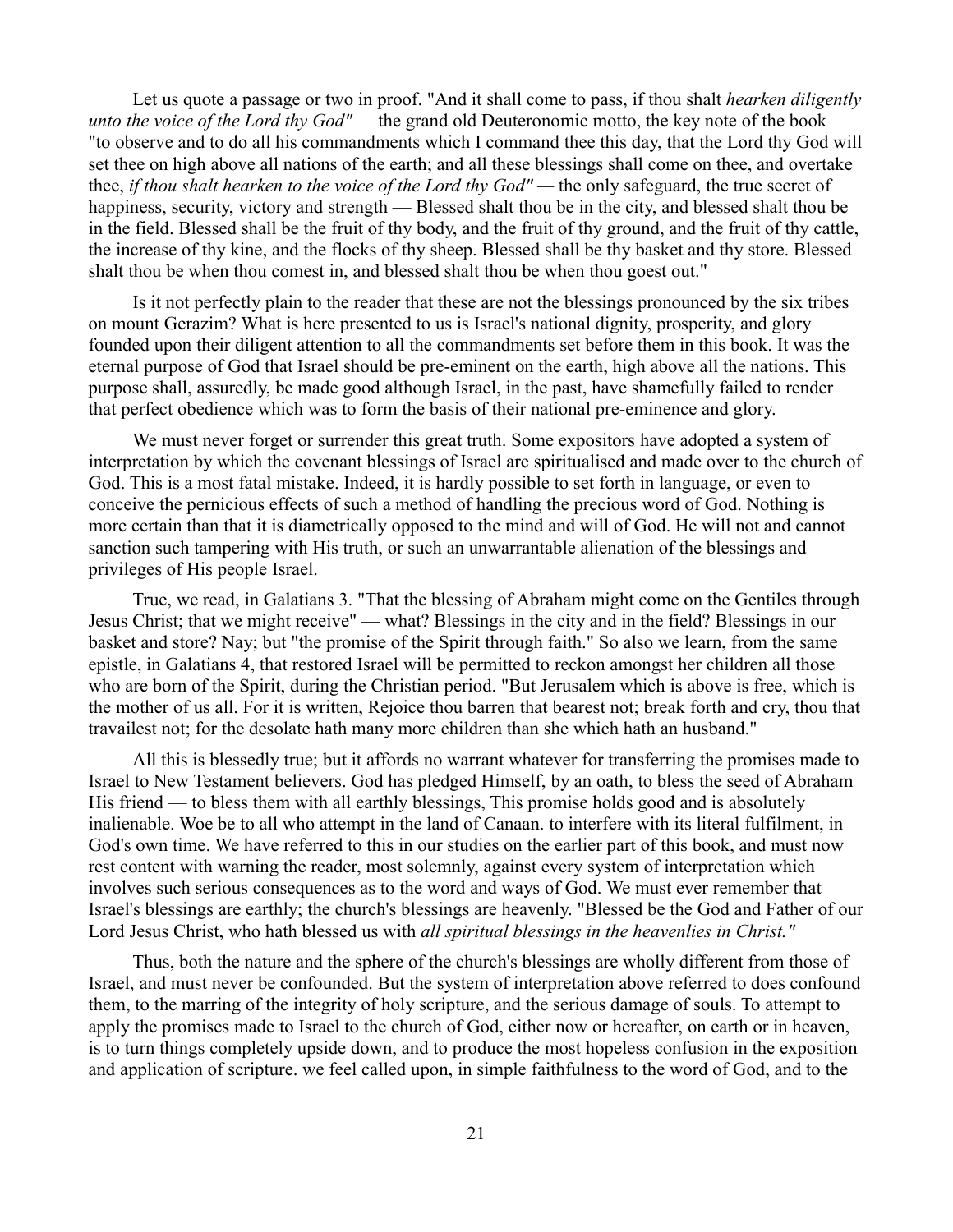soul of the reader, to press this matter upon his earnest attention. He may rest assured it is, by no means, an unimportant question; so far from this, we are persuaded that it is utterly impossible for any one who confounds Israel and the church, the earthly and the heavenly, to be a sound or accurate interpreter of the word of God.

However, we cannot pursue this subject further here. we only trust that the Spirit of God will arouse the heart of the reader to feel its interest and importance, and give him to see the necessity of rightly dividing the word of truth. If this be so, our object will be fully gained.

With regard to this twenty-eighth of Deuteronomy, if the reader only seizes the fact of its entire distinctness from its predecessor, he will be able to read it with spiritual intelligence and real profit. There is no need whatever for elaborate exposition. It divides itself naturally and obviously into two parts. In the first, we have a full and most blessed statement of the results of obedience. (See verses 1-15.) In the second, we have a deeply solemn and affecting statement of the awful consequences of disobedience. (See verses 16-68.) And we cannot but be struck with the fact that the section continuing the curses is more than three times the length of the one containing the blessings. That consists of fifteen verses; this of fifty-three. The whole chapter furnishes an impressive commentary on the government of God, and a most forcible illustration of the fact that "our God is a consuming fire." All the nations of the earth may learn from Israel's marvellous history, that God must punish disobedience, and that, too, first of all, in His own. And if He has not spared His own people, what shall be the end of those who know Him not "The wicked shall be turned into hell, and all the nations that forget God." "It is a fearful thing to fall into the hands of the living God." It is the very height of extravagant folly for any one to attempt to evade the full force of such passages, or to explain them away. It cannot be done. Let any one read the chapter before us and compare it with the actual history of Israel, and he will see that as sure as there is a God on the throne of the majesty in the heavens, so surely will He punish evildoers, both here and hereafter. It cannot be otherwise. The government that could or would allow evil to go unjudged, uncondemned, unpunished, would not be a perfect government, would not be the government of God. It is vain to found arguments upon one-sided views of the goodness, kindness and mercy of God. Blessed be His Name, He is kind and good and merciful and gracious, long-suffering and full of compassion. But He is holy and just, righteous and true; and "he hath appointed a day in the which he will judge the world [the habitable earth, *oikoumenen*] in righteousness, by that man whom he hath ordained; whereof he hath given assurance [given proof, *pistin*] unto all, in that he hath raised him from the dead." (Acts 17.)

However, we must draw this section to a close; but, ere doing so, we feel it to be our duty to call the reader's attention to a very interesting point in connection with verse 13 of our chapter. "The Lord shall make thee the head, and not the tail; and thou shalt be above only, and thou shalt not be beneath; if that thou hearken unto the commandments of the Lord thy God, which I command thee this day, to observe and to do them." This, no doubt, refers to Israel as a nation. They are destined to be the head of all the nations of the earth. Such is the sure and settled purpose and counsel of God respecting them. Low as they are now sunk, scattered and lost amongst the nations, suffering the terrible consequences of their persistent disobedience, sleeping, as we read in Daniel 12, in the dust of the earth; yet they shall, *as a nation,* arise and shine in far brighter glory than that of Solomon.

All this is blessedly true, and established, beyond all question, in manifold passages in Moses, the Psalms, the prophets and the New Testament. But, in looking: through the history of Israel, we find some very striking instances of individuals who were permitted and enabled, through infinite grace, to make their own of the precious promise contained in verse 13, and that too in very dark and depressing periods of the national history, when Israel, as a nation, was the tail and not the head. We shall just give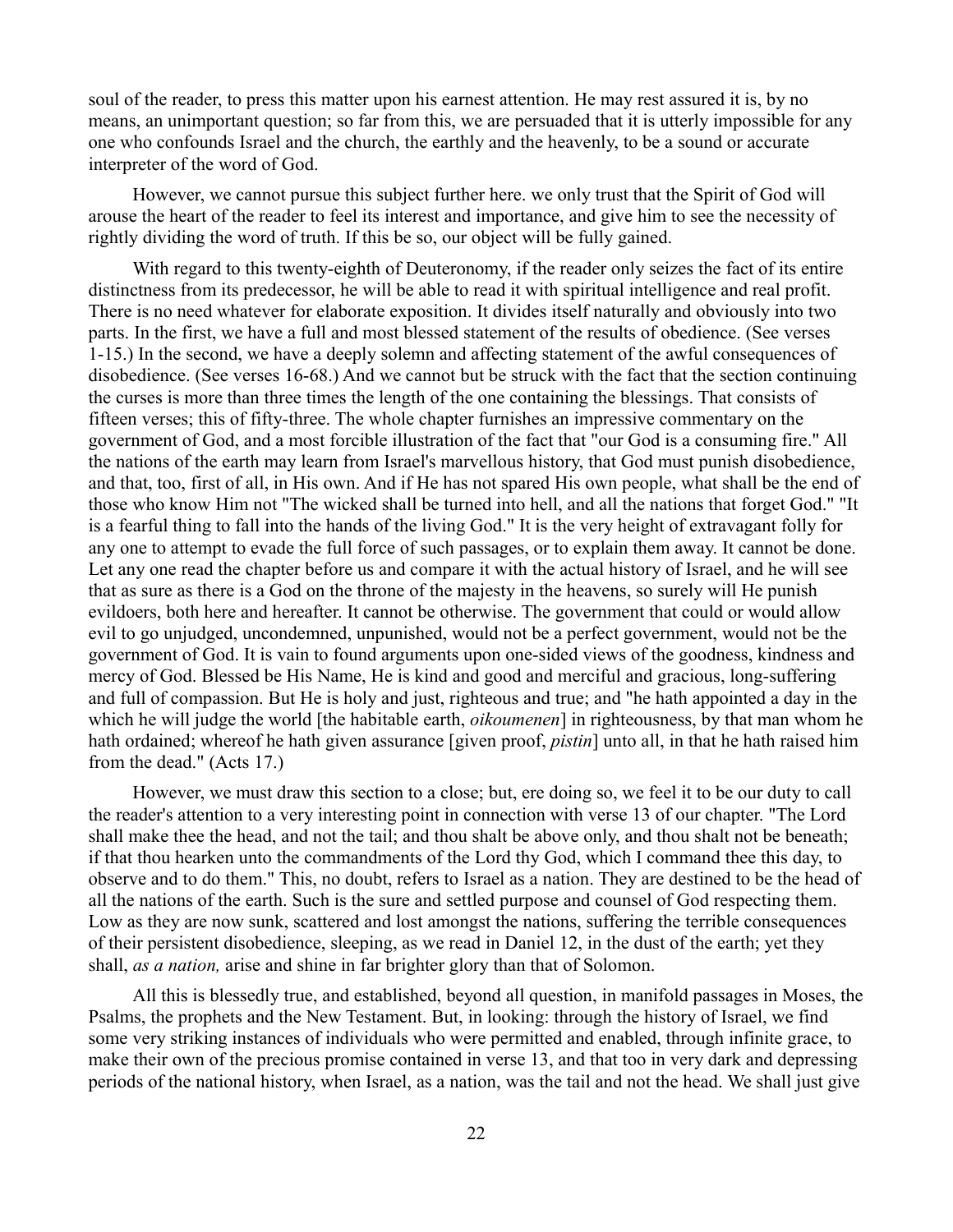the reader an instance or two, not only to illustrate our point, but also to set before him a principle of immense practical importance and universal application.

Let us turn, for a moment, to that charming little book of Esther — a book so little understood or appreciated — a book which, we may truly say, fills a niche and teaches a lesson which no other book does. It belongs to a period when, most assuredly, Israel was not the head, but the tail; but, notwithstanding, it presents to our view the very edifying and encouraging picture of an individual son of Abraham so carrying himself as to reach the very highest position, and gaining a splendid victory over Israel's bitterest foe.

As to Israel's condition, in the days of Esther, it was such that God could not publicly own them. Hence it is that His name is not found in the book, from beginning to end. The Gentile was the head and Israel the tail. the relationship between Jehovah and Israel could no longer be publicly owned; but the heart of Jehovah could never forget His people; and we may add, the heart of a faithful Israelite could never forget Jehovah or His holy law; and these are just the two facts that specially characterise this most interesting little book. God was acting for Israel behind the scenes, and Mordecai was acting for God before the scenes. It is worthy of remark that neither Israel's best Friend, nor their worst enemy, is once named in the book of Esther; and yet the whole book is full of the actings of both. The finger of God is stamped on every link in the marvellous chain of providence; and, on the other hand, the bitter enmity Of Amalek come out in the cruel plot of the haughty Agagite.

All this is intensely interesting Indeed, in rising from the study of this book, we may well say, "Oh! scenes surpassing fable and yet true." No romance could possibly exceed in interest this simple but most blessed history. But we must not expatiate, much as we should like to do so. time and space forbid. We merely refer to it now in order to point out to the reader the unspeakable value and importance of individual faithfulness, at a moment when the national glory was faded and gone. Mordecai stood like a rock for the truth of God. He refused with stern decision, to own Amalek. He would save the life of Ahasuerus and bow to his authority as the expression of the power of God; but he would not bow to Haman. His conduct, in this matter, was governed simply by the word of God. The authority for his course was to be found in this blessed book of Deuteronomy. *Remember* what Amalek did unto thee by the way, when ye were come forth out of Egypt; how he met thee by the way, and smote the hindmost of thee, even all that were feeble behind thee, when thou wast faint and weary; and *he feared not God" —* here was the true secret of the whole matter — "therefore it shall be, when the Lord thy God hath given thee rest from all thine enemies round about, in the land which the Lord thy God giveth for an inheritance to possess it, that thou shalt blot out the remembrance of Amalek from under heaven; *thou shalt not forget it."* (Deut. 25: 17-19.)

This was distinct enough for every circumcised ear, every obedient heart, every upright conscience. Equally distinct is the language of Exodus 17. "And the Lord said unto Moses, write this for a memorial in a book, and rehearse it in the ears of Joshua; for I will utterly put out the remembrance of Amalek from under heaven. And Moses built an altar, and called the name of it JEHOVAH-nissi [the Lord my banner]: for he said, Because the Lord hath sworn that the Lord will have war with Amalek from generation to generation." (Vers. 14-16.)

Here then was Mordecai's authority for refusing a single nod of his head to the Agagite. How could a faithful member of the house of Israel bow to a member of a house with which Jehovah was at war? Impossible. He could clothe himself in sackcloth, fast and weep for his people, but he could not, he would not, he dare not bow to an Amalekite. He might be charged with presumption, blind obstinacy, stupid bigotry, and contemptible narrow-mindedness; but with that he had nothing whatever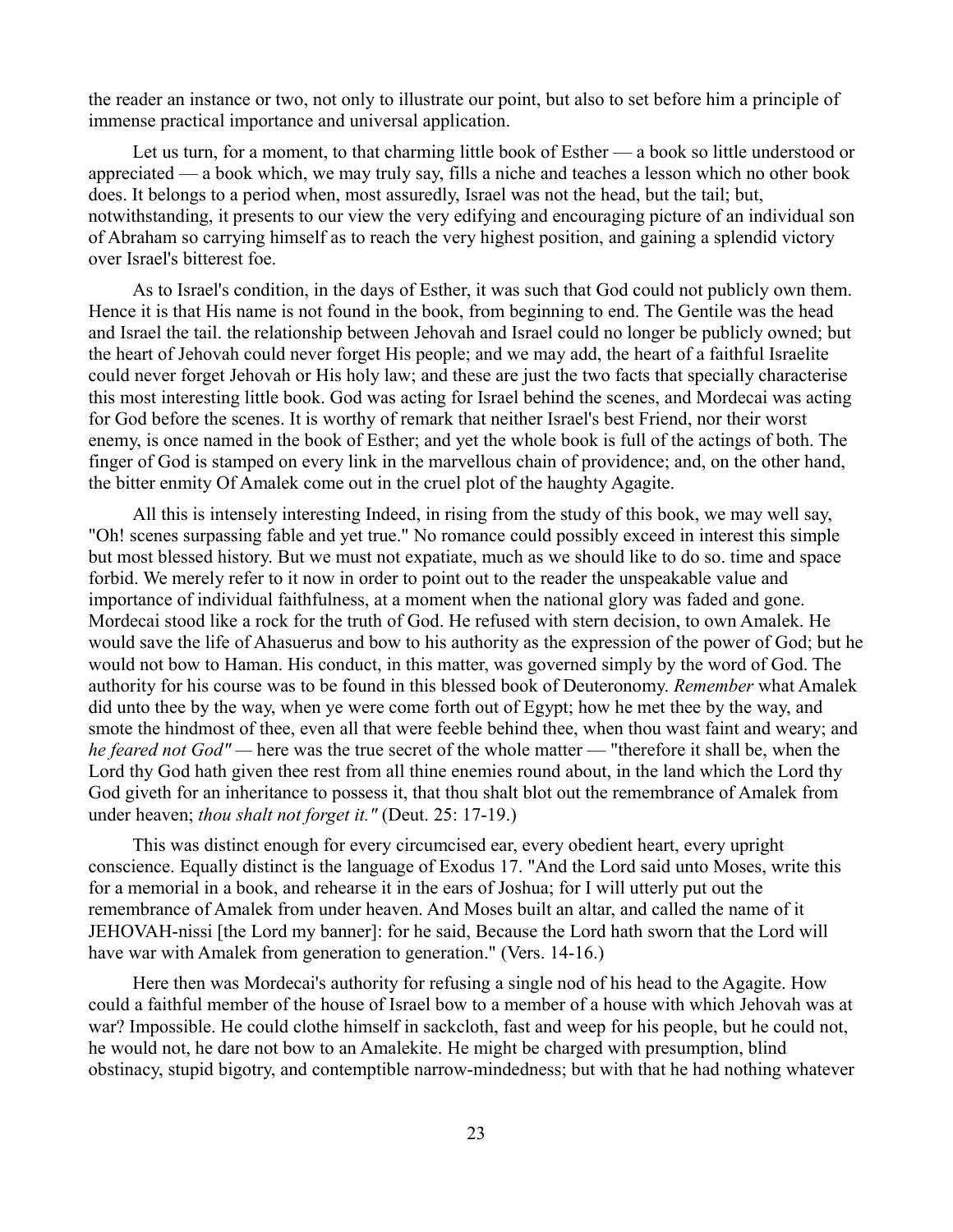to do. It might seem the most unaccountable folly to withhold the common mark of respect from the highest noble in the kingdom; but that noble was an Amalekite, and that was enough for Mordecai. The apparent folly was simple obedience.

It is this which makes the case so interesting and important for us. Nothing can ever do away with our responsibility to obey the word of God. It might be said to Mordecai that the commandment as to Amalek was a bygone thing, having reference to Israel's palmy days. It was quite right for Joshua to fight with Amalek; Saul, too, ought to have obeyed the word of Jehovah instead of sparing Agag; but now all was changed; the glory was departed from Israel, and it was perfectly useless to attempt to act on Exodus 17 or Deuteronomy 27.

All such arguments, we feel assured, would have no weight whatever with Mordecai. It was enough for him that Jehovah had said, "*Remember* what Amalek did.... *Thou shalt not forget it."* How long was this to hold good? "From generation to generation. Jehovah's war with Amalek was never to cease until his very name and remembrance were blotted out from under heaven. And why? Because of his cruel and heartless treatment of Israel. Such was the kindness of God toward His people! How then could a faithful Israelite ever bow to an Amalekite? Impossible. Could Joshua bow to Amalek? Nay. Did Samuel? Nay; "he hewed Agag in pieces before the Lord in Gilgal." How then could Mordecai bow to him? He could not do it, cost what it might. It mattered not to him that the gallows was erected for him. He could be hanged, but he could never do homage to Amalek.

And what was the result? A magnificent triumph! There stood the proud Amalekite near the throne, basking in the sunshine of royal favour, boasting himself in his riches, his greatness, his glory, and about to crush beneath his foot the seed of Abraham. There, on the other hand, lay poor Mordecai in sackcloth and ashes and tears. What could he do? He could obey. He had neither sword nor spear; but he had the word of God, and by simply obeying that word, he gained a victory over Amalek quite as decisive and splendid in its way, as that gained by Joshua, in Exodus 17 — a victory which Saul failed to gain, though surrounded by a host of warriors selected from the twelve tribes of Israel. Amalek sought to get Mordecai hanged; but instead of that he was obliged to act as his footman, and conduct him in all but regal pomp and splendour through the street of the city. "And Haman answered the king, For the man whom the king delighteth to honour, let the royal apparel be brought which the king useth to wear, and the horse that the king rideth upon, and the crown royal which is set upon his head: and let this apparel and horse be delivered to the hand of one of the king's most noble princes, that they may array the man withal whom the king delighteth to honour, and bring him on horseback through the street of the city, and proclaim before him, Thus shall it be done to the man whom the king delighteth to honour. Then the king said to Haman, Make haste, and take the apparel and the horse, as thou hast said, and do even so to Mordecai the Jew, that sitteth at the king's gate: let nothing fail of all that thou hast spoken. Then took Haman the apparel and the horse, and arrayed Mordecai, and brought him on horseback through the street of the city, and proclaimed before him, Thus shall it be done unto the man whom the king delighteth to honour. And Mordecai came again to the king's gate. But Haman hasted to his house mourning and having his head covered."

Here, assuredly Israel was the head and Amalek the tail — Israel, not nationally but individually. But this was only the beginning of Amalek's defeat and of Israel's glory. Haman was hanged on the very gallows he had erected for Mordecai, "And Mordecai went out from the presence of the king in royal apparel of blue and white, and with a great crown of gold, and with a garment of fine linen and purple: and the city of Shushan rejoiced and was glad."

Nor was this all. The effect of Mordecai's marvellous victory was felt far and wide over the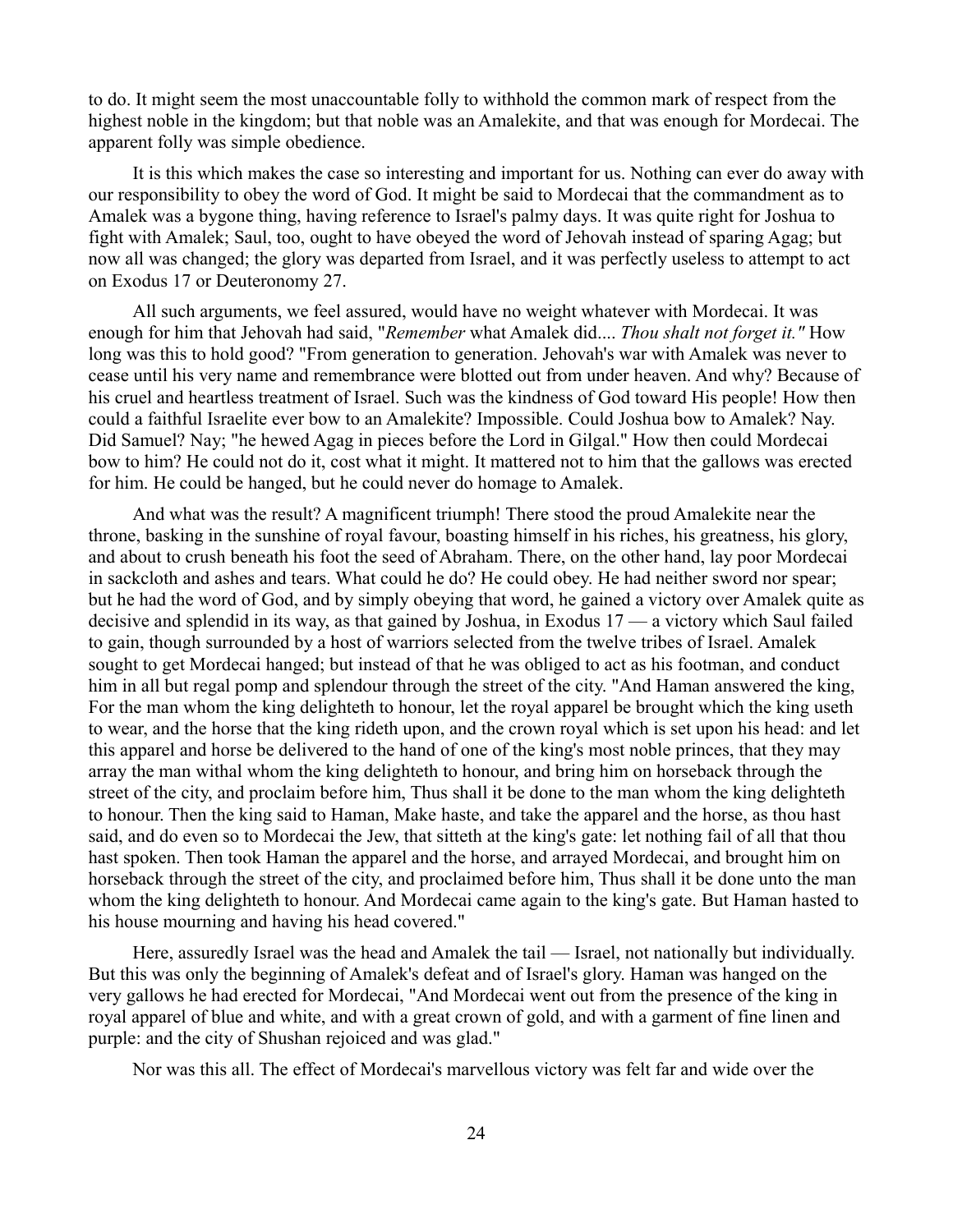hundred and twenty-seven provinces of the empire. "In every province, and in every city whithersoever the king's commandment and his decree came, the Jews had joy and gladness, a feast and a good day. And many people of the land became Jews; for the fear of the Jews fell upon them." And, to crown all, we read that "Mordecai the Jew was next unto king Ahasuerus, and great among the Jews, and accepted of the multitude of his brethren, seeking the wealth of his people, and speaking peace to all his seed."

Now, reader, does not all this prove to us, in the most striking manner, the immense importance of individual faithfulness? Is it not eminently calculated to encourage us to stand for the truth of God, cost what it may? Only see what marvellous results followed from the actings of one man! Many might have condemned Mordecai's conduct. It might have seemed like unaccountable obstinacy to refuse a simple mark of respect to the highest noble in the empire. But it was not so. It was simple obedience. It was decision for God, and it led to a most magnificent victory, the spoils of which were reaped by his brethren at the very ends of the earth.

For further illustration of the subject suggested by Deuteronomy 28: 13, we must refer the reader to Daniel 3 and Daniel 6 there he will see what morally glorious results can be reached by individual faithfulness to the true God, at a moment when Israel's national glory was gone; their city and temple in ruins. The three worthies refused to worship the golden image. They dared to face the wrath of the king, to withstand the universal voice of the empire, yea, to meet the fiery furnace itself, rather than disobey. They could surrender life, but they could not surrender the truth of God.

And what was the result? A splendid victory! They walked through the furnace with the Son of God, and were called forth from the furnace as witnesses and servants of the Most High God. Glorious privilege! Wondrous dignity! And all the simple result of obedience. Had they gone with the crowd, and bowed the head in worship to the national god, in order to escape the dreadful furnace, see what they would have lost! But, blessed be God, they were enabled to stand fast in the confession of the grand foundation truth of the unity of the Godhead — that truth which had been trampled under foot amid the splendours of Solomon's reign; and the record of their faithfulness has been penned for us by the Holy Spirit, in order to encourage us to tread, with firm step, the path of individual devotedness, in the face of a God-hating, Christ-rejecting world, and in the face of a truth-neglecting Christendom. It is impossible to read the narrative and not have our whole renewed being stirred up and drawn out in earnest desire for more deep-toned personal devotedness to Christ and His precious cause.

Similar must be the effect produced by the study of Daniel 6. We cannot allow ourselves to quote or expatiate. We can only commend the soul-stirring record to the attention of the reader. It is uncommonly fine, and it furnishes a splendid lesson for this day of soft, self-indulgent, easy-going profession, in which it costs people nothing to give a nominal assent to the truths of Christianity; but in which, notwithstanding, there is so little desire or readiness to follow, with whole-hearted decision, a rejected Lord, or to yield an unqualified and unhesitating obedience to His commandments.

How refreshing, in the face of so much heartless indifference, to read of the faithfulness of Daniel! He, with unflinching decision, persisted in his holy habit of praying three times a day, with his window open toward Jerusalem, although he knew that the den of lions was the penalty of his act. He might have closed his window and drawn his curtains and retired into the privacy of his chamber to pray, or he might have waited for the midnight hour when no human eye could see, or human ear hear him. But no; this beloved servant of God would not hide his light under a bed or a bushel. There was a great principle at stake. It was not merely that he would? pray to the one living and true God, but he would pray with "*his windows open towards Jerusalem."* And why "toward Jerusalem"? Because it was God's centre. But it was in ruins. True, for the present and as looked at from a human standpoint. But to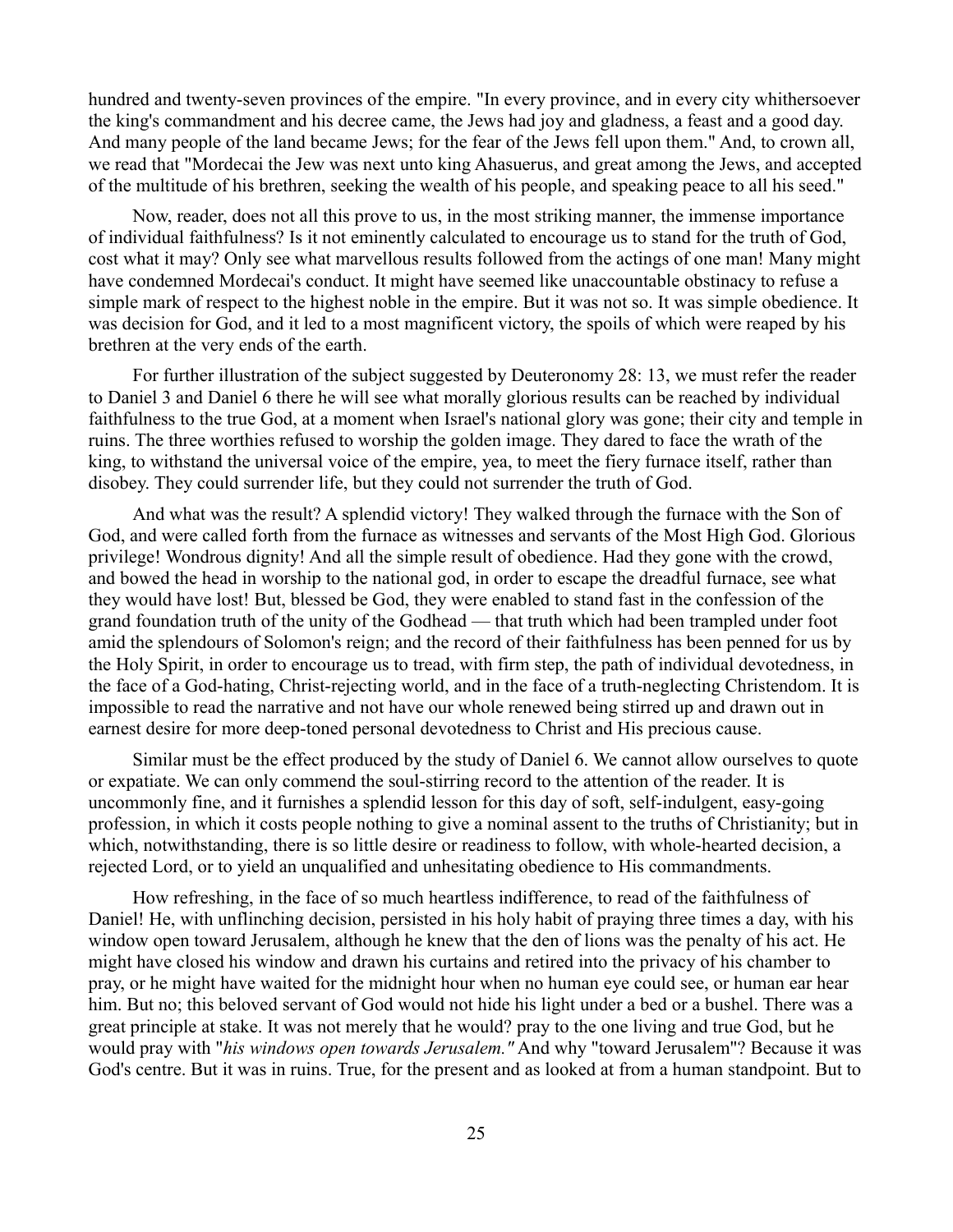faith, and from a divine standpoint, Jerusalem was God's centre for His earthly people. It was and it shall be, beyond all question. And not only so, but its dust is precious to Jehovah; and hence Daniel was in full communion with the mind of God when he opened his windows toward Jerusalem and prayed. He had scripture for what he did, as the reader may see by referring to 2 Chronicles 6. "If they return to thee with all their heart and with all their soul in the land of their captivity, whither they have carried them captives, and pray *toward their land,* which thou gavest unto their fathers, and *toward the city* which thou hast chosen, and toward the house which I have built for thy name."

Here was Daniel's warrant. This was what he did, utterly regardless of human opinions; and utterly regardless, too, of pains and penalties. He would rather be thrown into the den of lions than surrender the truth of God. He would rather go to heaven with a good conscience than remain on earth with a bad one.

And what was the result? Another splendid triumph! "Daniel was taken up out of the den, and no manner of hurt was found upon him, BECAUSE HE BELIEVED IN HIS GOD."

Blessed servant! Noble witness! Assuredly he was the head, on this occasion, and his enemies the tail. And how? Simply by obedience to the word of God. This is what we deem to be of such vast moral importance for this our day. It is to illustrate and enforce this that we refer to those brilliant examples of individual faithfulness at a time when Israel's national glory was in the dust, their unity gone and their polity broken up. We cannot but regard it as a fact full of interest, full of encouragement, full of suggestive power, that in the darkest days of Israel's history as a nation we have the brightest and noblest examples of personal faith and devotedness. We earnestly press this upon the attention of the Christian reader. We consider it eminently calculated to strengthen and cheer up our hearts in standing for the truth of God at a moment like the present, when there is so much to discourage us in the general condition of the professing church. It is not that we are to look for such speedy, striking and splendid results as were realised in those cases to which we have referred. This is by no means the question. What we have to keep before our hearts is the fact that, no matter what may be the condition of the ostensible people of God at any given time, it is the privilege of the individual man of God to tread the narrow path and reap the precious fruits of simple obedience to the word of God and the precious commandments of our Lord and Saviour Jesus Christ.

This, we feel persuaded, is a truth for the day. May we all feel its holy power! We are in imminent danger of lowering the standard of personal devotedness because of the general condition. This is a fatal mistake; yea, it is the positive suggestion of the enemy of Christ and His cause. If Mordecai, Shadrach, Meshach, Abednego, and Daniel had acted thus, what would have been the result?

Ah! no; reader, we have ever to bear in mind that our one great business is to obey and leave results with God. It may please Him to permit His servants to see striking results, or He may see fit to allow them to wait for that great day that is coming when there will be no danger of our being puffed up by seeing any little fruit of our testimony. Be this as it may, it is our plain and bounden duty to tread that bright and blessed path indicated for us by the commandments of our precious and adorable Lord and Saviour Jesus Christ. May God enable us, by the grace of His Holy Spirit so to do! May we cleave to the truth of God with purpose of heart, utterly regardless of the opinions of our fellow men who may charge us with narrowness, bigotry, intolerance and such like. *We have just to go on with the Lord.*

#### Deuteronomy 29.

This chapter closes the second grand division of our book. In it we have a most solemn appeal to the conscience of the congregation. It is what we may term the summing up and practical application of all that has gone before in this most profound, practical and hortatory section of the five books of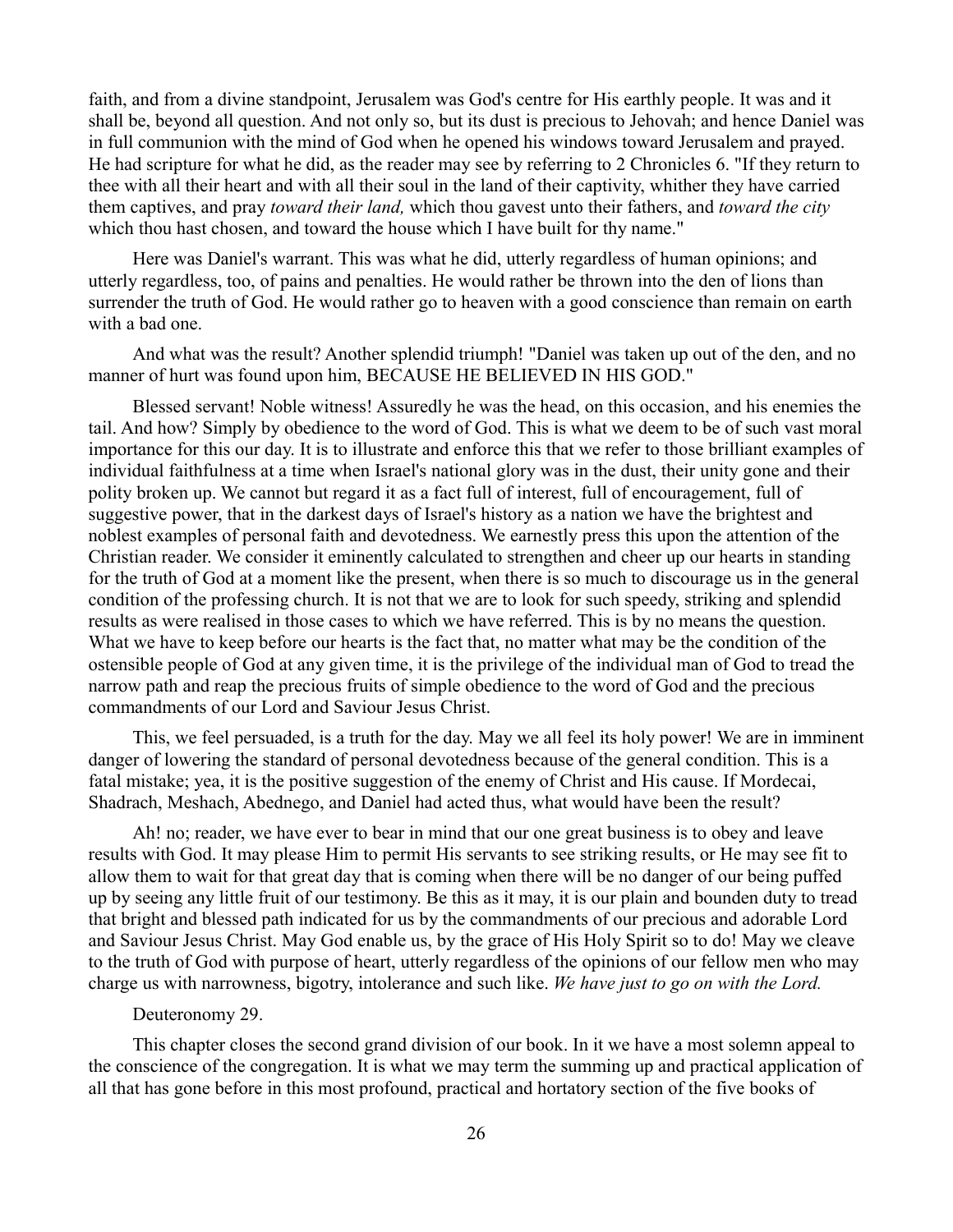Moses.

"These are the words of the covenant, which the Lord commanded Moses to make with the children of Israel *in the land of Moab, beside the covenant which He made with them by Horeb."* Allusion has already been made to this passage as one of the many proofs of the entire distinctness of the book of Deuteronomy from the preceding section of the Pentateuch. But it claims the reader's attention on another ground. It speaks of a special covenant made with the children of Israel, in the land of Moab, in virtue of which they were to be brought into the land. This covenant was as distinct from the covenant made at Sinai, as it was from the covenant made with Abraham, Isaac and Jacob. In a word, it was neither pure *law*, on the one hand; nor Pure *grace*, on the other, but *government* exercised in sovereign mercy.

It is perfectly clear that Israel *could* not enter the land on the ground of the Sinai or Horeb covenant, inasmuch as they had completely failed under it, by making a golden calf. They forfeited all right and title to the land, and were only saved from instant destruction by sovereign mercy exercised toward them through the mediation and earnest intercession of Moses. It is equally plain that they *did* not enter the land on the ground of the Abrahamic covenant of grace, for had they done so, they would not have been turned out of it. Neither the extent nor the duration of their tenure answered to the terms of the covenant made with their fathers. It was by the terms of the Moab covenant that they entered upon the limited and temporary possession of the land of Canaan; and inasmuch as they have as signally failed under the Moab covenant, as under that of Horeb — failed under government as completely as under law, they are expelled from the land and scattered over the face of the earth, under the governmental dealings of God.

But not for ever. Blessed be the God of all grace, the seed of Abraham His friend shall yet possess the land of Canaan, according to the magnificent terms of the original grant. "The gifts and calling of God are without repentance." Gifts and calling must not be confounded with law and government. Mount Zion can never be classed with Horeb and Moab. The new and everlasting covenant of grace, ratified by the precious blood of the Lamb of God, shall be gloriously fulfilled to the letter, spite of all the powers of earth and hell, men and devils combined. "Behold, the days come, saith the Lord, when I will make a new covenant with the house of Israel and with the house of Judah; not according to the covenant that I made with their fathers in the day when I took them by the hand to lead them out of the land of Egypt; because they continued not in my covenant, and I regarded them not, saith the Lord. For this is the covenant that I will make with the house of Israel after those days, saith the Lord; I will put my laws into their mind, and write them in their hearts; and I will be to them a God, and they shall be to Me a people; and they shall not teach every man his neighbour, and every man his brother, saying, Know the Lord; for all shall know me, from the least to the greatest. For I will be merciful to their unrighteousness, and their sins and their iniquities will I remember no more. In that he saith, A new covenant, he hath made the first old. Now that which decayeth and waxeth old is ready to vanish away." (Heb. 8: 8-13.)

Now the reader must carefully guard against a system of interpretation that would apply this precious and beautiful passage to the church. It involves a threefold wrong: namely, a wrong to the truth of God; a wrong to the church; and a wrong to Israel. We have raised a warning note on this subject, again and again, in the course of our studies on the Pentateuch, because we feel its immense importance. It is our deep and thorough conviction that no one can understand, much less expound the word of God who confounds Israel with the Church The two things are as distinct as heaven and earth; and hence when God speaks of Israel, Jerusalem and Zion, if we presume to apply those names to the New Testament church, it can only issue in utter confusion. We believe it to be a simple impossibility to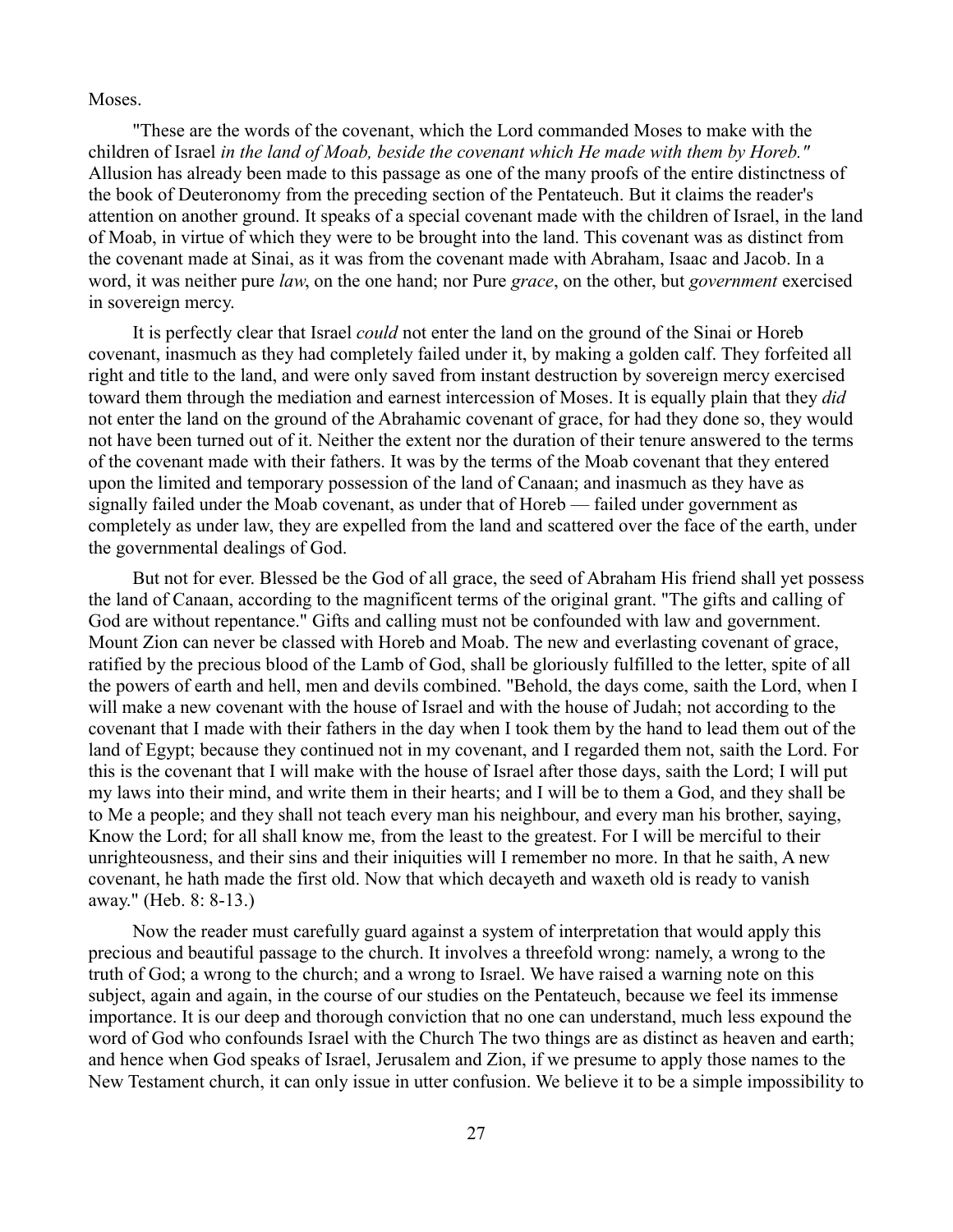set forth the mischievous consequences of such a method of handling the word of God. It puts an end to all accuracy of interpretation and to all that holy precision and divine certainty which scripture is designed and fitted to impart. It mars the integrity of truth, damages the souls of God's people, and hinders their progress in divine life and spiritual intelligence. In short, we cannot too strongly urge upon every one who reads these lines the absolute necessity of guarding against this fatally false system of handling holy scripture.

We must beware of meddling with the scope of prophecy, or the true application of the promises of God. We have no warrant whatever to interfere with the divinely appointed sphere of the covenants. The inspired apostle tells us distinctly, in the ninth of Romans, that they pertain to Israel; and if we attempt to alienate them from the Old Testament fathers and transfer them to the church of God, the body of Christ, we may depend upon it, we are doing what Jehovah-Elohim will never sanction. The church forms no part of the ways of God with Israel and the earth. Her place, her portion, her privileges, her prospect are all heavenly. She is called into existence in this time of Christ's rejection, to be associated with Him where He is now hidden in the heavens, and to share His glory in the coming day. If the reader fully grasps this grand and glorious truth, it will go far towards helping him to put things into their right places and leave them there.

We must now turn our attention to the very solemn, practical application of all that has passed before us to the conscience of every member of the congregation.

"And Moses called unto all Israel, and said unto them, Ye have seen all that the Lord did before your eyes in the land of Egypt unto Pharaoh, and unto all his servants, and unto all his land; the great temptations which thine eyes have seen, the signs, and those great miracles; yet the Lord hath not given you an heart to perceive, and eyes to see, and ears to hear, unto this day.

This is peculiarly solemn. The most astounding miracles and signs may pass before us, and leave the heart untouched. These things may produce a transient effect upon the mind and upon the natural feelings; but unless the conscience is brought into the light of the divine presence, and the heart brought under the immediate action of the truth by the power of the Spirit of God, there is no permanent result reached. Nicodemus inferred from the miracles of Christ that he was a teacher come from God; but this was not enough. He had to learn the deep and wondrous meaning of that mighty sentence, "Ye must be born again." A faith founded on miracles may leave people unsaved, unblessed, unconverted — awfully responsible, no doubt, but wholly unconverted. we read, at the close of the second of John's Gospel, of many who professed to believe on Christ when they saw His miracles; but He did not commit Himself unto them. There was no divine work, nothing to be trusted. There must be a new life, a new nature; and miracles and signs cannot impart this. We must be born again — born of the word and Spirit of God. The new life is communicated by the incorruptible seed of the Gospel of God, lodged in the heart by the power of the Holy Ghost. It is not a head belief founded on miracles, but a heart-belief in the Son of God. It is something which could never be known under law or government. "The *gift* of God is eternal life, through Jesus Christ our Lord." Precious gift! Glorious source! Blessed channel! Universal and everlasting praise to the Eternal Trinity!

"And I have led you forty years in the wilderness; your clothes are not waxen old upon you, and thy shoe is not waxen old upon thy foot" — wonderful clothes! wonderful shoes! God took care of them and made them last, blessed for ever be His great and Holy Name! — "Ye have not eaten bread, neither have ye drunk wine or strong drink; that ye might know that I am the Lord your God." They were fed and clothed by God's own gracious hand. "Man did eat angels' food." They had no need of wine or strong drink, no need of stimulants. "They drank of that spiritual rock that followed them, and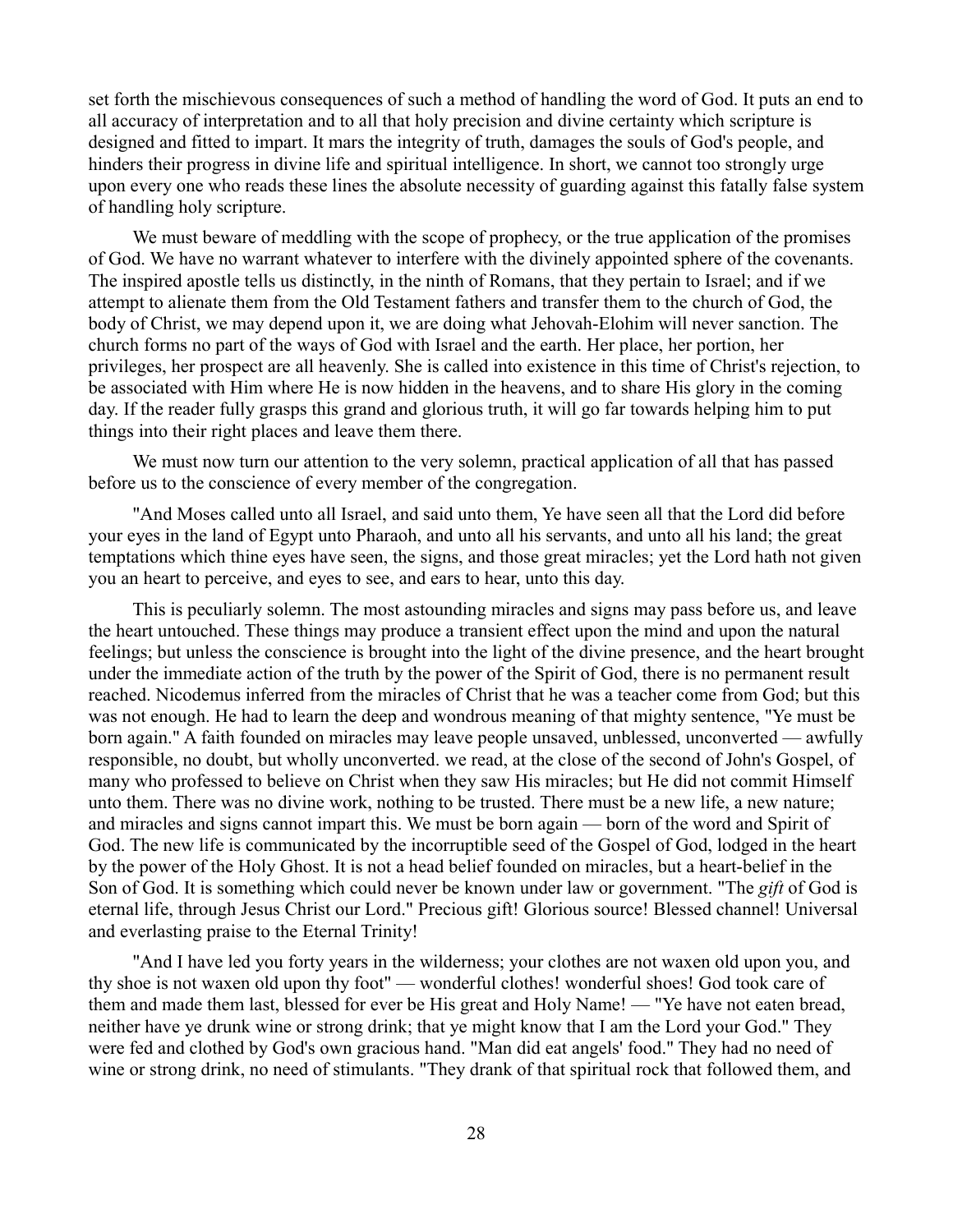that rock was Christ." That pure stream refreshed them in the dreary desert, and the heavenly manna sustained them day by day. All they wanted was the capacity to enjoy the divine provision.

Here alas! like ourselves, they failed. They got tired of the heavenly food, and lusted for other things. How sad that we should he so like them! How very humbling that we should so fail to appreciate that precious One whom God has given to be our life, our portion, our object, our all in all! How terrible to find our hearts craving the wretched vanities and follies of this poor passing world its riches, its honours, its distinctions, its pleasures which all perish in the usage, and which even if they were lasting, are not, for a, moment, to be compared with "the unsearchable riches of Christ!" may God, in His infinite goodness, "grant us, according to the riches of his glory, to be strengthened with might by his Spirit in the inner man; that Christ may dwell in our hearts by faith; that we, being rooted and grounded in love, may be able to comprehend with all saints, what is the breadth, and length, and depth, and height: and *to know the love of Christ*, which passeth knowledge, that we may be filled with *all the fullness of God."* Oh! that this most blessed prayer may be answered in the deep and abiding experience of the reader and the writer!

"And when ye came unto this place, Sihon the king of Heshbon, and Og the king of Bashan" formidable and much dreaded foes! — "came out against us unto battle, and we smote them." and had they been ten thousand times as great and as formidable, they would have proved to be as chaff before the presence of the God of the armies of Israel. "And we took their land, and gave it for an inheritance unto the Reubenites, and to the Gadites, and to the half tribe of Manasseh." Will any one dare to compare this with what human history records respecting the invasion of South America by the Spaniards? Woe be to those who do so! They will find themselves terribly mistaken. There is this grand and all-important difference, that Israel had the direct authority of God for what they did to Sihon and Og; the Spaniards could show no such authority for what they did to the poor ignorant savages of South America. This alters the case completely. The introduction of God and His authority is the one perfect answer to every question, the divine solution of every difficulty. May we ever keep this weighty fact in the remembrance of the thoughts of our hearts, as a divine antidote against every infidel suggestion!

"Keep therefore the words of this [the Moab] covenant, and do them, *that ye may prosper in all that ye do."* Simple obedience to the word of God ever has been, is now, and ever shall be the deep and real secret of all true prosperity. To the Christian, of course, the prosperity is not in earthly or material things, but in heavenly and spiritual; and we must never forget that it is the very height of folly to think of prospering or making progress in the divine life if we are not yielding an implicit obedience to all the commandments of our blessed and adorable Lord and Saviour Jesus Christ. "If ye abide in me, and my words abide in you, ye shall ask what ye will, and it shall be done unto you. Herein is my Father glorified, that ye bear much fruit; so shall ye be my disciples. As the Father hath loved me, so have I loved you; continue ye in my love. *If ye keep my commandments,* ye shall abide in my love; even as I have kept my Father's commandments, and abide in his love." Here is true Christian prosperity. May we earnestly long after it, and diligently pursue the proper method of attaining it!

"Ye stand this day *all of you* before the Lord your God; your captains of your tribes, your elders, and your officers, with all the men of Israel, *your little ones" —* touching and interesting fact! — "your wives, and *thy stranger* that is in thy camp" — How exquisite, how deeply affecting the expression "*thy* stranger!" What a powerful appeal to Israel's heart on behalf of the stranger! — "From the hewer of thy wood unto the drawer of thy water; that thou shouldest enter into covenant with the Lord thy God, and into his oath, which the Lord thy God maketh with thee this day; that he may establish thee today for a people unto himself, and that he may be unto thee a God, as he hath said unto thee, and as he hath sworn unto thy fathers, to Abraham, to Isaac, and to Jacob. Neither with you only do I make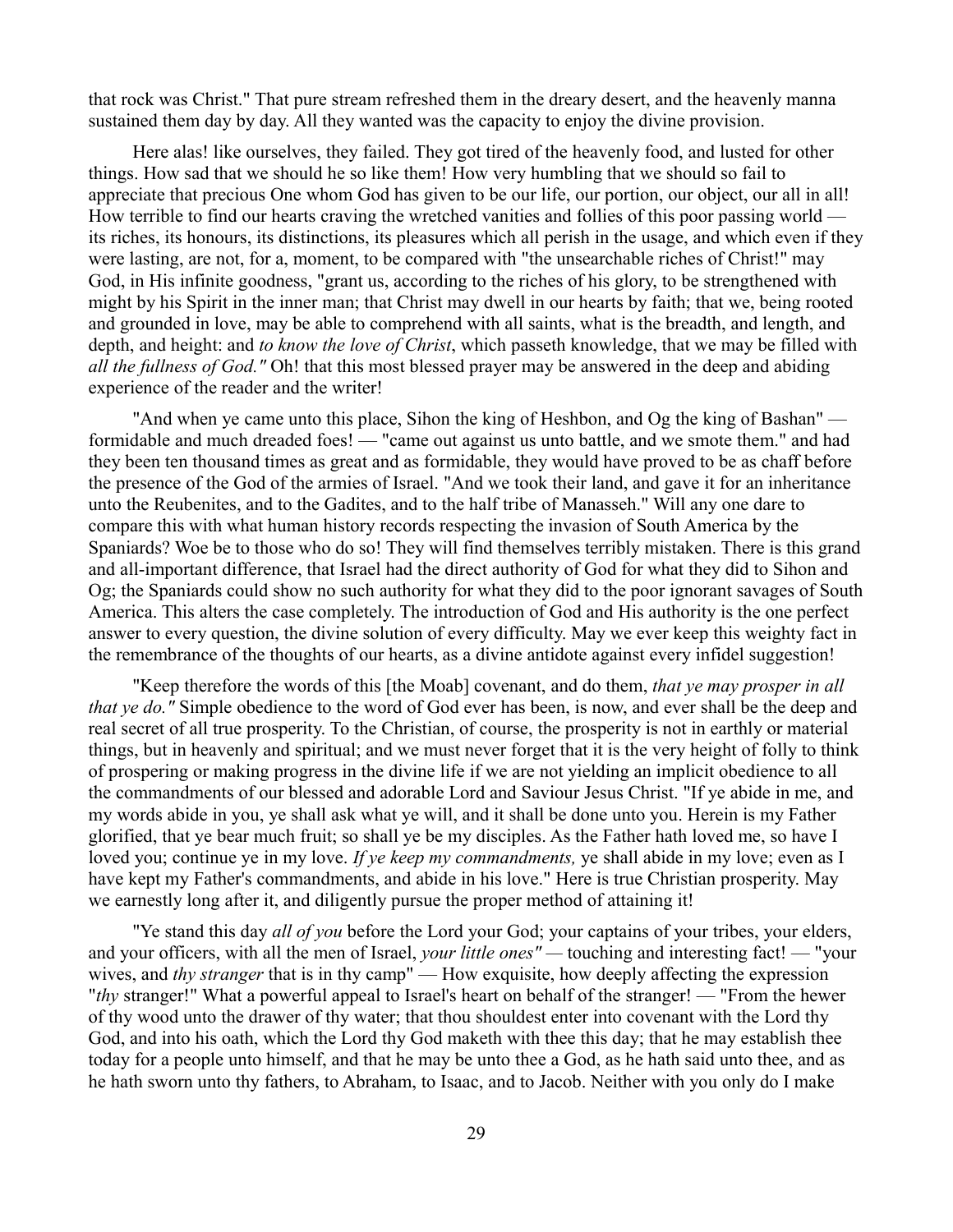this covenant and this oath; but with him that standeth here with us this day before the Lord our God, and also with him that is not here with us this day; — for ye know how we have dwelt in the land of Egypt; and how we came through the nations which ye passed by; and ye have seen their abominations [that is, the objects of their worship, their false gods], and their idols, wood and stone, silver and gold, which were among them." (Vers. 10-17.)

This earnest appeal is not only general, but also intensely individual. This is very important. We are ever prone to generalise, and thus miss the application of truth to our individual conscience. This is a grave mistake, and a most serious loss to our souls. We are, every one of us, responsible to yield an implicit obedience to the precious commandments of our Lord. It is thus we enter into the real enjoyment of our relationship, as Moses says to the people, "that he may establish thee for a people unto himself, and that he may be unto thee a God."

Nothing can be more precious. And then it is so very simple. There is no vagueness, obscurity or mysticism about it. It is simply having His most precious commandments treasured up in our hearts, acting upon the conscience, and carried out in the life. This is the true secret of habitually realising our relationship with our Father, and with our Lord and Saviour Jesus Christ.

For any one to imagine that he can enjoy the blessed sense of intimate relationship, while living in the habitual neglect of our Lord's commandments is a miserable and mischievous delusion. "If ye keep my commandments ye shall abide in my love." This is the grand point. Let us deeply ponder it. "If ye love me keep my commandments." "Not every one that saith unto me, Lord, Lord, shall enter into the kingdom of heaven; but he that doeth the will of my Father which is in heaven." "For whosoever shall do the will of my Father which is in heaven, the same is my brother, and sister, and mother." "Circumcision is nothing, and uncircumcision is nothing, but the keeping of the commandments of God."

These are seasonable words for this day of easy going, self-indulgent, worldly profession. May they sink down into our ears and into our hearts! May they take full possession of our whole moral being, and bring forth fruit in our individual history. We feel persuaded of the need of this practical side of things. We are in imminent danger, while seeking to keep clear of everything like legality, of running into the opposite evil of carnal laxity. The passages of holy scripture which we have just quoted — and they are but a few of many — supply the divine safeguard against both these pernicious and deadly errors. It is blessedly true that we are brought into the holy relationship of children by the sovereign grace of God, through the power of His word and Spirit. This one fact cuts up by the roots the noxious weed of legality.

But then surely the relationship has its suited affections, its duties and its responsibilities, the due recognition of which furnishes the true remedy for the terrible evil of carnal laxity so prevalent on all hands. If we are delivered from *law-works —* as, thank God, we are, if we are true Christians — it is not that we should be good-for-nothing, self-pleasers, but that *life-works* might be produced in us, to the glory of Him whose Name we bear, whose we are, and whom we are bound, by every argument, to love, obey and serve.

May we, beloved reader, earnestly seek to apply our hearts to this practical line of things. We are imperatively called upon to do so, and we may fully count upon the abundant grace of our Lord Jesus Christ to enable us to respond to the call, spite of the ten thousand difficulties and hindrances that lie in our way. Oh! for a deeper work of grace in our souls, a closer walk with God, a more pronounced discipleship! Let us give ourselves to the earnest pursuit of these things!

We must now proceed with the lawgiver's solemn appeal. He warns the people to take heed, "Lest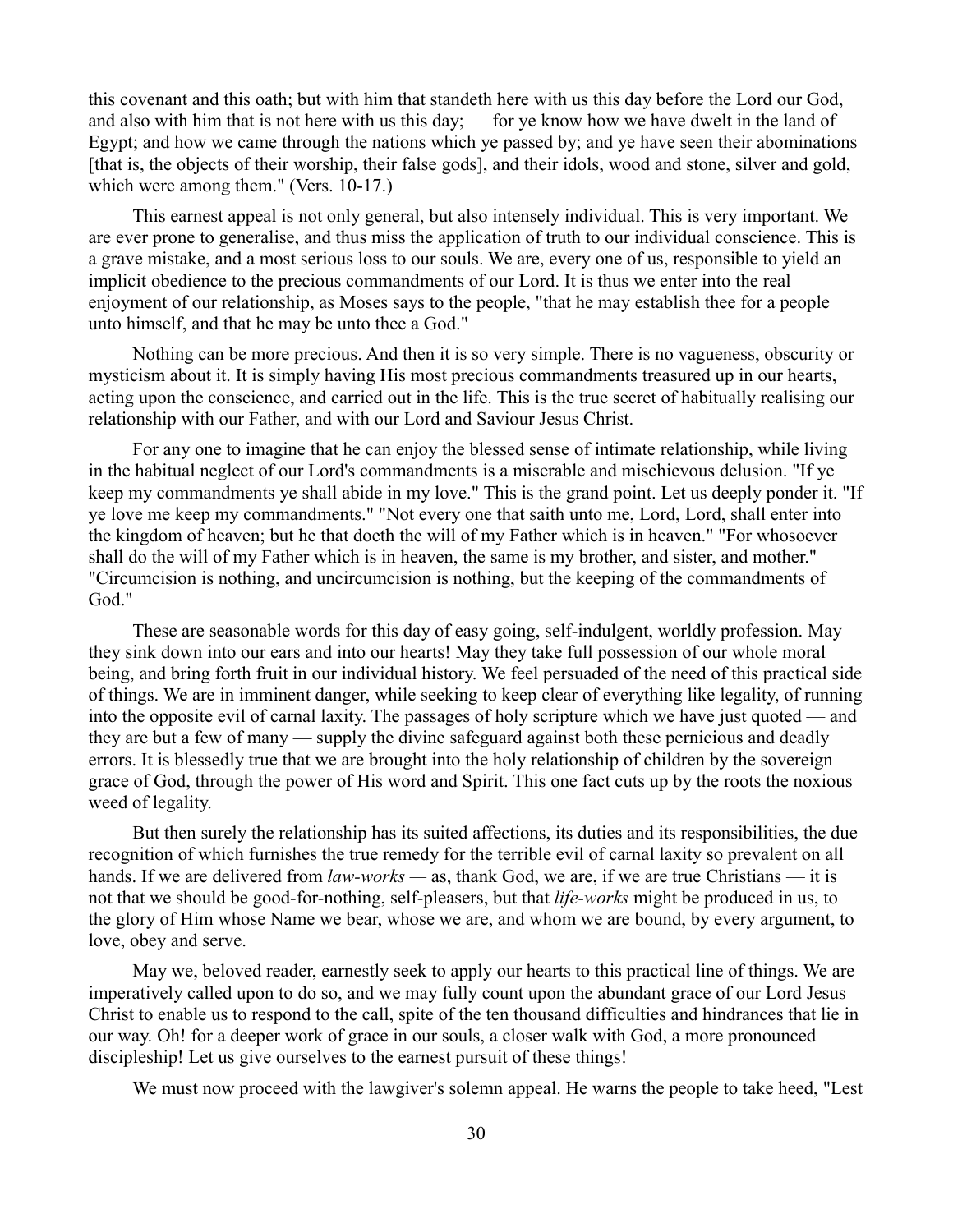there should be among you man, or woman, or family, or tribe, whose heart turneth away this day from the Lord our God, to go and serve the gods of these nations; lest there should be among you a root that beareth gall and wormwood."

These searching words are referred to by the inspired apostle in his Epistle to the Hebrews, in a very emphatic manner. "*Looking diligently,"* he says, "lest any man fail of the grace of God; lest any root of bitterness springing up trouble you, and thereby many be defiled."

What weighty words are these! How full of wholesome admonition and warning! They set forth the solemn responsibility of all Christians. We are all called upon to exercise a holy, jealous, godly care over each other, which alas! is but little understood or recognised. We are not all called to be pastors or teachers. The passage just quoted does not refer particularly to such. It refers to all Christians, and we are bound to attend to it. We hear great complaints, on all sides, of the sad lack of pastoral care. No doubt there is a great lack of true pastors in the church of God, as there is of every other gift. This is only what we might expect. How could it be otherwise? How could we expect a profusion of spiritual gifts in our present miserable condition? The Spirit is grieved and quenched by our lamentable divisions, our worldliness, our gross unfaithfulness. Need we then marvel at our deplorable poverty?

But our blessed Lord is full of deep and tender compassion toward us, in the midst of our ruin and spiritual desolation; and if we only humbled ourselves under His mighty hand, He would graciously lift us up, and enable us, in many ways, to meet the deficiency of pastoral gift amongst us. We might, through His precious grace, look, more diligently and lovingly, after one another, and seek each other's spiritual progress and prosperity in a thousand ways.

Let not the reader imagine, for a, moment, that we mean to give the smallest countenance to prying officiousness or unwarrantable espionage on the part of Christians. Far away be the thought! We look upon such things as perfectly insufferable in the church of God. They stand at the very moral antipodes of that loving, holy, tender, diligent pastoral care of which we speak, and for which we long.

But does it not strike the reader that, while giving the widest possible berth to these most contemptible evils to which we have just referred, we might cultivate and exercise a loving prayerful interest in one another, and a holy watchfulness and care which might prevent many a root of bitterness from springing up? We cannot doubt it. It is quite true we are not all called to be pastors; and it is equally true that there is a grievous dearth of pastors in the church of God. We mean, of course, true pastors — pastors given by the Head of the church-men with a pastor's heart, and real pastoral gift and power. All this is undeniable, and for this very reason, it ought to stir the hearts of the Lord's beloved people everywhere to seek of Him grace to enable them to exercise a tender, loving, brotherly care over one another which might go a great way toward supplying the need of pastors amongst us. One thing is clear, that in the passage just quoted from Hebrews 12 there is nothing said about pastors. It is simply a most stirring exhortation to all Christians to exercise mutual care, and to watch against the springing up of any root of bitterness.

And oh! how needful this is! How terrible are those roots! How bitter they are! How widely spread are their pernicious tendrils, at times! What irreparable mischief they do! How many are defiled by them! How many precious links of friendship are snapped, and how many hearts broken by them! Yes, reader, and how often we have felt persuaded that a little judicious pastoral or even brotherly care, a little loving, godly counsel might have nipped the evil in the bud and thus hindered an incalculable amount of mischief and sorrow. May we all lay these things to heart, and earnestly seek grace to do what we can to prevent roots of bitterness springing up and spreading abroad their defiling influence!

But we must hearken to further weighty and searching words from the beloved and venerable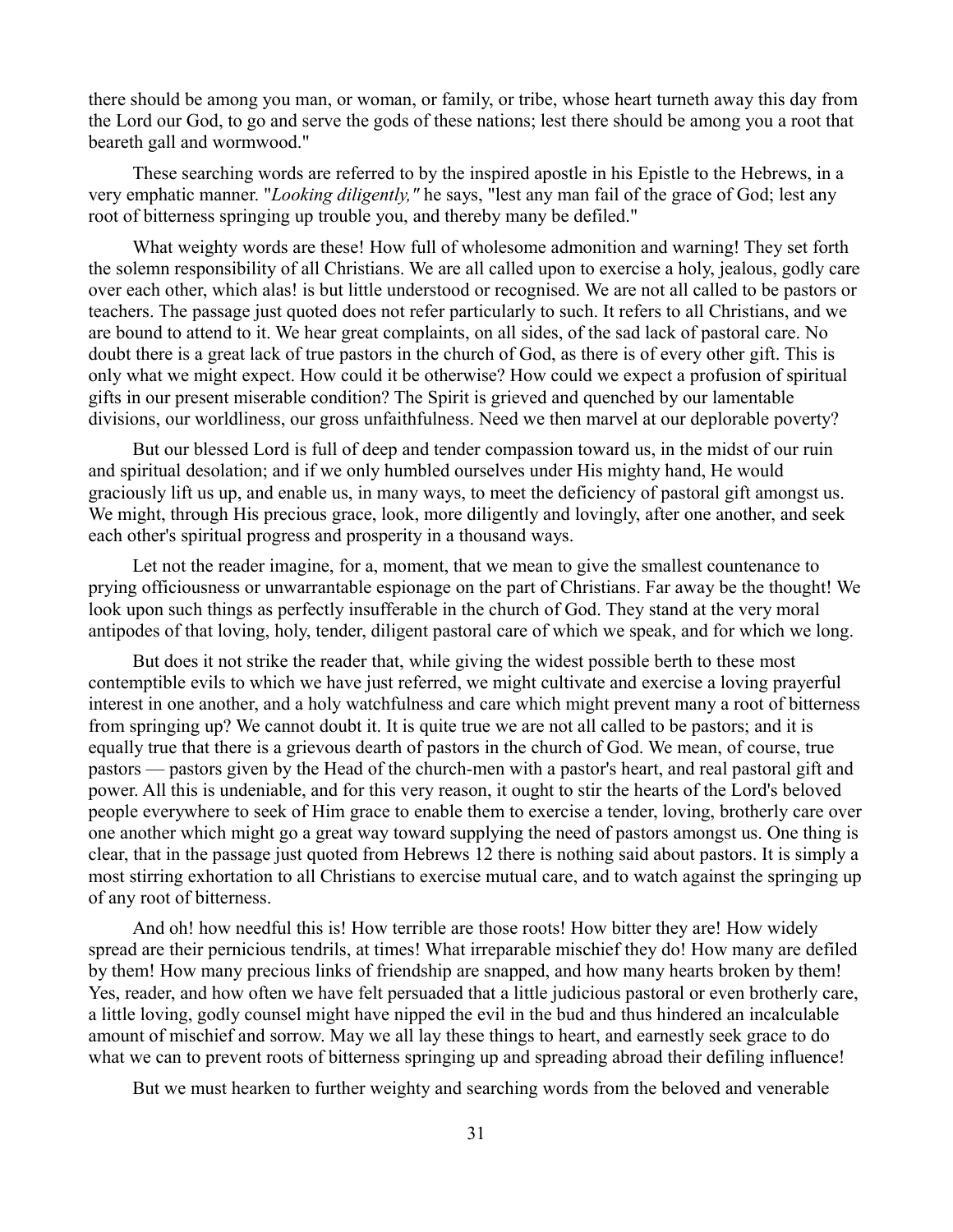lawgiver He drags a most solemn picture of the end of the one who caused the root of bitterness to spring up.

"And it come to pass, when he heareth the words of this curse, *that he bless himself in his heart,* saying, I shall have peace, though I walk in the imagination of mine heart, to add drunkenness to thirst." Fatal delusion! Crying peace, peace, when there is no peace, but imminent wrath and judgement. "The Lord will not spare him, but then the anger of the Lord and his jealousy shall smoke against that man, and," — instead of the "peace" which he vainly promised himself — "all the curses that are written in this book shall lie upon him, and the Lord shall blot out his name from under heaven." Awful warning to all who act as roots of bitterness in the midst of the people of God, and to all who countenance them!

"And the Lord shall separate him unto evil out of all the tribes of Israel, according to all the curses of the covenant that are written in this book of the law; so that the generation to come of your children, that shall rise up after you, and the stranger that shall come from a far land, shall say, when they see the plagues of that land, and the sicknesses which the Lord hath laid upon it; and that the whole land thereof is brimstone, and salt, and burning, that it is not sown, nor beareth, nor any grass groweth therein, like the overthrow of Sodom, and Gomorrah, Admah, and Zeboim, which the Lord overthrew in his anger, and in his wrath." Soul-subduing examples of the governmental dealings of the living God which ought to speak with a voice of thunder in the ears of all those who are turning the grace of our God into lasciviousness and denying the Lord that bought them! - "Even all nations shall say, Wherefore hath the Lord done thus unto this land? What meaneth the heat of this great anger? Then men shall say, Because they have forsaken the covenant of the Lord God of their fathers, which he made with them when he brought them forth out of the land of Egypt; for they went and served other gods, and worshipped them, gods whom they knew not, and whom he had not given unto them; and the anger of the Lord was kindled against this land, to bring upon it all the curses that are written in this book; and the Lord rooted them out of their land in anger, and in wrath, and in great indignation, and cast them into another land, as it is this day." (Vers. 19-28.)

Reader, how peculiarly solemn is all this! What a powerful illustration of the apostle's words, "It is a fearful thing to fall into the hands of the living God!" And again, "Our God is a consuming fire!" How important that the professing church should give heed to such warning notes! Most assuredly, she is called to learn much from the history of God's dealings with His people Israel; Romans 11 is perfectly clear and conclusive as to this. The apostle, in speaking of the divine judgement upon the unbelieving branches of the olive tree, thus appeals to Christendom, "If some of the branches be broken off, and thou, being a wild olive tree, wert graffed in among them, and with them partakest of the root and fatness of the olive tree; boast not against the branches. But if thou boast, thou bearest not the root, but the root thee. Thou wilt say then, The branches were broken off, that I might be graffed in. Well; because of unbelief they were broken off; and thou standest by faith. BE NOT HIGH-MINDED, BUT FEAR; for if God spared not the natural branches, take heed lest he also spare not thee. Behold therefore the goodness and severity of God; on them which fell severity; but toward thee goodness, *if thou continue in his goodness*; otherwise *thou also shalt be cut off."*

Alas! the professing church has not continued in the goodness of God. It is utterly impossible to read her history, in the light of scripture, and not see this. She has grievously departed, and there is nothing before her save the unmingled wrath of Almighty God. The beloved members of the body of Christ who, sad to say, are mingled with the terrible mass of corrupt profession, will be gathered out of it and taken to the place prepared in the Father's house in heaven. Then, if not before, they will see how wrong it was to have remained in connection with what was so flagrantly opposed to the mind of Christ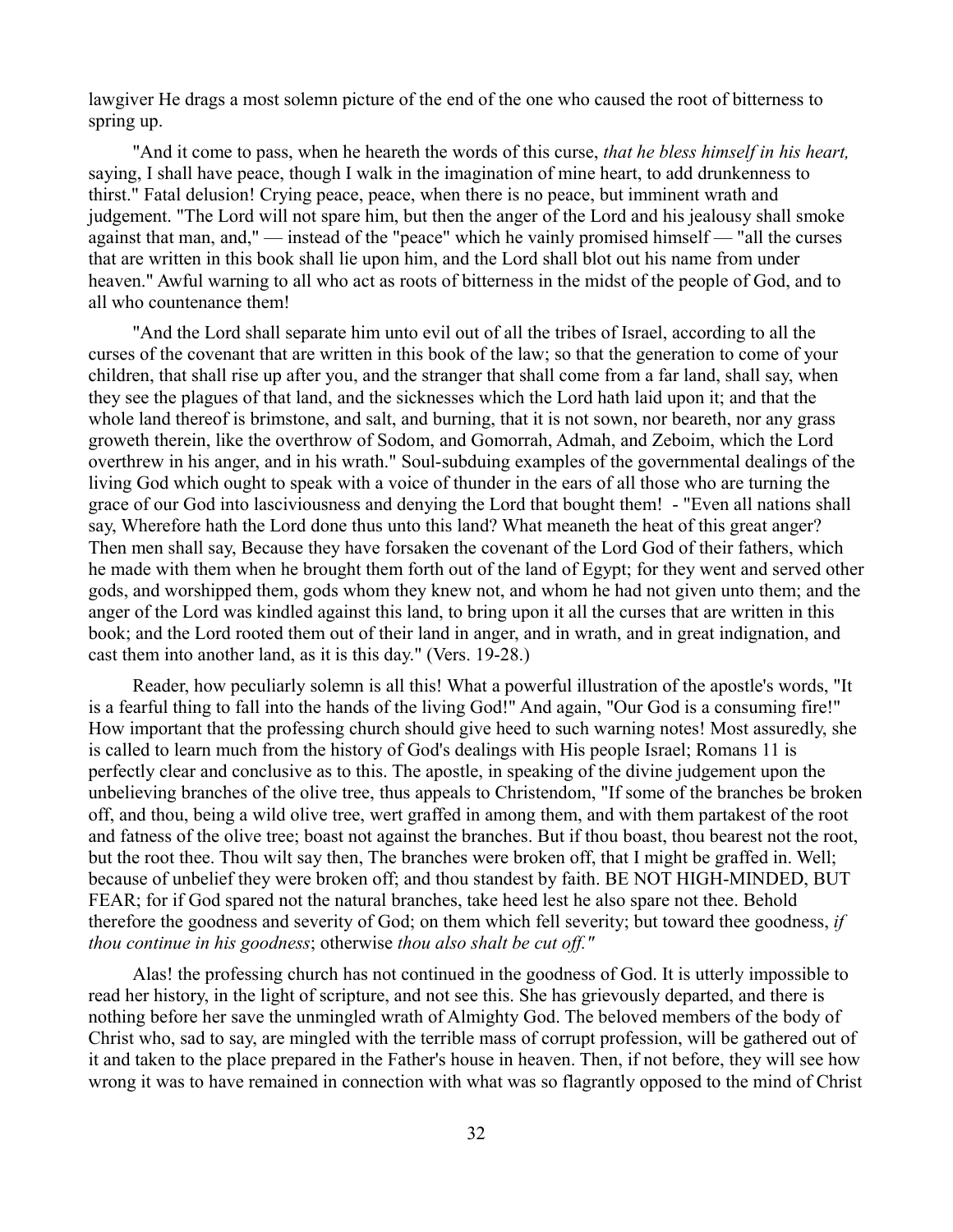as revealed with divine clearness and simplicity in the holy scriptures.

But as to the great thing known as Christendom, it will be "spued out" and "cut off." It will be given over to strong delusion, to believe a lie, "That they all might be damned who believed not the truth, but *had pleasure in unrighteousness."*

Tremendous words! May they ring in the ears and sink down into the hearts of thousands who are going on from day to day, week to week, and year to year, content with a mere name to live, a form of godliness but denying the power, "*lovers of pleasure rather than lovers of God".* What an awfully graphic picture of so-called Christian England! How appalling the condition and the destiny of the pleasure hunting thousands who are rushing blindly, heedlessly and madly down the inclined plane that leads to hopeless and everlasting misery! May God, in His infinite goodness, by the power of His Spirit and by the mighty action of His word, rouse the hearts of His people everywhere to a more profound and influential sense of these things!

We must now, ere closing this section, briefly direct the reader's attention to the last verse of our chapter. It is one of those passages of scripture sadly misunderstood and misapplied. "The secret things belong unto the Lord our God; but those things which are revealed belong unto us, and to our children for ever, that we may do all the words of this law." This verse is constantly used to hinder the progress of souls in the knowledge of "the deep things of God;" but its simple meaning is this; the things "revealed" are what we have had before us in the preceding chapter of this book; the things "secret," on the other hand, refer to those resources of grace which God had in store to be unfolded when the people should have utterly failed to "do all the words of this law." The revealed things are what Israel ought to have done, but did not do; the secret things are what God would do, spite of Israel's sad and shameful failure, and they are most blessedly presented in the following chapters — the counsels of divine grace, the provisions of sovereign mercy to be displayed when Israel shall have thoroughly learnt the lesson of their utter failure under both the Moab and the Horeb covenants.

Thus this passage, when rightly understood, so far from affording any warrant for the use so constantly made of it, encourages the heart to search into these things which, though "secret" to Israel, in the plains of Moab, are fully and clearly "revealed" to us for our profit, comfort and edification.\* The Holy Spirit came down, on the day of Pentecost to lead the disciples into *all truth*. The canon of scripture is complete; all the purposes and counsels of God are fully revealed. The mystery of the church completes the entire circle of divine truth. The apostle John could say to all God's children, "Ye have an unction from the Holy One, and know *all things."*

{\*1 Cor 2: 9 is another of the misunderstood and misapplied passages. "But, as it is written, Eye hath not seen, nor ear heard, neither have entered into the heart of man, the things which God hath prepared for them that love him." Here, people are sure to stop, and hence conclude that we cannot possibly know anything of the precious things which God has in store for us. But the very next verse proves the gross absurdity of any such conclusion. "But God hath revealed them unto us by his Spirit; for the Spirit searcheth all things, yea, the deep things of God. For what man knoweth the things of a man, save the spirit of man which is in him? even so the things of God knoweth no man, but the Spirit of God. Now we" — that is, all the Lord's people — "have received, not the spirit of the world, but the spirit which is of God; *that we might know the things that are freely given to us of God."* Thus this passage, like Deuteronomy 19: 29, teaches the very opposite of what is so constantly deduced from it. How important to examine and weigh the context of the passages which are quoted!}

Thus the entire New Testament abounds with evidence to prove the mistaken use that is so constantly made of Deuteronomy 29: 29. We have dwelt upon it because we are aware that the Lord's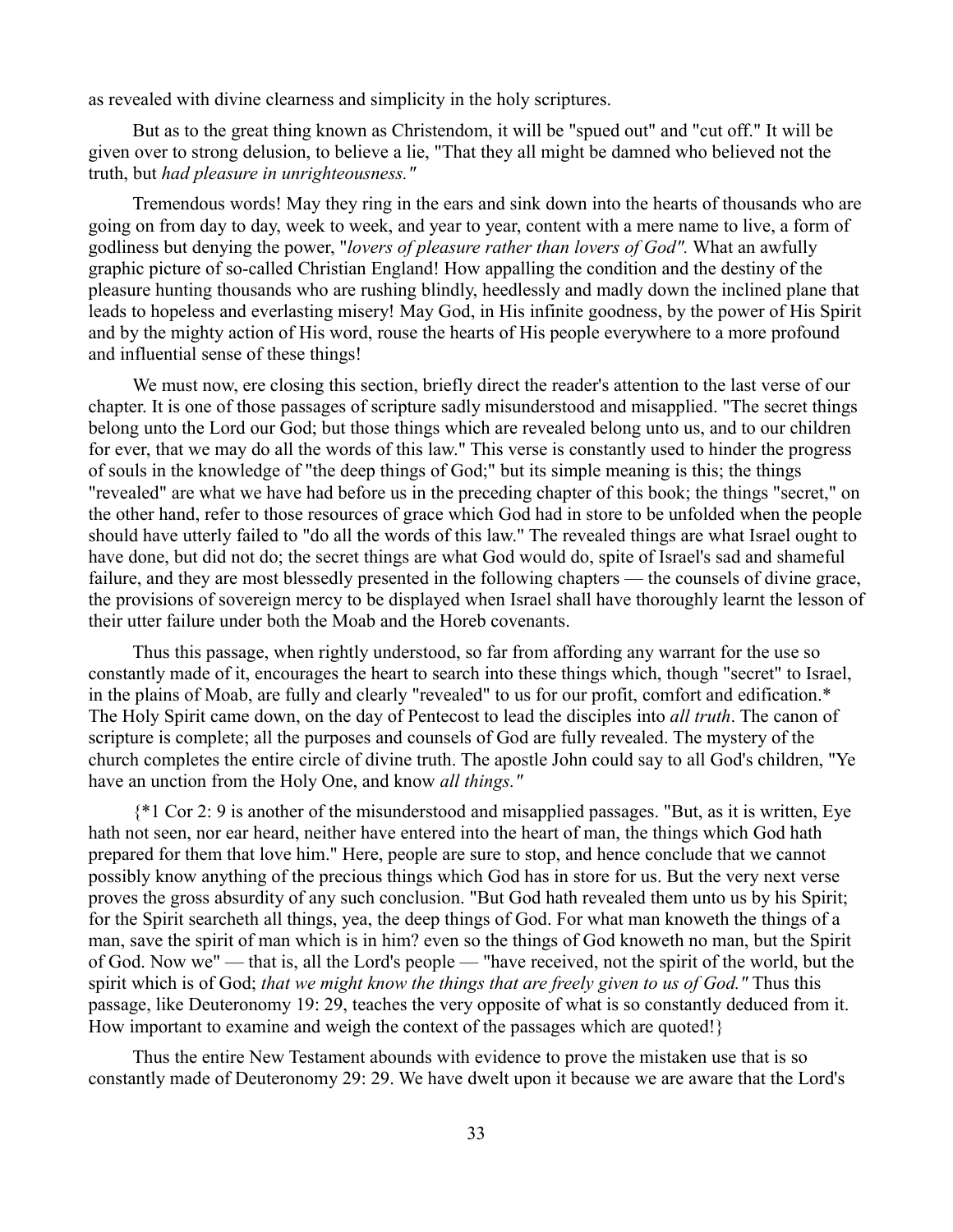beloved people are sadly hindered by it, in their progress in divine knowledge. The enemy would ever seek to keep them in the dark, when they ought to be walking in the sunlight of divine revelation — to keep them as babes feeding upon milk, when they ought, as those "of full age," to be feeding upon the "strong meat" so freely provided for the church of God. We have but little idea of how the Spirit of God is grieved, and Christ dishonoured by the low tone of things amongst us. How few really "know the things that are freely given to us of God!" Where are the proper privileges of the Christian understood, believed and realised? How meagre is our apprehension of divine things! How stunted our growth! How feeble our practical exposition of the truth of God! What a blotted epistle of Christ we present!

Beloved Christian reader, let us seriously ponder these things in the divine presence. Let us honestly search out the root of all this lamentable failure, and have it judged and put away, that so we may, more faithfully and unmistakably, declare whose we are and whom we serve. May it be more thoroughly manifest that Christ is our one absorbing object!

# Deuteronomy 30.

This chapter is one of very deep interest and importance. It is prophetic, and presents to us some of "the secret things" referred to at the close of the Preceding chapter. It unfolds some of those most precious resources of grace treasured up in the heart of God to be unfolded when Israel, having utterly failed to keep the law, should be scattered to the ends of the earth.

"And it shall come to pass, when all these things are come upon thee, the blessing and the curse, which I have set before thee, and *thou shalt call them to mind* among all the nations whither the Lord thy God hath driven thee, and *shalt return unto the Lord thy God,* and shalt obey his voice according to all that I command thee this day, *thou and thy children, with all thine heart, and with all thy soul;* that then the Lord thy God will turn thy captivity, and have compassion upon thee, and will return and gather thee from all the nations, whither the Lord thy God hath scattered thee."

How touching, how perfectly beautiful is all this! It is no question of law-keeping, but something far deeper, far more precious; it is the turning of the heart — the whole heart, the whole soul to Jehovah, at a time when a literal obedience to the law is utterly impossible. It is a broken and contrite heart turning to God, and God, in deep and tender compassion, meeting that heart. This is true blessedness, at all times, and in all places. It is something above and beyond all dispensational dealings and arrangements. It is God Himself, in all the fullness and ineffable blessedness of what He is, meeting a repentant soul; and we may truly say that when these two meet, all is divinely and eternally settled.

It must be perfectly clear to the reader that what we have now before us is something as far removed from law-keeping and human righteousness as heaven is above earth. The first verse of our chapter proves, in the clearest possible manner, that the people are viewed as in a condition in which the carrying out of the ordinances of the law is a simple impossibility. But, blessed be God, there is not a spot on the face of the earth, be it ever so remote, from which the heart cannot turn to God. The *hands* might not be able to present a victim for the altar; the *feet* might not be able to travel to the appointed place of worship; but the *heart* could travel to God. Yes; the poor crushed, broken, contrite heart could go directly to God, and God, in the depth of His compassion and tender mercy, could meet that heart, bind it up and fill it to overflowing with the rich comfort and consolation of His love, and the full joy of His salvation.

But let us hearken yet further to those "secret things" which "belong to God" — things precious beyond all human thought. "If any of thine be driven out *unto the utmost parts of heaven* as far as they could go — "from thence will the Lord thy God *gather thee,* and from thence will he *fetch thee;* and the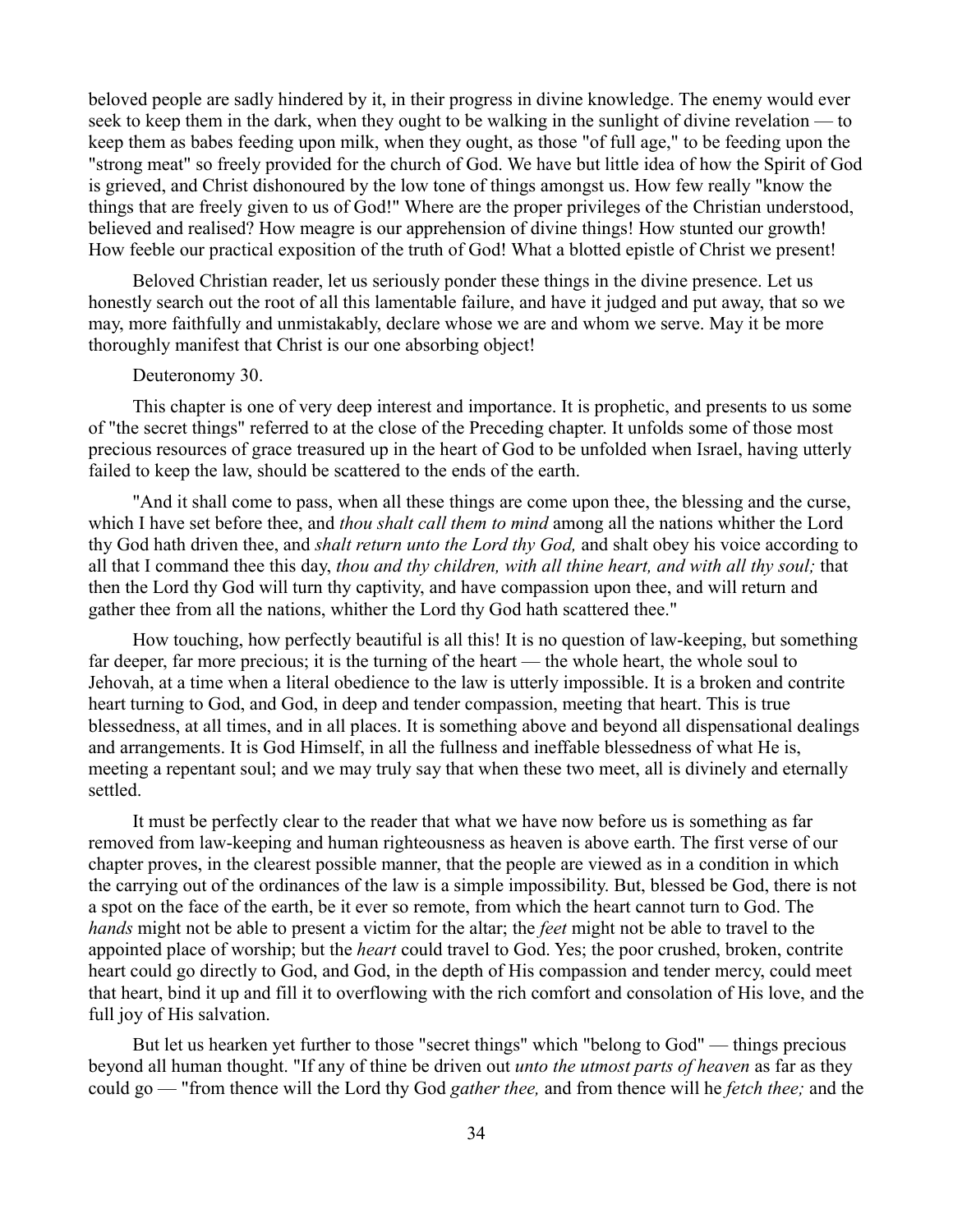Lord thy God will bring thee into the land which thy fathers possessed, and thou shalt possess it; and *He will do thee good,* and multiply thee above thy fathers."

How precious is all this! But there is something far better still. Not only will He gather them, fetch them, and multiply them, not only will He act in power *for* them, but He will do a mighty work of grace *in* them of far more value than any outward prosperity however desirable. "And the Lord thy God will *circumcise thine heart*"— the very centre of the whole moral being, the source of all those influences which go to form the character — "and the heart of thy seed, to love the Lord thy God with all thine heart" — the grand moral regulator of the entire life — "and with all thy soul, that thou mayest live. And the Lord thy God will put all these curses upon thine enemies, and on them that hate thee, which persecuted thee" — A solemn word for all those nations who have ever sought to oppress the Jews! — "And thou shalt return, and obey the voice of the Lord, and do all his commandments, which I command thee this day.

Nothing can be more morally lovely than all this. The people gathered, fetched, multiplied, blessed, circumcised in heart, thoroughly devoted to Jehovah, and yielding a whole-hearted, loving obedience to all His precious commandments! What can exceed this in blessedness for a people on the earth?

"And the Lord thy God will make thee plenteous in every work of thine hand, in the fruit of thy body, and in the fruit of thy cattle, and in the fruit of thy land, for good; for the Lord will again rejoice over thee for good, as he rejoiced over thy fathers," "if thou shalt hearken unto the voice of the Lord thy God, to keep his commandments and his statutes which are written in this book of the law, and if thou turn unto the Lord thy God, with all thine heart, and with all thy soul. For this commandment which I command thee this day, it is not hidden from thee, neither is it far off. It is not in heaven, that thou shouldest say, Who shall go up for us to heaven, and bring it unto us, that we may hear it, and do it? Neither is it beyond the sea, that thou shouldest say, Who shall go over the sea for us, and bring it unto us, that we may hear it, and do it? But the word is *very nigh unto thee,* in thy *mouth*, and in thy *heart*, that thou mayest do it." (Vers. 10-14.)

This is a singularly interesting passage. It furnishes a key to "the secret things" already referred to, and sets forth the great principles of divine righteousness, in vivid and beautiful contrast to legal righteousness in every possible aspect. According to the truth here unfolded, it matters not, in the least, where a soul may be, here, there or anywhere; "The word is nigh thee." It could not possibly be nigher. What could be nigher than "In thy mouth, and in thy heart?" We need not, as we say, move a muscle to get it. If it were above us or beyond us, reason would that we might complain of our utter inability to reach it. But no; there is no need of either *hands* or *feet*, in this most blessed and all-important matter. The *heart* and the *mouth* are here called into exercise.

There is a very beautiful allusion to the above passage in the tenth chapter of the epistle to the Romans, to which the reader may refer with much interest and profit. Indeed it is so full of evangelic sweetness that we must quote it.

"Brethren, my heart's desire and prayer to God for Israel is, that they might be saved. For I bear them record, that they have a zeal of God, but not according to knowledge. For they, being *ignorant of God's righteousness*, and *going about* to establish their own righteousness, *have not submitted themselves* unto the righteousness of God. For Christ is the end of the day for righteousness to *every one that believeth" —* not to every one who *says* he believes, as in James 2: 14. — "For Moses describeth the righteousness which is of the law, That the man which doeth those things shall live by them. But the righteousness which is of faith speaketh on this wise, Say not in thine heart, who shall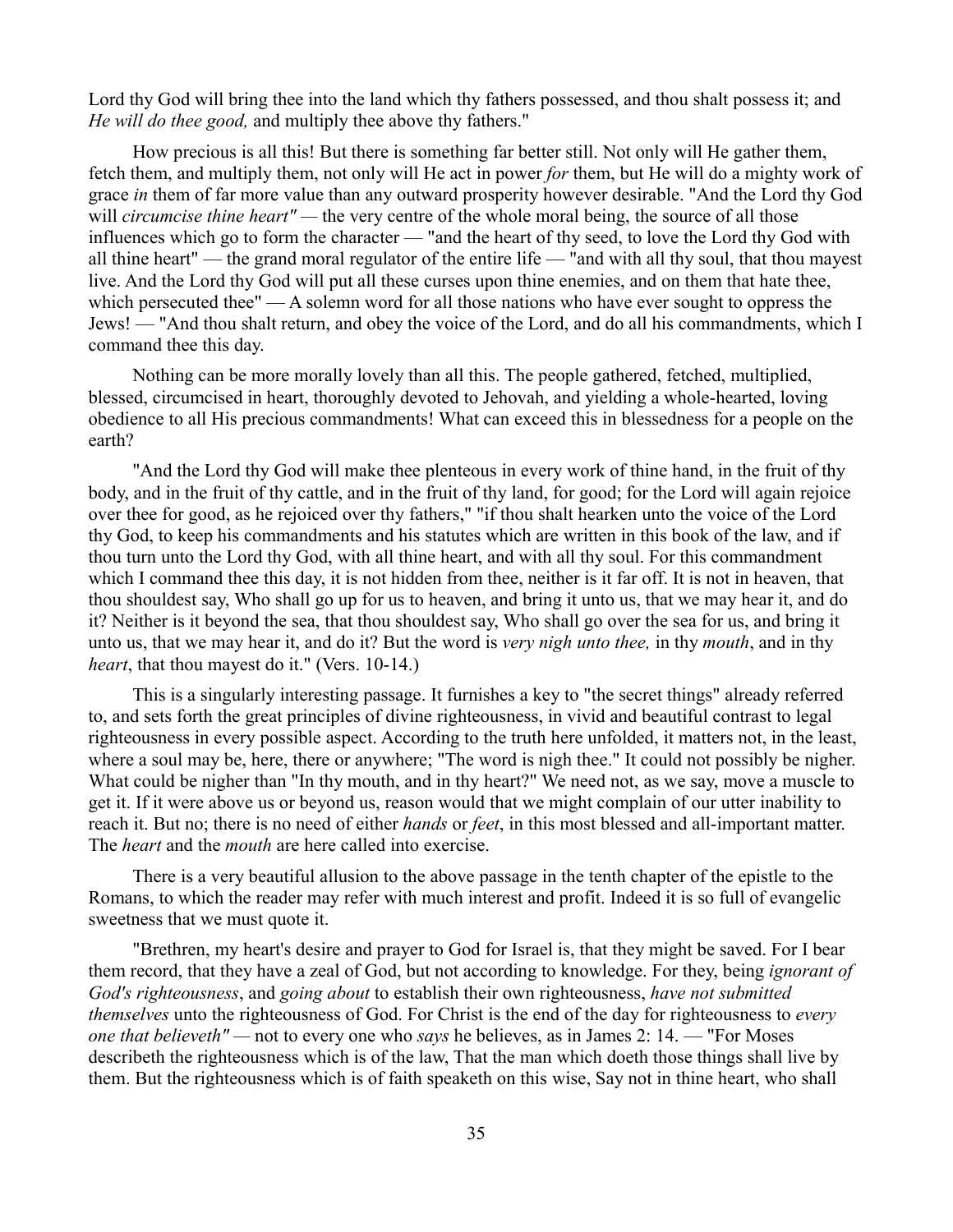ascend into heaven? (that is, to bring Christ down") — striking parenthesis! Marvellous instance of the Spirit's use of Old Testament scripture! It bears the distinct stamp of His master hand — "Or, who shall descend into the deep? (that is, to bring up Christ Again from the dead.) But what saith it? The word is nigh thee, even in thy mouth, and in thy heart; that is, *the word of faith, which we preach;" —* How perfectly beautiful the addition! Who but the Spirit could have supplied it? — "That if thou shalt *confess with thy mouth* the Lord Jesus, and shalt *believe in thine heart* that God hath raised him from the dead, thou shalt be saved. For with the heart man believeth unto righteousness; and with the mouth confession is made unto salvation For the scripture saith, Whosoever believeth on him shall not be ashamed."

Mark this beautiful word, "whosoever." It, most assuredly, takes in the Jew. It meets him wherever he may be, a poor exile, at the very ends of the earth, under circumstances where obedience to the law, as such, was simply impossible; but where the rich and precious grace of God, and His most glorious salvation could meet him, in the depth of his need. There, though he could not keep the law, he could confess with his mouth the Lord Jesus, and believe in his heart that God had raised Him from the dead; and this is salvation.

But then, if it be "whosoever" it cannot possibly be confined to the Jew; nay, it cannot be confined at all; and hence the apostle goes on to say, "There *is* no difference between the Jew and the Greek" There *was* the greatest possible difference under the law. There could not be a broader or more distinct line of demarcation than that which the lawgiver had drawn between the Jew and the Greek; but that line is obliterated, for a double reason: first, because "all have sinned and come short of the glory of God." (Rom. 3: 23.) And, secondly, because "The same Lord over all is rich unto all that call upon him. For whosoever shall call upon the name of the Lord shall be saved."

How blessedly simple! "Calling" "believing" "confessing!" Nothing can exceed the transcendent grace that shines in these words. No doubt, it is assumed that the soul is really in earnest; that the heart is engaged. God deals in moral realities. It is not a nominal, notional, head belief; but divine faith wrought in the heart by the Holy Ghost — a Living faith which connects the soul, in a divine way and by an everlasting link, to Christ.

And then there is the confessing with the mouth, the Lord Jesus. This is of cardinal importance. A man may say, "I believe in my heart, but I am not one for parading my religious belief. I am not a talker. I keep my religion to myself. It is entirely a matter between my soul and God; I do not believe in that perpetual intruding our religious impressions upon other people. Many who talk loudly and largely about their religion in public, make but a sorry figure in private, and I certainly do not want to be identified with such. I utterly abhor all cant. Deeds, not words for me.

All this sounds very plausible; but it cannot stand for a moment in the light of Romans 10: 9. There must be the confession with the mouth. Many would like to be saved by Christ, but they shrink from the reproach of confessing His precious Name. They would like to get to heaven when they die, but they do not want to be identified with a rejected Christ. Now God does not own such. He looks for the full, bold, clear confession of Christ, in the face of a hostile world. Our Lord Christ, too, looks for this confession. He declares that whoso confesses Him before men, He will confess before the angels of God; but whoso denies Him before men, He will deny before the angels of God. The thief on the cross exhibited the two great branches of true saving faith. He believed with his heart, and confessed with his mouth. Yes, he gave a flat contradiction to the whole world on the most vital question that ever was or ever could be raised, and that question was Christ. He was a thoroughly pronounced disciple of Christ. Oh! that there were more such! There is a terrible amount of indefiniteness and cold half-heartedness in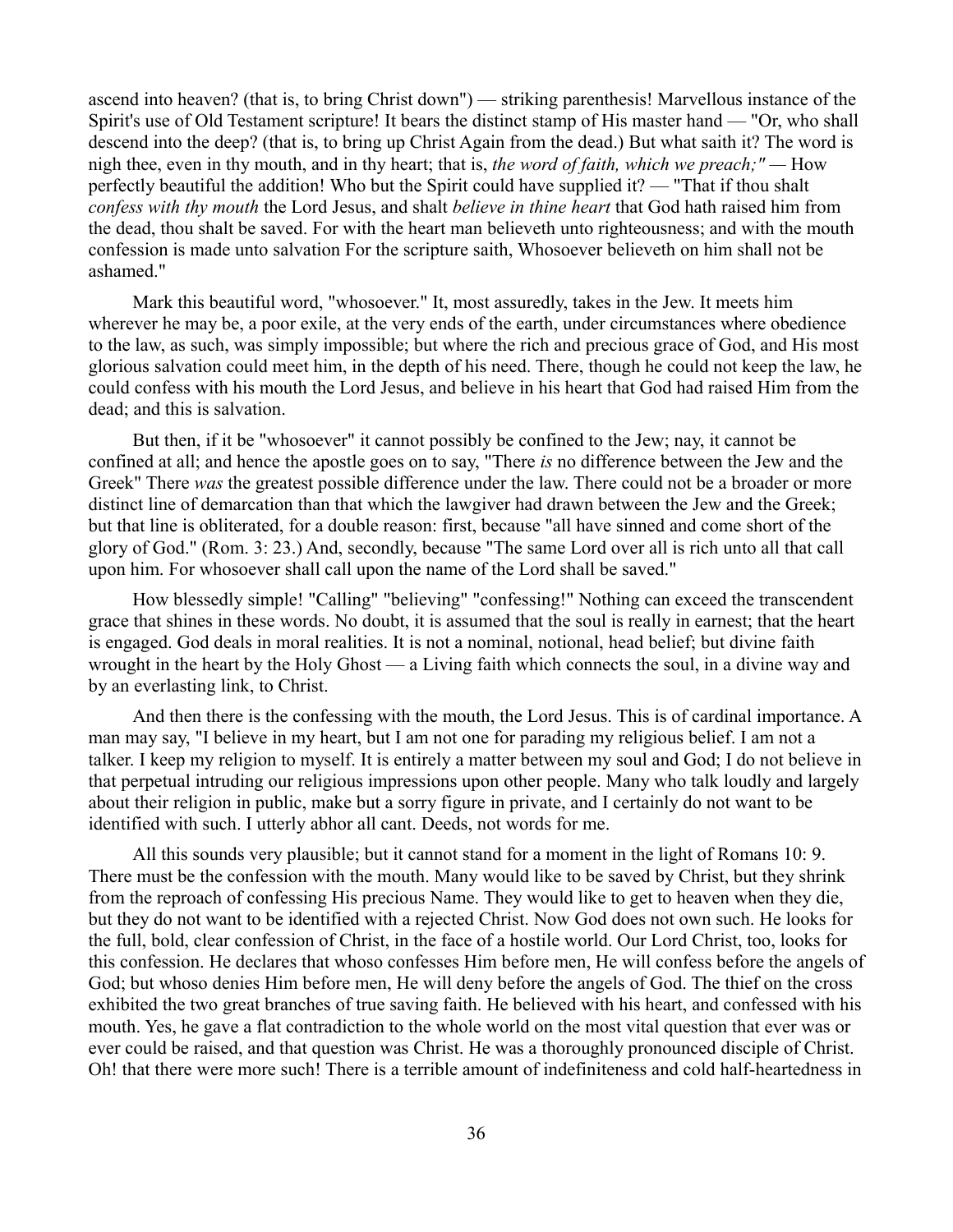the professing church, grievous to the Holy Ghost, offensive to Christ, hateful to God. We long for bold decision, out-and-out, unmistakable testimony to the Lord Jesus. May God the Holy Spirit stir up all our hearts, and lead us forth, in more thorough consecration of heart, to that blessed One who freely gave His life to save us from everlasting burnings!

We shall close this section by quoting for the reader the last few verses of our chapter in which Moses makes a peculiarly solemn appeal to the hearts and consciences of the people. It is a most powerful word of exhortation.

"See, I have set before thee this day *life and good,* and *death and evil."* Thus it is ever in the government of God. The two things are inseparably linked together. Let no man dare to snap the link. God "will render to every man according to his deeds; to them who by patient continuance in welldoing, seek for glory, and honour and immortality, eternal life. But unto them that are contentious, and do not obey the truth, but obey unrighteousness, indignation and wrath, tribulation and anguish, upon *every soul of man that doeth evil,* of the Jew first, and also of the Gentile; but glory, honour, and peace, to *every man that worketh good* to the Jew first, and also to the Gentile. *For there is no respect of persons with God."* (Rom 2: 6-11)

The apostle does not, in this great practical passage, go into the question of power; he simply states the broad fact — a fact applicable at all times, and under all dispensations, government, Law and Christianity; it ever holds good that "God will render to every man according to his deeds." This is of the very last possible importance. May we ever bear it in mind. It may perhaps be said, "Are not Christians under grace?" Yes, thank God; but does this weaken, in the smallest degree, the grand governmental principle stated above? Nay, it strengthens and confirms it immensely.

But, again, some may feel disposed to say, "Can any unconverted person do good?" We reply, this question is not raised, in the scripture just quoted. Every one taught of God knows, and feels and owns, that not one atom of "good" has ever been done in this world but by the grace of God; that man left to himself will do evil only, evil continually. "Every good gift and every perfect gift is from above, and cometh down from the Father of lights." All this is most blessedly true, and thankfully owned by every pious soul; but it leaves wholly untouched the fact set forth in Deuteronomy 30 and confirmed by Romans 2 that *life and good, death and evil* are bound together by an inseparable link. May we never forget it! May it ever abide in the remembrance of the thoughts of our hearts!

"See, I have set before thee this day life and good, and death and evil; in that I command thee this day to love the Lord thy God, to walk in his ways, and to keep his commandments and his statutes and his judgements, that thou mayest live and multiply; and the Lord thy God shall bless thee in the land whither thou goest to possess it. But if *thine heart turn away,* so that *thou wilt not hear,* but shalt be drawn away, and worship other gods, and serve them; I denounce unto you this day, that ye shall surely perish, and that ye shall not prolong your days upon the land, whither thou passest over Jordan to go to possess it. I call heaven and earth to record this day against you, that I have set before you life and death, blessing and cursing; therefore choose life, that both thou and thy seed may live; that thou mayest love the Lord thy God, and that thou mayest obey his voice, and that thou mayest *cleave unto Him;"* — the all important, essential thing, for each, for all, the very spring and power of all true religion, in every age, in every place — "for *he is thy life,* and *the length of thy days" —* How close! How vital! How real! How very precious! — "that thou mayest dwell in the land which the Lord sware unto thy fathers, to Abraham, to Isaac, and to Jacob, to give them." (Vers. 15-20.)

Nothing can be more solemn than this closing appeal to the congregation: it is in full keeping with the tone and character of the entire book of Deuteronomy — a book marked throughout by the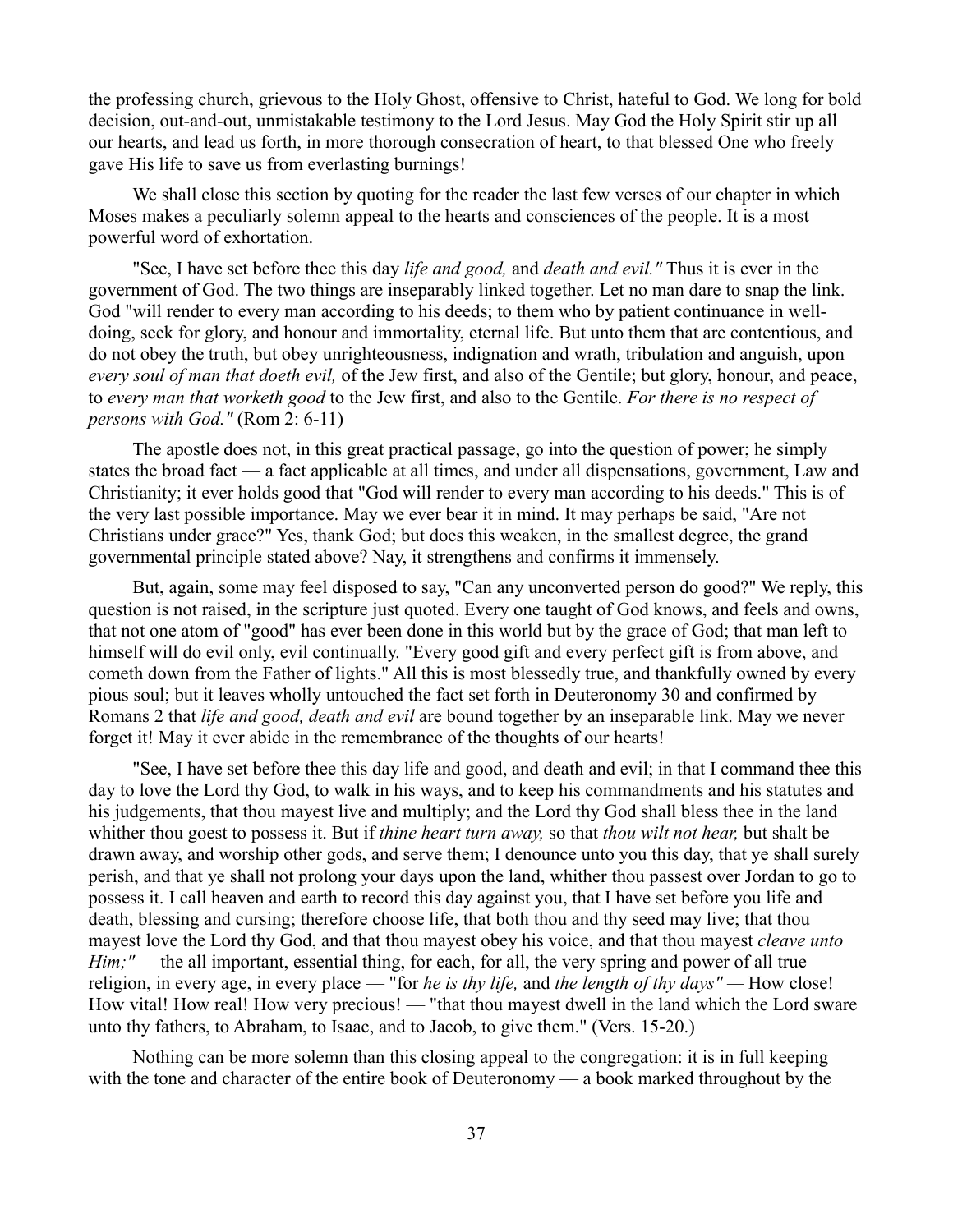most powerful exhortations that ever fell on mortal ears, we have no such soul-stirring appeals in any of the preceding sections of the Pentateuch. Each book, we need not say, has its own specific niche to fill, its own distinct object and character; but the great burden of Deuteronomy, from beginning to end, is exhortation; its thesis, the word of God, its object, obedience — whole-hearted, earnest, loving obedience — grounded on a known relationship, and enjoyed privileges.

# Deuteronomy 31.

The heart of Moses still lingers, with deep tenderness and affectionate solicitude, over the congregation. It seems as though he could never weary of pouring into their ears his earnest exhortations. He felt their need; he foresaw their danger; and, like a true and faithful shepherd, he sought, with all the deep and tender affection of His large, loving heart, to prepare them for what was before them. No one can read his closing words without being struck with their peculiarly solemn tone. They remind us of Paul's touching farewell to the elders of Ephesus. Both these beloved and honoured servants realised, in a very vivid manner, the seriousness of their own position, and that of the persons they were addressing. They felt the uncommon gravity of the interests at stake, and the urgent need of the most faithful dealing with the heart and conscience. This will account for what we may term the awful solemnity of their appeals. All who really enter into the situation and destiny of the people of God, in a world like this, *must* be serious. The true sense of these things, the apprehension of them in the divine presence must, of necessity, impart a holy gravity to the character and a special pungency and power to the testimony.

"And Moses went, and spake these words unto all Israel. And he said unto them, I am an hundred and twenty years old this day; I can no more go out and come in; also the Lord hath said unto me, Thou shalt not go over this Jordan." How very touching this allusion to his great age, and this fresh and final reference to the solemn governmental dealing of God with himself personally! The direct and manifest object of both was to give effect to his appeal to the hearts and consciences of the people — to strengthen the moral lever by which this beloved and honoured servant of God sought to move them in the direction of simple obedience. If he points to his gray hairs, or to the holy discipline exercised towards him, it, most assuredly, is not for the purpose of bringing himself, his circumstances, or his feelings before them, but simply to touch the deepest springs of their moral being by every possible means.

"The Lord thy God, he will go over before thee, and he will destroy these nations from before thee, and thou shalt possess them; and Joshua, he shall go over before thee, as the Lord hath said. And the Lord shall do unto them as he did to Sihon and to Og, kings of the Amorites, and unto the land of them whom he destroyed. And the Lord shall give them up before your face, that ye may do unto them according unto all the commandments which I have commanded you" Not a word of murmuring or repining as to himself; not the faintest tinge of envy or jealousy in his reference to the one who was to take his place; not the most distant approach to anything of the kind; every selfish consideration is swallowed up in the one grand object of encouraging the hearts of the people to tread, with firm step, the pathway of obedience which was then, is now, and ever must be, the path of victory, the path of blessing, the path of peace.

"Be strong and of a good courage, fear not, nor be afraid of them; for the Lord thy God, he it is that doth go with thee; he will not fail thee, nor forsake thee." What precious, soul-sustaining words are these, beloved Christian reader! How eminently calculated to lift the heart above every discouraging influence! The blessed consciousness of the Lord's presence with us, and the remembrance of His gracious ways with us, in days gone by, must ever prove the true secret of strength in moving onward.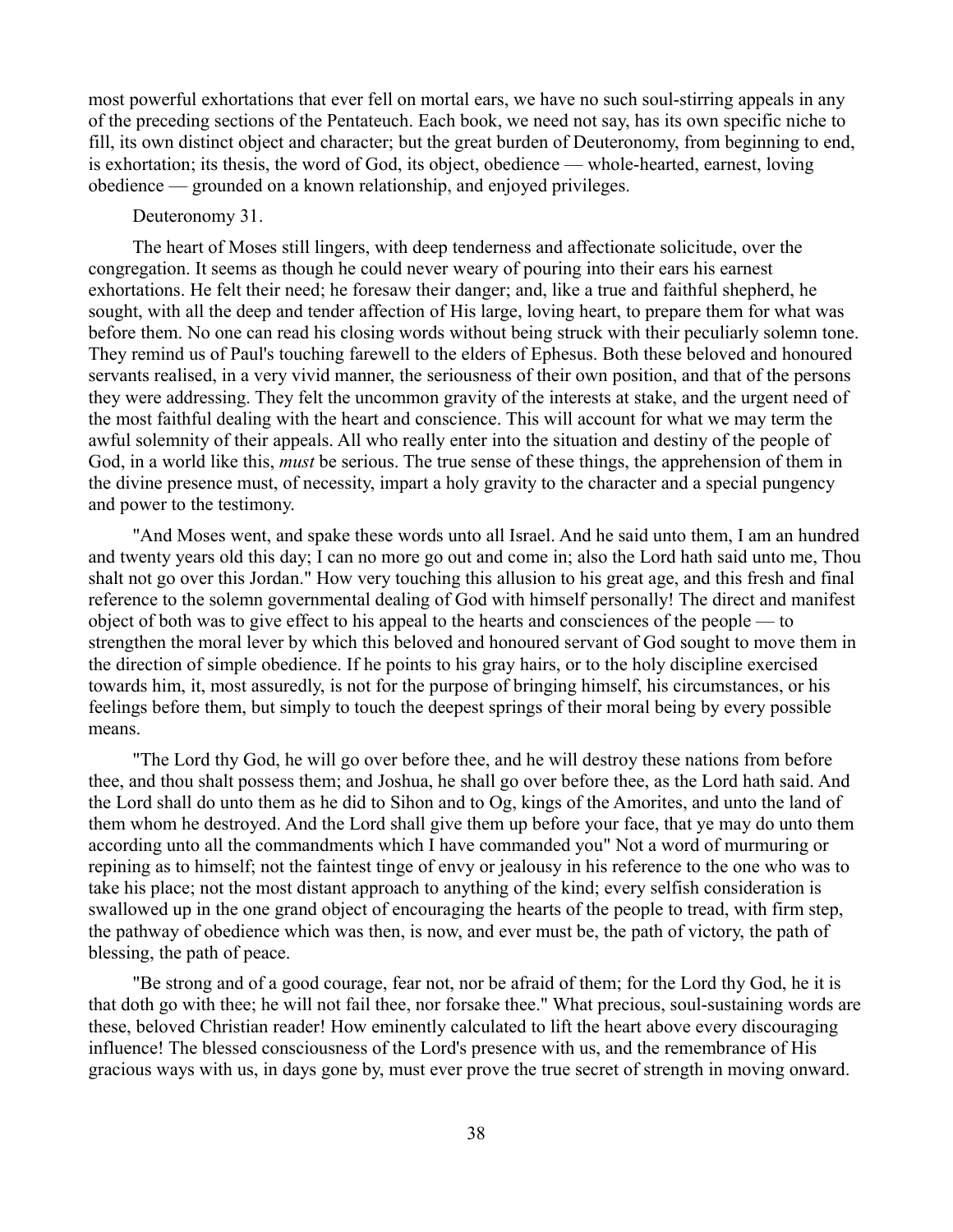The same mighty hand which had subdued before them Sihon and Og, could subdue all the kings of Canaan. The Amorites were quite as formidable as the Canaanites; Jehovah was more than a match for all. "We have heard with our ears, O God, our fathers have told us, what work thou didst in their days, in the times of old. How thou didst drive out the heathen with thy hand, and plantedst them; how thou didst afflict the people, and cast them out"

Only think of God driving out people with His own hand! What an answer to all the arguments and difficulties of a morbid sentimentality! How very shallow and erroneous are the thoughts of some in reference to the governmental ways of God! How miserably one-sided their notions of His character and actings! How Perfectly absurd the attempt to measure God by the standard of human judgement and feeling! It is very evident that Moses had not the smallest particle of sympathy with such sentiments, when he addressed to the congregation of Israel the magnificent exhortation quoted above. He knew something of the gravity and solemnity of the government of God, something too of the blessedness of having Him as a shield in the day of battle, a refuge and a resource in every hour of peril and need.

Let us hearken to his encouraging words addressed to the man who was to succeed him. "And Moses called unto Joshua, and said unto him in the sight of all Israel, *Be strong and of a good courage:* for thou must go with this people unto the land which the Lord hath sworn unto their fathers to give them; and thou shalt cause them to inherit it. And the Lord, he it is that doth go before thee; he will be with thee; he will not fail thee, neither forsake thee; fear not, neither be dismayed."

Joshua needed a special word for himself, as one called to occupy a prominent and very distinguished place in the congregation. But the word to him embodies the same precious truth as that addressed to the whole assembly. He is assured of the divine presence and power with him. This is enough for each, for all; for Joshua as for the most obscure member of the assembly. Yes, reader, and enough for thee, whoever thou art, or whatever be thy sphere of action. It matters not, in the least, what difficulties or dangers may lie before us, our God is amply sufficient for all. If only we have the sense of the Lord's presence with us, and the authority of His word for the work in which we are engaged, we may move on with joyful confidence, spite of ten thousand difficulties and hostile influences.

"And Moses wrote this law, and delivered it unto the priests the sons of Levi, which bare the ark of the covenant of the Lord, and unto all the elders of Israel. And Moses commanded them saying, At the end of every seven years, in the solemnity of the year of release, in the feast of tabernacles, when *all Israel* is come to appear before the Lord thy God in the place which he shall choose, thou shalt read this law before all Israel in their hearing. Gather the people together, *men*, and *women*, and *children*, and *thy stranger* that is within thy gates, that they may *hear* and that they may *learn*, and *fear* the Lord your God, and *observe to do all the words* of this law; and that *their children, which have not known anything, may hear; and learn to fear the Lord your God,* as long as ye live in the land whither ye go over Jordan to possess it." (Vers. 9-35.)

Two things in the forgoing passage claim our special attention; first, the fact that Jehovah attached the most solemn importance to the public assembly of His people for the purpose of hearing His word. "all Israel" — "men, women and children" — with the stranger who had cast in his lot amongst them, were commanded to assemble themselves together to hear the reading of the book of the law of God, that all might learn His holy will and their duty. Each member of the assembly, from the eldest to the youngest, was to be brought into direct personal contact with the revealed will of Jehovah, that each one might know his solemn responsibility.

And, secondly, we have to weigh the fact that the children were to be gathered before the Lord to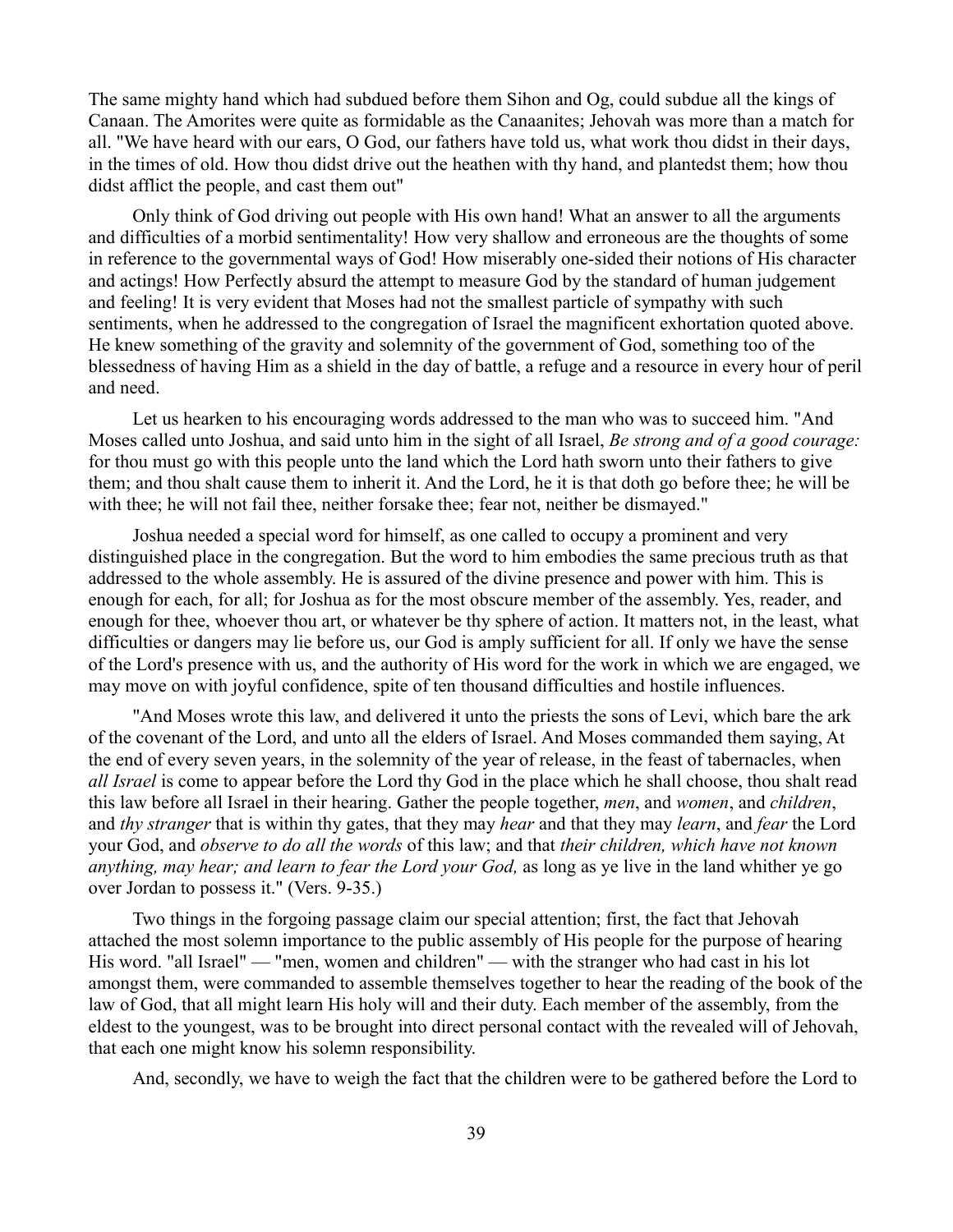hearken to His word. Both these facts are full of weighty instruction for all the members of the church of God — instruction urgently called for on all sides. There is a most deplorable amount of failure as to these two points. We sadly neglect the assembling of ourselves together for the simple reading of the holy scriptures. There does not seem to be sufficient attraction in the word of God itself to bring us together. There is an unhealthy craving for other things; human oratory, music, religious excitement of some kind or other seems needful to bring people together; anything and everything but the precious word of God.

It will perhaps be said that people have the word of God in their houses; that it is quite different now from what it was with Israel; every one can read the scriptures at home, and there is not the same necessity for the public reading. Such a plea will not stand the test of truth for a moment. We may rest assured if the word of God were loved and prized and studied in private and in the family, it would be loved and prized and studied in public. We should delight to gather together round the fountain of holy scripture, to drink, in happy fellowship, of the living water for our common refreshment and blessing.

But it is not so. The word of God is not loved and studied, either privately or publicly. Trashy literature it devoured in private; and music, ritualistic services and imposing ceremonies, are eagerly sought after in public. Thousands will flock to hear music and pay for admission; but how few care for a meeting to read the holy scriptures! These are facts, and facts are powerful arguments. We cannot get over them. There is a growing thirst for religious excitement, and a growing distaste for the calm study of holy scripture, and the spiritual exercises of the Christian assembly. It is perfectly useless to deny it. We cannot shut our eyes to it. The evidence of it meets us on every hand.

Thank God, there are a few, here and there, who really love the word of God, and delight to meet, in holy fellowship, for the study of its precious truths. May the Lord increase the number of such, and bless them abundantly! May our lot be cast with them, "till travelling days are done!" They are but an obscure and feeble remnant everywhere; but they love Christ and cleave to His word; and their richest enjoyment is to get together and think and speak and sing of Him. May God bless them and keep them! May He deepen His precious work in their souls, and bind them more closely to Himself and one another, and thus prepare them, in the state of their affections, for the appearing of "The Bright and Morning Star".

We must now turn, for a few moments, to the closing verses of our chapter, in which Jehovah speaks to His beloved and honoured servant in tones of deep and touching solemnity as to His own death, and as to Israel's dark and gloomy future.

"And the Lord said unto Moses, Behold, thy days approach that thou must die: call Joshua, and present yourselves in the tabernacle of the congregation, that I may give him a charge. And Moses and Joshua went and presented themselves in the tabernacle of the congregation. And the Lord appeared in the tabernacle in a pillar of a cloud; and the pillar of the cloud stood over the door of the tabernacle. And the Lord said unto Moses, Behold, thou shalt sleep with thy fathers; and this people will rise up and go a whoring after the gods of the strangers of the land, whither they go to be among them, and will forsake me, and break my covenant which I have made with them. Then my anger shall be kindled against them in that day, and I will forsake them, and I will hide my face from them, and they shall be devoured, and many evils and troubles shall befall them; so that they will say in that day, *Are not these evils come upon us, because our God is not among us?* And I will surely hide my face in that day, for all the evils which they shall have wrought, in that they are turned unto other gods."

"Their sorrows shall be multiplied that hasten after another god." So says the Spirit of Christ, in Psalm 16. Israel has proved, is proving, and shall yet more fully prove the solemn truth of these words.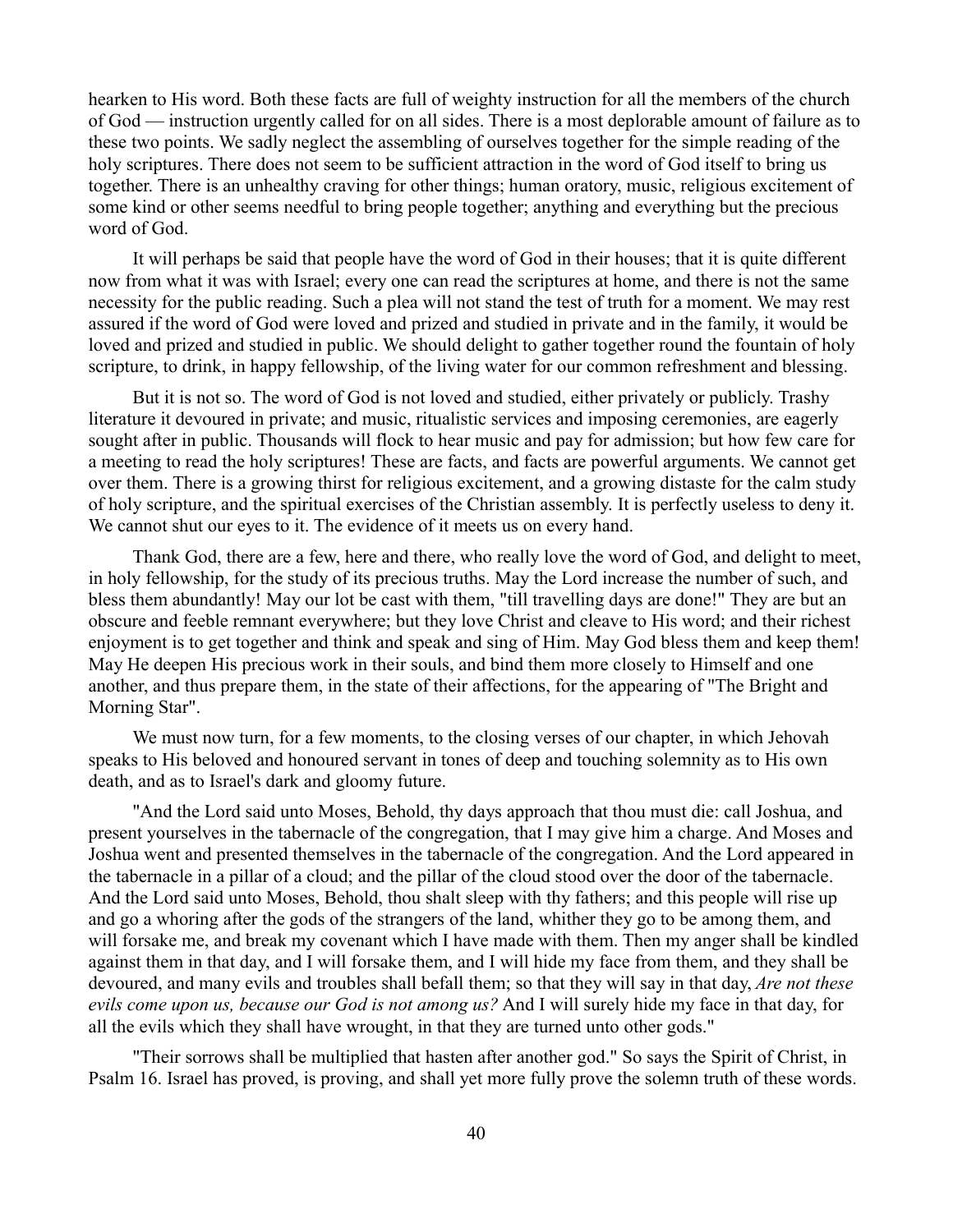Their history in the past, their present dispersion and desolation, and, beyond all, the "great tribulation" through which they have yet to pass, at "the time of the end" — all go to confirm and illustrate the truth that the sure and certain way to multiply our; sorrows is to turn away from the Lord, and look to any creature resource. This is one of the many and varied practical lessons which we have to gather from the marvellous history of the seed of Abraham. May we learn it effectually! May we learn to cleave to the Lord with purpose of heart, and turn away, with holy decision, from every other object. This, we feel persuaded, is the only path of true happiness and peace. May we ever be found in it!

"Now therefore write ye this song for you, and teach it the children of Israel; put it in their mouths, *that this song may be a witness for me against the children of Israel.* For when I shall have brought them into the land which I sware unto their fathers, that floweth with milk and honey; and they shall have eaten and filled themselves, and waxen fat; then will they turn unto other gods, and serve them, and provoke me, and break my covenant. And it shall come to pass, when many evils and troubles are befallen them, that this song shall testify against them as a witness; for it shall not be forgotten out of the mouths of their seed: for I know their imagination which they go about, even now, before I have brought them into the land which I sware."

How deeply affecting, how peculiarly solemn is all this! Instead of Israel being a witness for Jehovah, before all nations, the song of Moses was to be a witness for Jehovah against the children of Israel. They were called to be His witnesses; they were responsible to declare His Name, and to show forth His praise in that land into which, in His faithfulness, and sovereign mercy, He conducted them. But alas! they utterly and shamefully failed; and hence in view of this sad and most humiliating failure a song was to be written which, in the first place, as we shall see, sets forth, in most magnificent strains, the glory of God; and, secondly, records, in accents of inflexible faithfulness, Israel's deplorable failure, in every stage of their history.

"Moses therefore wrote this song the same day, and taught it the children of Israel. And he gave Joshua the son of Nun a charge, and said, *Be strong, and of a good courage,* for thou shalt bring the children of Israel into the land which I sware unto them: and *I will be with thee."* Joshua was not to be discouraged or faint-hearted because of the predicted unfaithfulness of the people. He was, like his great progenitor, to be strong in faith giving glory to God. He was to move forward with joyful confidence, leaning on the arm and confiding in the word of Jehovah, the covenant God of Israel, in nothing terrified by his adversaries, but resting in the precious, soul-sustaining assurance that, however the seed of Abraham might fail to obey, and as a consequence bring down judgement on themselves, yet the God of Abraham would infallibly maintain and make good His promise, and glorify His Name in the final restoration and everlasting blessing of His chosen people.

All this comes out, with uncommon vividness and power in the song of Moses; and Joshua was called to serve in the faith of it. He was to fix his eye not upon Israel's ways, but upon the eternal stability of the divine covenant with Abraham. He was to conduct Israel across the Jordan and plant them in that fair inheritance designed for them in the purpose of God. Had Joshua occupied his mind with Israel, he must have flung down his sword and given up in despair. But no, he had to encourage himself in the Lord his God, and serve in the energy of a faith that endures as seeing Him who is invisible.

Precious, soul-sustaining, God-honouring faith! May the reader, whatever be his line of life or sphere of action, know, in the profoundest depths of his soul, the moral power of this divine principle! May every beloved child of God and every servant of Christ know it! It is the only thing which will enable us to grapple with the difficulties, hindrances and hostile influences which surround us in the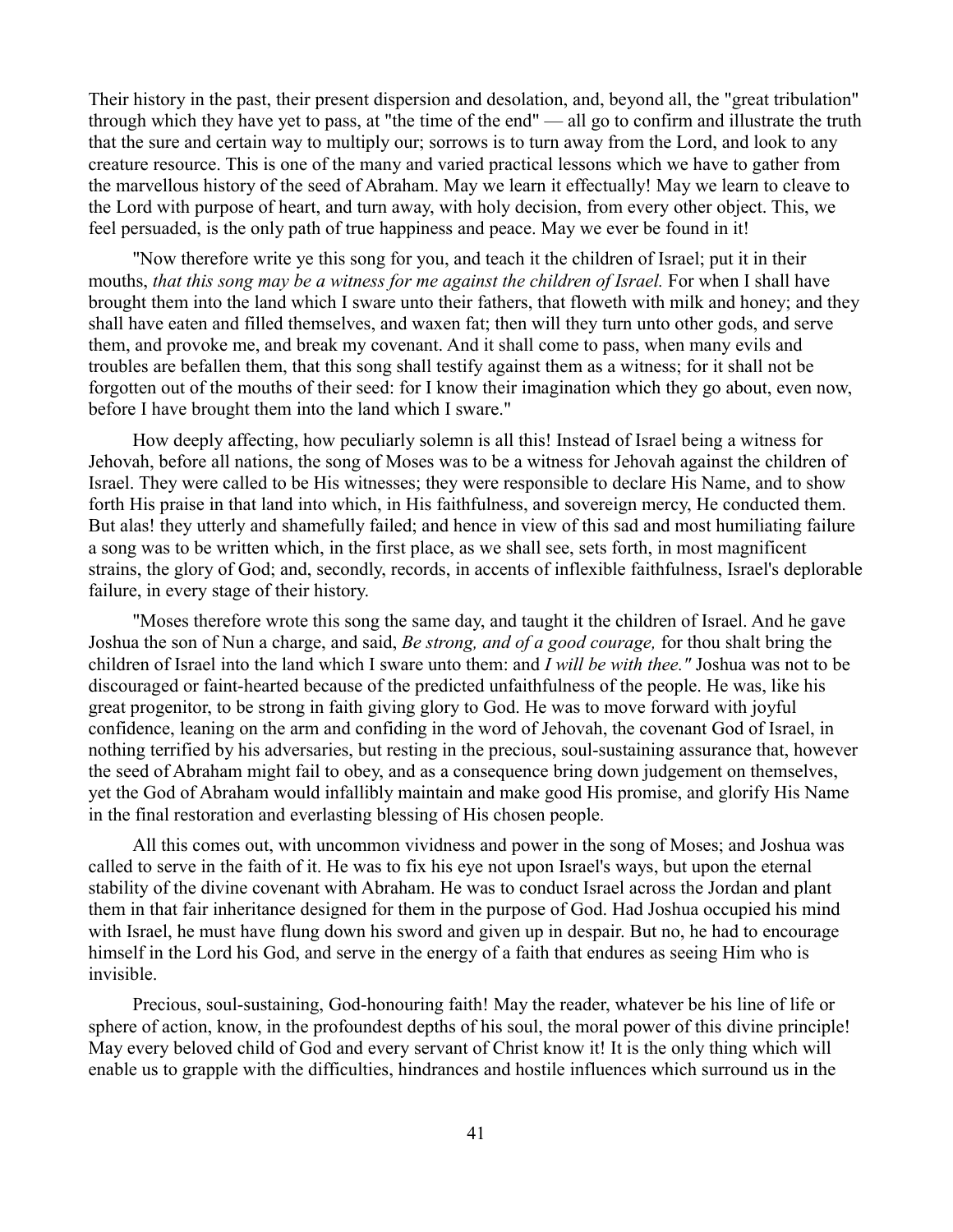scene through which we are passing, and to finish our course with joy.

"And it came to pass when Moses had made an end of writing the words of this law in a book, until they were finished that Moses commanded the Levites, which bare the ark of the covenant of the Lord saying, Take this book of the law, and put it in the side of the ark of the covenant of the Lord your God, *that it may be there for a witness against thee.* For I know thy rebellion, and thy stiff neck: behold, while I am yet alive with you this day, ye have been rebellious against the Lord; and how much more after my death? Gather unto me all the elders of your tribes, and your officers, that I may speak these words in their ears, and call heaven and earth to record against them. For I know that after my death ye will utterly corrupt yourselves, and turn aside from the way which I have commanded you; and evil will befall you in the latter days; because ye will do evil in the sight of the Lord, to provoke him to anger through the work of your hands."

How forcibly we are here reminded of Paul's farewell address to the elders of Ephesus! "For I know this, that after my departing shall grievous wolves enter in among you, not sparing the flock. Also from among your own selves, shall men arise speaking perverse things, to draw away disciples after them. Therefore watch, and remember, that by the space of three years I ceased not to warn every one night and day with tears. And now, brethren, I commend you to God, and to the word of his grace, which is able to build you up, and to give you an inheritance among all them which are sanctified." (Acts 20: 29-32.)

Man is the same always and everywhere. His history is a blotted one, from beginning to end. But oh! it is such a relief and solace to the heart to know and remember that God is ever the same, and His word abides and is "settled for ever in heaven." It was hid in the side of the ark of the covenant and there preserved intact, spite of all the grievous sin and folly of the people. This gives sweet rest to the heart, at all times, in the face of human failure, and the wreck and ruin of everything committed to man's hand. "The word of our God shall stand for ever:" and while it bears a true and solemn testimony against man and his ways, it also conveys home to the heart the most precious and tranquillising assurance that God is above all man's sin and folly, that His resources are absolutely inexhaustible, and that, ere long, His glory shall shine out and fill the whole scene. The Lord be praised for the deep consolation of all this!

# Deuteronomy 32.

"And Moses spake in the ears of all the congregation of Israel the words; of this song, until they were ended." It is not too much to say that one of the very grandest and most comprehensive sections in the divine Volume now lies open before us and claims our prayerful attention. It takes in the whole range of God's dealings with Israel from first to last, and presents a most solemn record of their grievous sin and of divine wrath and judgement. But, blessed be God, it begins and ends with Him; and this is full of deepest and richest blessing for the soul. If it were not so, if we had only the melancholy story of man's ways, we should be completely overwhelmed. But in this magnificent song, as indeed in the entire Volume, we begin with God and we end with God. This tranquillises the spirit most blessedly, and enables us, in calm and holy confidence, to pursue the history of man; to see everything going to pieces in his hands, and to mark the actings of the enemy in opposition to the counsels and purposes of God. We can afford to see the complete failure and ruin of the creature, in every shape and form, because we know and are assured that God will be God, in spite of everything. He will have the upper hand in the end, and then all will be, must be right. God shall be all in all, and there shall be neither enemy nor evil occurrent throughout that vast universe of bliss of which our adorable Lord Christ shall be the central sun for ever.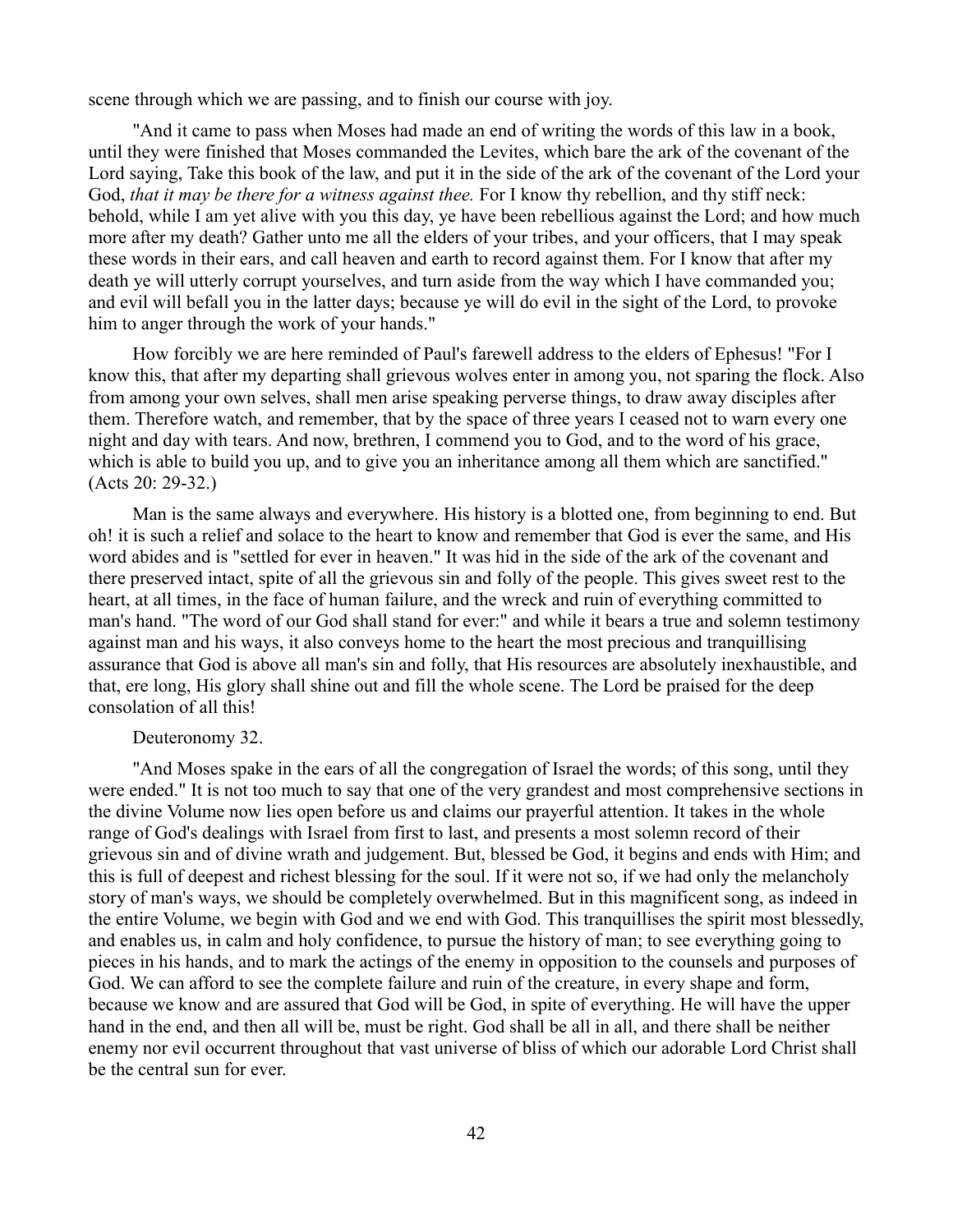But we must turn to the song.

"Give ear, O ye heavens, and I will speak; and hear, O earth, the words of my mouth." Heaven and earth are summoned to hearken to this magnificent outpouring. Its range is commensurate with its vast moral importance. "My doctrine shall drop as the rain, my speech shall distil as the dew, as the small rain upon the tender herb, and as the showers upon the grass; because I will publish the name of the Lord; ascribe ye greatness unto our God."

Here lies the solid, the imperishable foundation of everything. Come what may, the Name of our God shall stand for ever. No power of earth or hell can possibly countervail the divine purpose, or hinder the outshining of the divine glory. What sweet rest this gives the heart, in the midst of this dark, sorrowful sin-stricken world, and in the face of the apparently successful schemes of the enemy! Our refuge, our resource, our sweet relief and solace are found in the Name of the Lord our God, the God and Father of our Lord Jesus Christ. Truly the publication of that blessed Name must ever be as the refreshing dew and tender rain falling upon the heart. This is, of a truth, the divine and heavenly doctrine on which the soul can feed, and by which it is sustained, at all times, and under all circumstances.

"He is *the* Rock" — not merely *a* rock. There is, there can be no other Rock but Himself. Eternal and universal homage to His glorious Name! — "His work is perfect;" — not a single flaw in anything that comes from His blessed hand, all bears the stamp of absolute perfection. This will be made manifest to all created intelligences by-and-by. It is manifest to faith now, and is a spring of divine consolation to all true believers. The very thought of it distils as the dew upon the thirsty soul. "For *all* his ways are judgement; a God of truth, and without iniquity, just and right is he." Infidels may cavil and sneer; they may, in their fancied wisdom, try to pick holes in the divine actings; but their folly shall be manifest to all. "Let God be true, but every man a liar; as it is written, That thou mightest be justified in thy sayings, and mightest overcome when thou art judged." God must have the upper hand, in the end. Let men beware how they presume to call in question the sayings and doings of the only true, the only wise and the almighty God.

There is something uncommonly fine in the opening notes of this song. It gives the sweetest rest to the heart to know that however man and even the People of God may fail and come to ruin, yet we have to do with One who abideth faithful and can not deny Himself, whose ways are absolutely perfect, and who, when the enemy has done his very utmost, and brought all his malignant designs to a head, shall glorify Himself and bring in universal and everlasting blessedness.

True, He has to execute judgement upon man's ways. He is constrained to take down the rod of discipline and use it, at times, with terrible severity upon His own people. He is perfectly intolerant of evil in those who bear His holy Name. All this comes out, with special solemnity in the song before us. Israel's ways are exposed and dealt with unsparingly; nothing is allowed to pass; all is set forth with holy precision and faithfulness. Thus we read, "They have corrupted themselves; their spot is not the spot of his children; they are a perverse and crooked generation. Do ye thus requite the Lord, O foolish people and unwise? is not he thy father that hath bought thee? hath he not made thee, and established thee?"

Here we have the first note of reproof, in this song; but no sooner has it fallen on the ear than it is followed by a most precious outpouring of testimony to the goodness, loving kindness, faithfulness, and tender mercy of Jehovah, the Elohim of Israel, and the Most High, or Elion of all the earth. "Remember the days of old, consider the years of many generations; ask thy father, and he will show thee; thy elders, and they will tell thee; when the Most High [God's millennial title] divided to the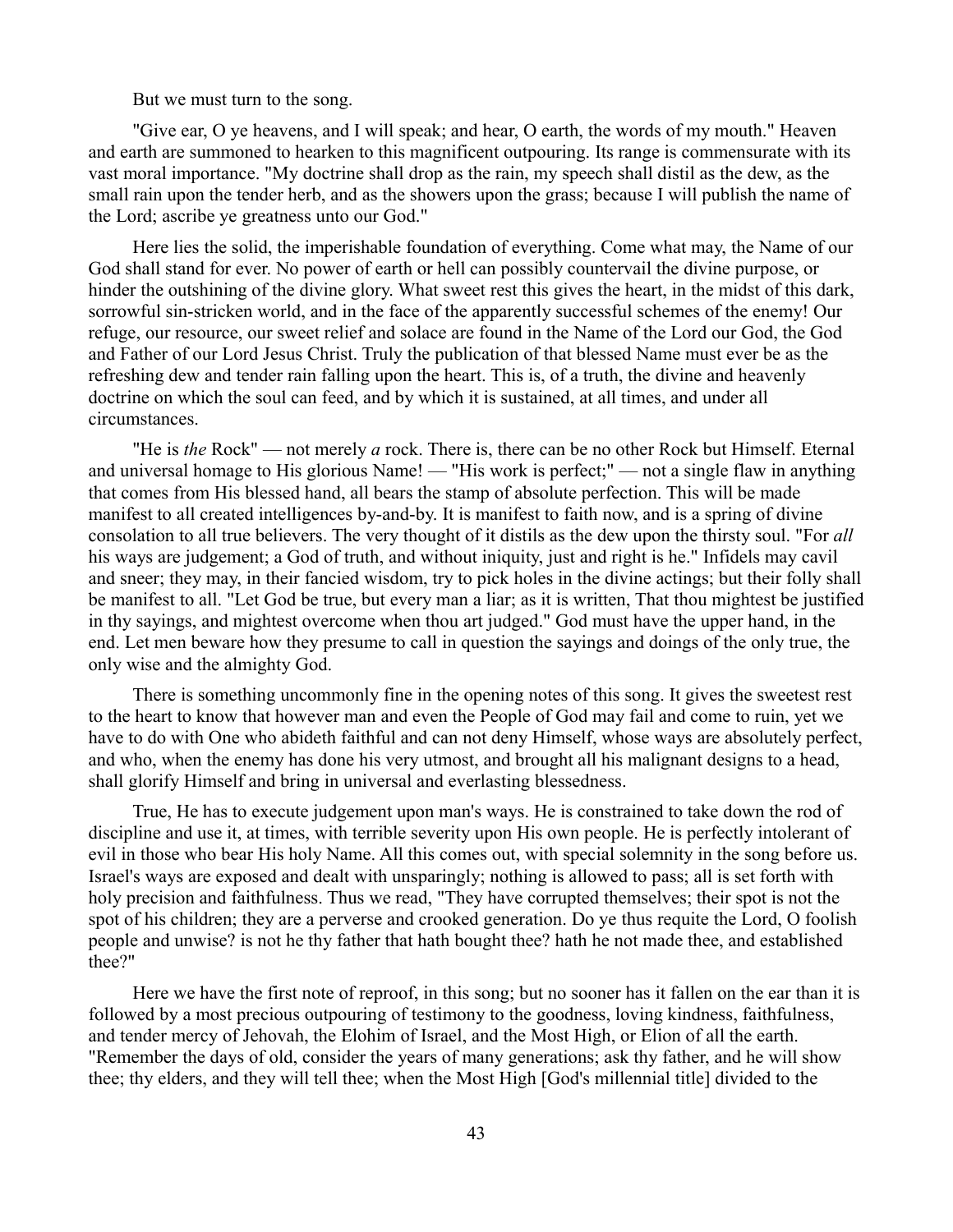nations their inheritance, when he separated the sons of Adam, he set the bounds of the people according to the number of the children of Israel."

What a glorious fact is here unfolded to our view! A fact but little understood or taken account of by the nations of the earth. How little do men consider that, in the original settlement of the great national boundaries, the Most High had direct reference to "the children of Israel"! That thus it was, and the reader should seek to grasp this grand and intensely interesting fact. When we look at Geography and History from a divine standpoint, we find that Canaan and the seed of Jacob are God's centre. Yes; Canaan, a little strip of land, lying along the eastern coast of the Mediterranean, with an area of eleven thousand square miles, about a third of the extent of Ireland is the centre of God's geography; and the twelve tribes of Israel are the central object of God's history. How little have geographers and historians thought of this! They have described countries, and written the history of nations which in geographical extent and political importance far outstrip Palestine and its people, according to human thinking, but which, in God's account, are as nothing compared with that little strip of land which He deigns to call His own, and which it is His fixed purpose to inherit through the seed of Abraham His friend.\*

{\*How true it is that God's thoughts are not man's thoughts, or His ways as man's ways? Man attaches importance to extensive territories, material strength, pecuniary resources, well-disciplined armies, powerful fleets. God, on the contrary, takes no account of such things, they are to Him as the small dust of the balance. "Have ye not known? have ye not heard? hath it not been told you from the beginning? have ye not understood from the foundations of the earth? It is he that sitteth upon the circle of the earth, and the inhabitants thereof are as grasshoppers; that stretcheth out the heavens as curtain, and spreadeth them out as a tent to dwell in; that bringeth the princes to nothing; he maketh the judges of the earth as vanity. Hence we may see the moral reason why, in selecting a country to be the centre of His earthly plans and counsels, Jehovah did not select one of vast extent, but a very small and insignificant strip of land of little account in the thoughts of men. But oh! what importance attaches to that little spot! What principles have been unfolded there! What events have taken place there! What deeds have been done there! What plans and purposes are yet to be wrought out there! There is not a spot on the face of the earth so interesting to the heart of God as the land of Canaan and the city of Jerusalem. Scripture teems with evidence as to this. We could fill a small volume with proofs. The time is rapidly approaching when living acts will do what the fullest and clearest testimony of scripture fails to do, namely, convince men that the land of Israel was, is, and ever shall be God's earthly centre. All other nations owe their importance, their interest, their place in the pages of inspiration simply to the fact of their being, in some way or other, connected with the land and people of Israel. How little do historians know or think of this! But surely every one who loves God ought to know it and ponder it.

We cannot attempt to dwell upon this most important and suggestive fact, but we would ask the reader to give it his serious consideration. He will find it fully developed and strikingly illustrated in the prophetic scriptures of the Old and New Testaments. "The Lord's portion is his people; Jacob is the lot of his inheritance. He found him in a desert land, and in the waste howling wilderness; he led him about, he instructed him, he kept him *as the apple of his eye" —* the most sensitive, delicate part of the human body — "As an eagle stirreth up her nest, fluttereth over her young, spreadeth abroad her wings, taketh them, beareth them upon her wings;" — to teach them to fly and keep them from falling "so the Lord alone did lead him, and there was no strange god with him. He made him ride on the high places of the earth, that he might eat the increase of the fields; and he made him to suck honey out of the rock, and oil out of the flinty rock; butter of kine, and milk of sheep, with fat of lambs, and rams of the breed of Bashan, and goats, with the fat of kidneys of wheat; and thou didst drink the pure blood of the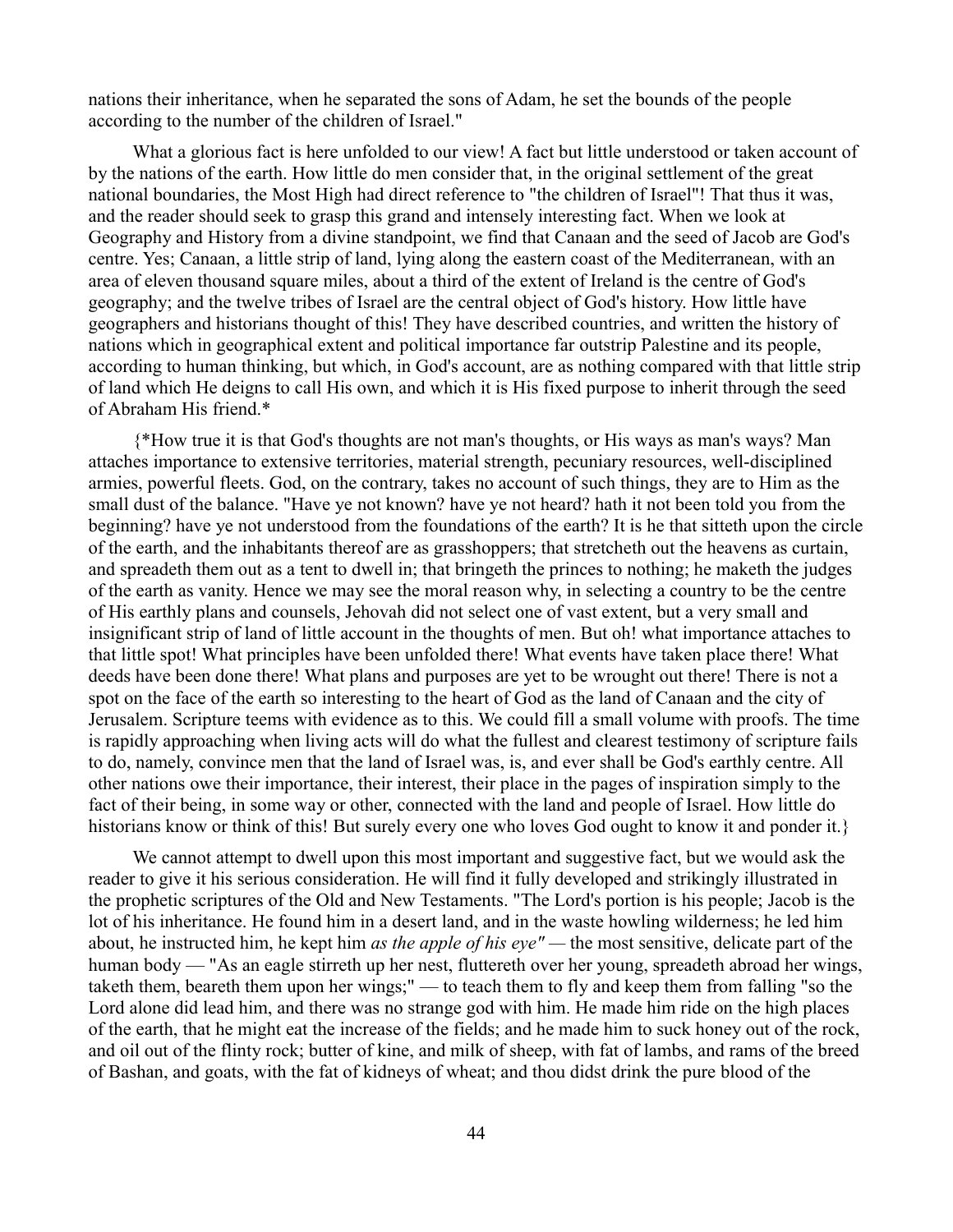grape."

Need we say that the primary application of all this is to Israel? No doubt, the church may learn from it, and profit by it; but to apply it to the church would involve a double mistake, a mistake of the most serious nature; it would involve nothing less than the reducing of the church from a heavenly to an earthly level; and the most unwarrantable interference with Israel's divinely appointed place and portion. What, we may lawfully inquire, has the church of God, the body of Christ to do with the settlement of the nations of the earth? Nothing whatever. The church, *according to the mind of God,* is a stranger on the earth. Her portion, her hope, her home, her inheritance, her all is heavenly. It would make no difference in the current of this world's history if the church had never been heard of. Her calling, her walk, her destiny, her whole character and course, her principles and morals, are, or ought to be heavenly. The church has nothing to do with the politics of this world. Our citizenship is in heaven, from whence she looks for the Saviour: She proves false to her Lord, false to her calling, false to her principles in so far as she meddles with the affairs of nations. It is her high and holy privilege to be linked and morally identified with a rejected, crucified, risen and glorified Christ. She has no more to do with the present system of things, or with the current of this world's history, than her glorified Head in the heavens. "They," says our Lord Christ, speaking of His people, "are not of the world, even as I am not of the world."

This is conclusive. It fixes our position and our path in the most precise and definite way possible. "As he is so are we in this world." This involves a double truth, namely, our perfect acceptance with God, and our complete separation from the world. We are *in* the world, but not *of* it. We have to pass through it as pilgrims and strangers looking out for the coming of our Lord, the appearing of the bright and morning star. It is no part of our business to interfere with municipal or political matters. We are called and exhorted to obey the powers that be, to pray for all in authority, to pay tribute, and owe no man anything; to be "blameless and harmless, the sons of God without rebuke in the midst of a crooked and perverse nation" among whom we are to "shine as lights in the world, holding forth the word of life."

From all this we may gather something of the immense practical importance of "rightly dividing the word of truth." We have but little idea of the injury done both to the truth of God and to the souls of His people by confounding Israel with the church, the earthly and the heavenly. It hinders all progress in the knowledge of scripture, and mars the integrity of Christian walk and testimony. This may seem a strong statement; but we have seen the truth of it painfully illustrated, times without number; and we feel that we cannot too urgently call the attention of the reader to the subject. We have, more than once, referred to it in the progress of our studies on the Pentateuch, and therefore we shall not further pursue it here, but proceed with our chapter.

At verse 15, we reach a very different note in the song of Moses. Up to this point, we have had before us God and His actings, His purposes, His counsels, His thoughts, His loving interest in His people Israel, His tender gracious dealings with them. All this is full of deepest, richest blessing. There is — there can be no drawback here. When we have God and His ways before us, there is no hindrance to the heart's enjoyment. All is perfection - absolute, divine perfection, and as we dwell upon it, we are filled. with wonder, love and praise.

But there is the human side; and here alas! all is failure and disappointment. Thus at the fifteenth verse of our chapter we read, "But Jeshurun waxed fat and kicked" — what a very full and suggestive statement! How vividly it presents, in its brief compass, the moral history of Israel! — thou art waxen fat, thou art grown thick, thou art covered with fatness; then he forsook God which made him, and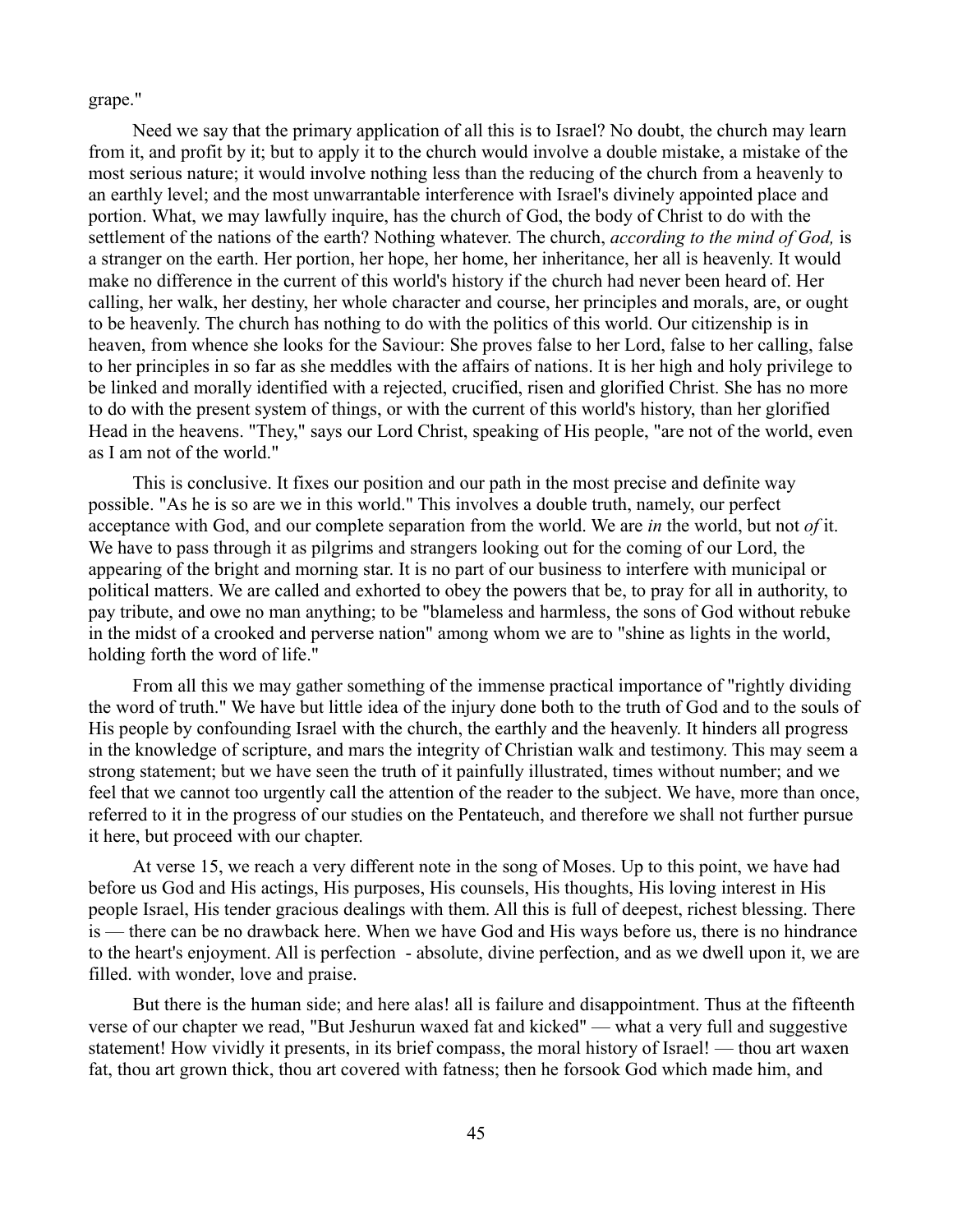lightly esteemed the Rock of his salvation. They provoked him to jealousy with strange gods, with abominations provoked they him to anger. They sacrificed unto devils, not to God; to gods whom they knew not, to new gods that came newly up, whom your fathers feared not. Of the Rock that begat thee thou art unmindful, and hast forgotten God that formed thee."

There is a solemn voice in all this for the writer and the reader. We are, each of us, in danger of treading the moral path indicated by the words just quoted. Surrounded, on all hands, by the rich and varied mercies of God, we are apt to make use of them to nourish a spirit of self-complacency. We make use of the gifts to shut out the Giver. In a word, we, too, like Israel, wax fat and kick. We forget God. We lose the sweet and precious sense of His presence, and of His perfect sufficiency, and turn to other objects as Israel did to false gods. How often do we forget the Rock that begat us, the God that formed us, the Lord that redeemed us! And all this is so much the more inexcusable in us, inasmuch as our privileges are so much higher than theirs. We are brought into a relationship and a position of which Israel knew absolutely nothing; our privileges and blessings are of the very highest order; it is our privilege to have fellowship with the Father and with His Son Jesus Christ; we are the objects of that perfect love which stopped not short of introducing us into a position in which it can be said of us, "As he [Christ] is, so are we in this world." Nothing could exceed the blessedness of this; even divine love itself could go no further than this. It is not merely that the love of God has been manifested to us in the gift and the death of His only-begotten and well-beloved Son, and in giving us His Spirit; but it has been made perfect with us by placing us in the very same position as that blessed One on the throne of God.

All this is perfectly marvellous. It passeth knowledge. And yet how prone we are to forget the blessed One who has so loved us, and wrought for us, and blessed us! How often we slip away from Him in the spirit of our minds and the affections of our hearts! It is not merely a question of what the professing church, as a whole, has done, but the very much deeper, closer, more pointed question of what our own wretched hearts are constantly prone to do. We are apt to forget God, and to turn to other objects, to our serious loss and His dishonour.

Would we know how the heart of God feels as to all this? Would we form anything like a correct idea of how He resents it? Let us hearken to the burning words addressed to His erring people Israel, the overwhelming strains of the song of Moses. May we have grace to hear them aright, and deeply profit by them!

"And when the Lord saw it, he abhorred them, *because of the provoking of His sons and of His daughters.* And he said, I will hide my face from them, I will see what their end shall be;" — alas! alas! a truly deplorable end — "for they are a very froward generation, children in whom is no faith. They have moved me to jealousy with that which is not God; they have provoked me to anger with their vanities; and I will move them to jealousy with those which are not a people; I will provoke them to anger with a foolish nation. For a fire is kindled in mine anger, and shall burn unto the lowest hell, and shall consume the earth with her increase, and shall set on fire the foundations of the mountains. I will heap mischiefs upon them; I will spend mine arrows upon them. They shall be burnt with hunger, and devoured with burning heat, and with bitter destruction; I will also send the teeth of beasts upon them, with the poison of serpents of the dust. The sword without, and terror within, shall destroy both the young man and the virgin, the suckling also with the man of gray hairs." (Vers. 19-26.)

Here we have a most solemn record of God's governmental dealings with His people — a record eminently calculated to set forth the awful truth of Hebrews 10: 31, "It is a fearful thing to fall into the hands of the living God." The history of Israel, in the past; their condition, at present; and what they are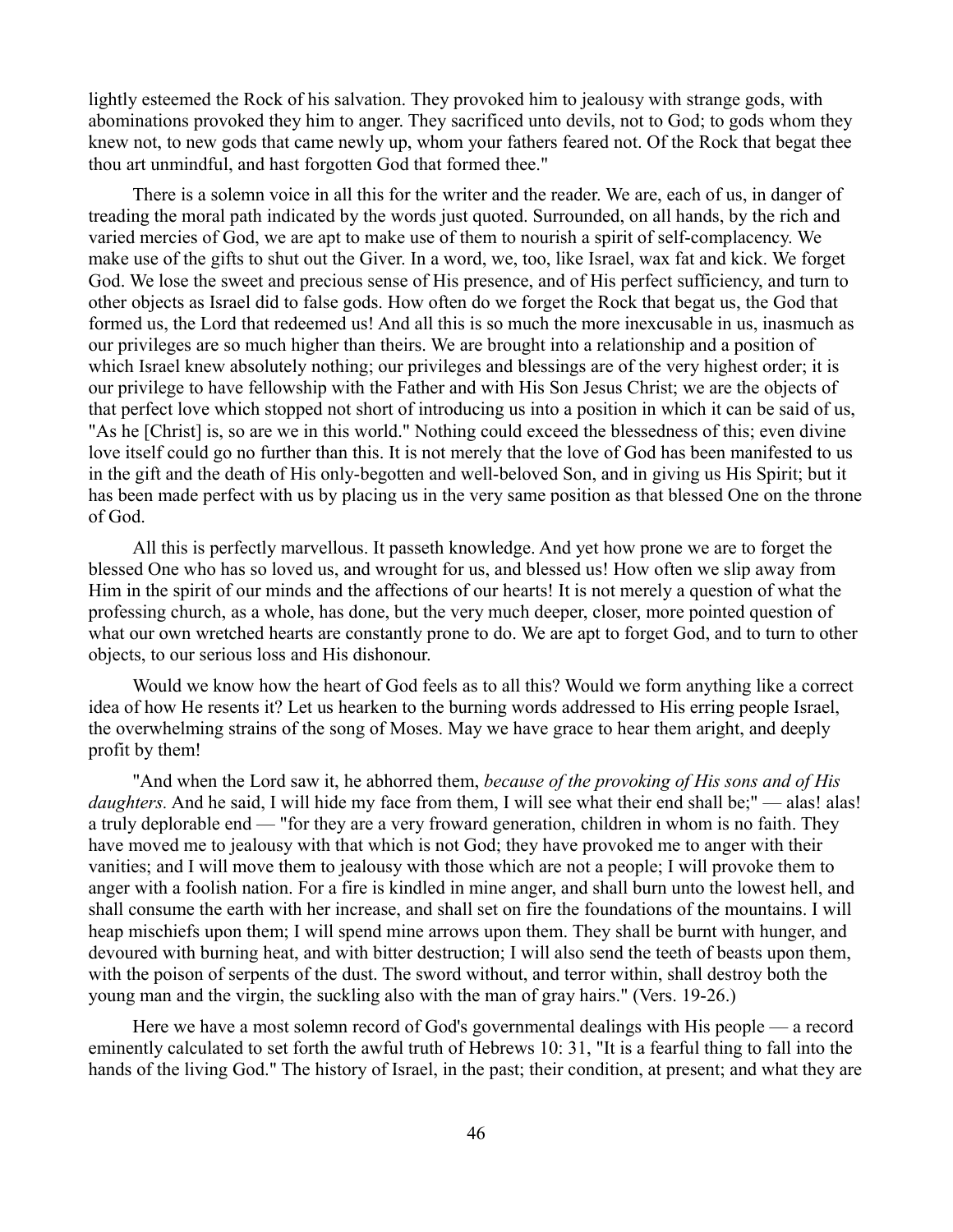yet to pass through, in the future, all goes to prove in the most impressive manner that "our God is a consuming fire." No nation on the face of the earth has ever been called to pass through such severe discipline as the nation of Israel. As the Lord reminds them in those deeply solemn words, "You only have I known of all the families of the earth, therefore will I punish you for your iniquities." No other nation was ever called to occupy the highly privileged place of actual relationship with Jehovah. This dignity was reserved for one nation; but the very dignity was the basis of a most solemn responsibility. If they were called to be His people, they were responsible to conduct themselves in a way worthy of such a wondrous position, or else have to undergo the heaviest chastenings ever endured by any nation under the sun. Men may reason about all this; they may raise all manner of questions as to the moral consistency of a benevolent Being acting according to the terms set forth in verses 22-25 of our chapter. But all such questions and reasonings must, sooner or later, be discovered to be utter folly. It is perfectly useless for men to argue against the solemn actings of divine government, or the terrible severity of the discipline exercised towards the chosen People of God. How much wiser, and better, and safer to be warned by the facts of Israel's history to flee from the wrath to come, and lay hold upon eternal life, and full salvation revealed in the precious gospel of God!

And then, with regard to the use which Christians should make of the record of His dealings with His earthly people, we are bound to turn it to most profitable account by learning from it the urgent need of walking humbly, watchfully and faithfully in our high and holy position. True, we are the possessors of eternal life, the privileged subjects of that magnificent grace which reigns through righteousness unto eternal life by Jesus Christ our Lord; we are members of the body of Christ, temples of the Holy Ghost, and heirs of eternal glory. But; does all this afford any warrant for neglecting the warning voice which Israel's history utters in our ears? Are we, because of our incomparably higher privileges, to walk carelessly and despise the wholesome admonitions which Israel's history supplies? God forbid! Nay, we are bound to give earnest heed to the things which the Holy Ghost has written for our learning. The higher our privileges, the richer our blessings, the nearer our relationship, the more does it become us the more solemnly are we bound to be faithful, and to seek, in all things, to carry ourselves in such a way as to be well-pleasing to Him who has called as into the very highest and most blessed place that even His perfect love could bestow. The Lord, in His great goodness, grant that we may, in true purpose of heart, ponder these things in His holy presence, and earnestly seek to serve Him with reverence and godly fear!

But we must proceed with our chapter.

At verse 26, we have a point of deepest interest in connection with the history of the divine dealings with Israel. "I said, I would scatter them into corners, I *would make the remembrance of them to cease from among men."* And why did He not? The answer to this question presents a truth of infinite value and importance to Israel — a truth which lies at the very foundation of all their future blessing. No doubt, so far as they are concerned, they deserved to have their remembrance blotted out from among men. But God has His own thoughts, and counsels, and purposes respecting them; and not only so, but He takes account of the thoughts and the actings of the nations in reference to His people. This comes out with singular force and beauty at verse 27. He condescends to give us His reasons for not obliterating every trace of the sinful and rebellious people — and oh! what a touching reason it is! "*were it not what I feared the wrath of the enemy* lest their adversaries should behave themselves strangely, and lest they should say, Our hand is high, and the Lord hath not done all this."

Can anything be more affecting than the grace that breathes in these words? God will not permit the nations to behave themselves strangely toward His poor erring people. He will use them as His rod of discipline, but the moment they attempt, in the indulgence of their own bitter animosity, to exceed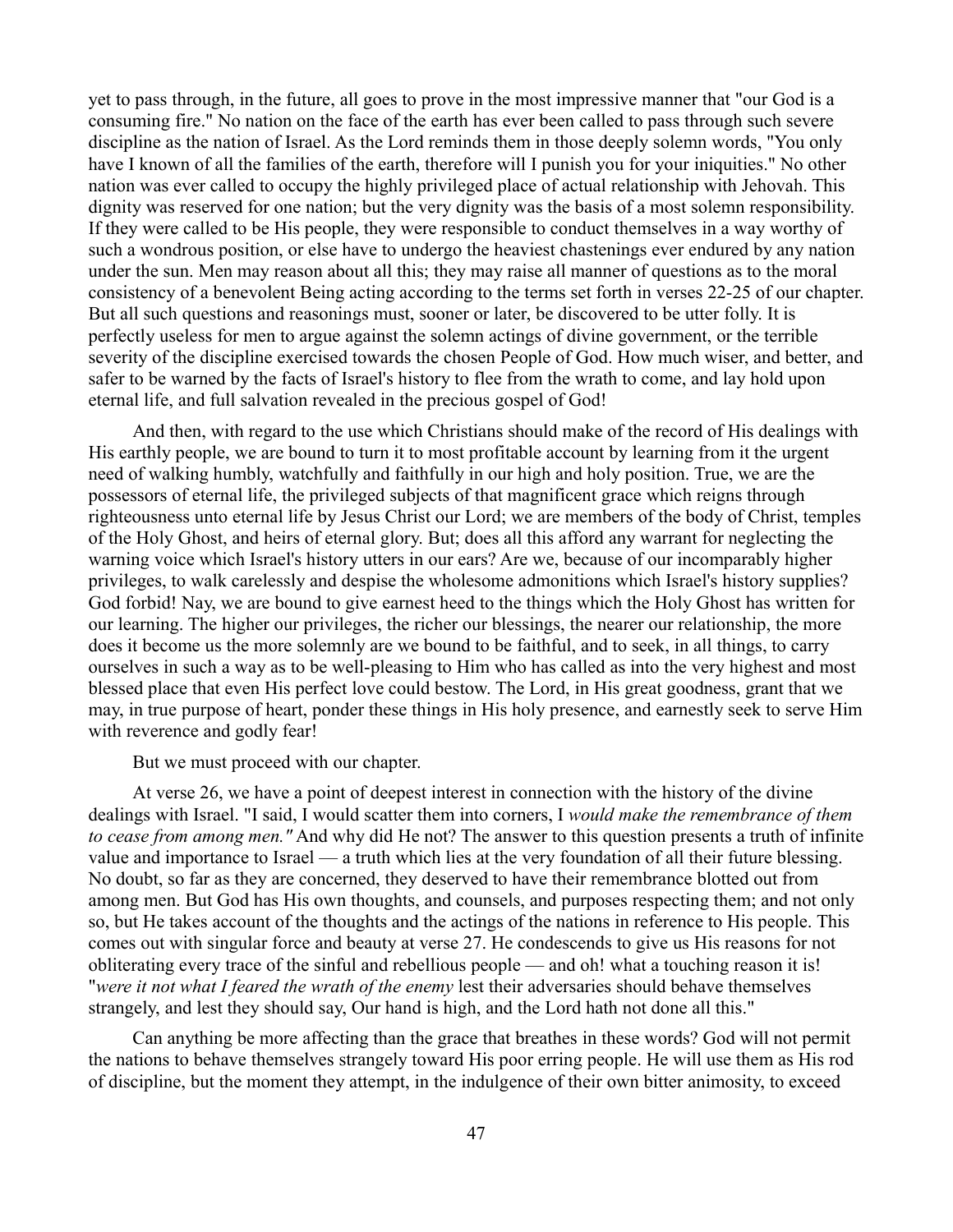their appointed limit, He will break the rod in pieces, and make it manifest to all that He Himself is dealing with His beloved, though erring people, for their ultimate blessing and His glory.

This is a truth of unspeakable preciousness. It is the fixed purpose of Jehovah to teach all the nations of the earth that Israel has a special place in His heart, and a destined place of pre-eminence on the earth. This is beyond all question. The pages of the prophets furnish a body of evidence perfectly unanswerable on the point. If nations forget or oppose, so much the worse for them. It is utterly vain for them to attempt to countervail the divine purpose, for they may rest assured that the God of Abraham, Isaac and Jacob will confound every scheme formed against the people of His choice. Men may think, in their pride and folly, that their hand is high, but they will have to learn that God's hand is higher still.

But our space does not admit of our dwelling upon this deeply interesting subject; we must allow the reader to pursue it for himself, in the light of holy scripture. He will find it a most profitable and refreshing study. Most gladly would we accompany him through the precious pages of the prophetic scriptures, but we must just now confine ourselves to the magnificent song which is in itself a remarkable epitome of the entire teaching on the point — a brief, but comprehensive and impressive history of God's ways with Israel and Israel's ways with God, from first to last — a history strikingly illustrative of the great principles of grace, law, government and glory.

At verse 29, we have a very touching appeal. "O that they were wise, that they understood this, that they would *consider their latter end*? How should one chase a thousand, and two put ten thousand to flight, except their Rock had sold them, and the Lord had shut them up? For their rock is not as our Rock, even our enemies themselves being judges." — There is, there can be but the one Rock, blessed, throughout all ages be His glorious Name! — "For their vine is of the vine of Sodom, and of the fields of Gomorrah; their grapes are grapes of gall, their clusters are bitter; their wine is the poison of dragons, and the cruel venom of asps."

Terrible picture of a people's moral condition drawn by a master hand! Such is the divine estimate of the real state of all those whose rock was not as the Rock of Israel. But a day of vengeance *will* come. It is delayed, in long-suffering mercy, but it will come as sure as there is a God on the throne of heaven. A day is coming when those nations which have dealt proudly with Israel shall have to answer at the bar of the Son of man for their conduct, hear His solemn sentence, and meet His unsparing wrath.

"Is not this laid up in store with me, and *sealed up among my treasures?* To me belongeth vengeance, and recompense; their foot shall slide in due time; for the day of their calamity is at hand, and the things that shall come upon them make haste. For the Lord shall judge [vindicate, defend or avenge] his people, and *repent himself for his servants,* when he seeth that their power is gone, and there is none shut up or left." Precious grace for Israel, by-and-by — for each, for all, now, who feel and own their need!

"And he shall say, "Where are their gods, their rock in whom they trusted: which did eat the fat of their sacrifices, and drank the wine of their drink offerings? let them rise up and help you and be your protection. See now that I, even I, am he, and there is no god with me: I kill, and I make alive; I wound and I heal:" — wound in governmental wrath, and heal in pardoning grace; all homage to His great and holy Name, throughout the everlasting ages! — "neither is there any that can deliver out of my hand. For I lift up my hand to heaven, and say, I live for ever." — Glory be to God in the highest! Let all created intelligences adore His matchless Name! — "If I whet my glittering sword, and mine hand take hold on judgement," — as it most assuredly, will — "l will render vengeance to mine enemies, and will reward them that hate me" — whoever and wherever they are. Tremendous sentence for all whom it may concern — for all haters of God — all lovers of pleasure rather than lovers of God! — "I will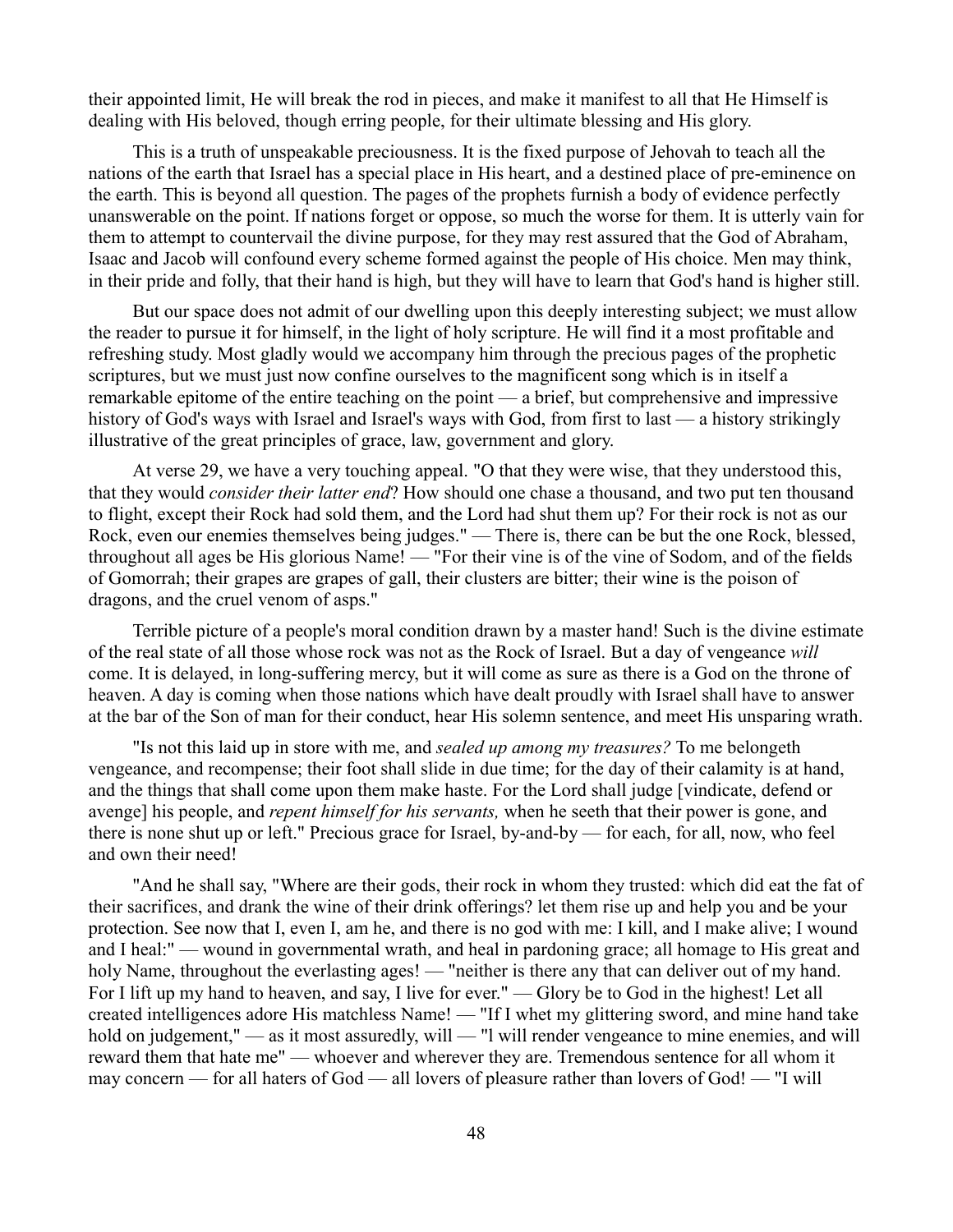make mine arrows drunk with blood, and my sword shall devour flesh; and that with the blood of the slain and of the captives, *from the beginning of revenges upon the enemy."*

Here we reach the end of the heavy record of judgement, wrath and vengeance, so briefly presented in this song of Moses, but so largely unfolded throughout the prophetic scriptures. The reader can refer, with much interest and profit, to Ezekiel 38 and 39, where we have the judgement of Gog and Magog, the great northern foe who is to come up, at the end, against the land of Israel and there meet his ignominious fall and utter destruction.

He may also turn to Joel 3 which opens with words of balm and consolation for the Israel of the future. "For behold, in those days, and in that time, when I shall bring again the captivity of Judah and Jerusalem, I will also gather all nations, and will bring them down into the valley of Jehoshaphat, and will plead with them there for my people and for my heritage Israel, whom they have scattered among the nations, and parted my land." Thus he will see how perfectly the voices of the prophets harmonise with the song of Moses; and how fully, how clearly, and how unanswerably, in both the one and the other, does the Holy Ghost set forth and establish the grand truth of Israel's future restoration, supremacy and glory.

And then how truly delightful is the closing note of our song! How magnificently it places the topstone upon the whole superstructure! All the hostile nations are judged, under whatever style or title they appear upon the scene, whether it be Gog and Magog, the Assyrian, or the king of the north — all the foes of Israel shall be confounded and consigned to everlasting perdition, and then this sweet note falls upon the ear, "REJOICE, O YE NATIONS, WITH HIS PEOPLE; FOR HE WILL AVENGE THE BLOOD OF HIS SERVANTS, AND WILL RENDER VENGEANCE TO HIS ADVERSARIES, AND WILL BE MERCIFUL UNTO HIS LAND AND TO HIS PEOPLE"

Here ends this marvellous song, one of the very finest, fullest and most forcible utterances in the whole Volume of God. It begins and ends with God, and takes in, in its comprehensive range, the history of His earthly people Israel, past, present and future. It shows us the ordering of the nations in direct reference to the divine purpose as to the seed of Abraham. It unfolds the final judgement of all those nations that have acted or shall yet act in opposition to the chosen seed; and then when Israel is fully restored and blessed, according to the covenant made with their fathers, the saved nations are summoned to rejoice with them.

How glorious is all this! What a splendid circle of truths is presented to the vision of our souls in the thirty-second chapter of Deuteronomy! Well may it be said, "God is the Rock, his work is perfect." Here the heart can rest, in holy tranquillity, come what may. Everything may go to pieces in man's hand; all that is merely human may and must issue in hopeless wreck and ruin; but "The Rock" shall stand for ever, and every "work" of the divine Hand shall shine in everlasting perfection to the glory of God and the perfect blessing of His people.

Such, then, is the song of Moses; such its scope, range and application. The intelligent reader does not need to be told that the church of God, the body of Christ, the mystery of which the blessed apostle Paul was made the minister, finds no place in this song. When Moses wrote this song, the mystery of the church lay hid in the bosom of God. If we do not see this, we are wholly incompetent to interpret or even to understand the holy scriptures. To a simple mind, taught exclusively by scripture, it is as clear as a sunbeam that the song of Moses has for its thesis the government of God, in connection with Israel and the nations; for its sphere, the earth; and for its centre, the land of Canaan.

"And Moses came and spake all the words of this song in the ears of the people, he, and Hoshea the son of Nun. And Moses made an end of speaking all these words to all Israel; and he said unto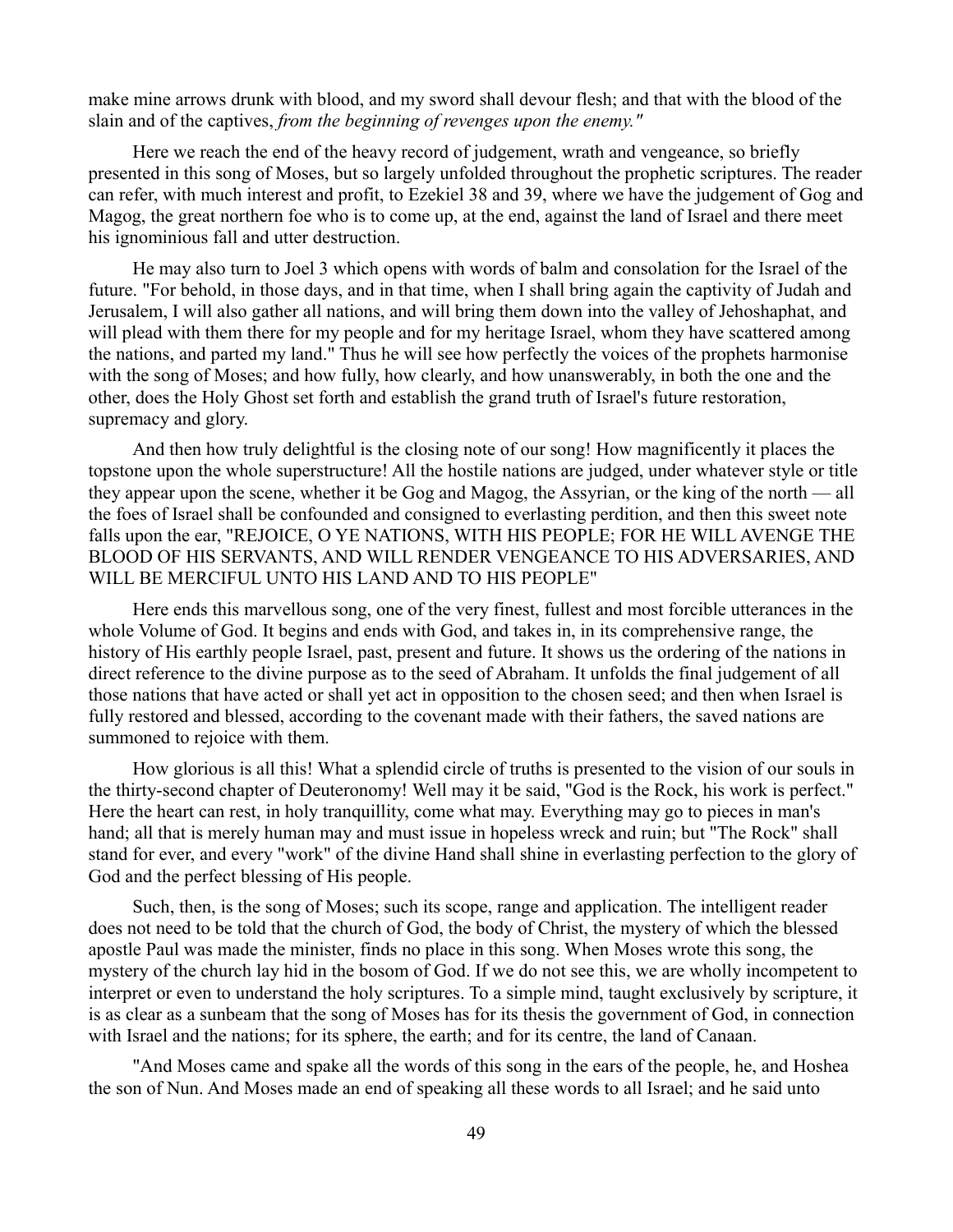them, *Set your hearts unto all the words* which I testify among you this day, which *ye shall command your children to observe to do, all the words of this law.* For it is not a vain thing for you; because *it is your life;* and through this thing ye shall prolong your days in the land, whither ye go over Jordan to possess it" (Vers. 44-47.)

Thus, from first to last, through every section of this precious book of Deuteronomy, we find Moses, that beloved and most honoured servant of God, urging upon the people the solemn duty of implicit, unqualified, hearty obedience to the word of God. In this lay the precious secret of life, peace, progress, prosperity, all. They had nothing else to do but *obey*. Blessed business! Happy holy duty! May it be ours, beloved reader, in this day of conflict and confusion in the which man's will is so fearfully dominant. The world, and the so-called church are rushing on together, with appalling rapidity, along the dark pathway of self-will — a pathway which must end in the blackness of darkness for ever. Let us bear this in mind, and earnestly seek to tread the narrow path of simple obedience to all the precious commandments of our Lord and Saviour Jesus Christ. Thus shall our hearts be kept in sweet peace; and although we may seem to the men of this world, and even to professing Christians to be odd and narrow-minded, let us not be moved, the breadth of a hair, from the path indicated by the word of God. May the word of Christ dwell in us richly, and the peace of Christ rule in our hearts, *until the end?*

It is very remarkable, and indeed eminently impressive, to find our chapter closing with another reference to Jehovah's governmental dealing with His beloved servant Moses. "And the Lord spake unto Moses *that self-same day" —* the very day in which he uttered his song in the ears of the people — "saying, Get thee up into this mountain Abarim, unto mount Nebo, which is in the land of Moab, that is over against Jericho; and behold the land of Canaan, which I give unto the children of Israel for a possession; and die in the mount whither thou goest up, and be gathered unto thy people; as Aaron thy brother died in mount Hor, and was gathered unto his people; because ye trespassed against me among the children of Israel at the waters of Meribah-Kadesh, in the wilderness of Zin, because ye sanctified me not in the midst of the children of Israel. Yet thou shalt see the land before thee; *but thou shalt not go thither unto the land which I give the children of Israel."* (Vers. 48-52)

How solemn and soul-subduing is the government of God! Surely it ought to make the heart tremble at the very thought of disobedience. If such an eminent servant as Moses was judged for speaking unadvisedly with his lips, what will be the end of those who live from day to day, week to week, month to month, and year to year, in deliberate and habitual neglect of the plainest commandments of God, and positive self-willed rejection of His authority?

Oh! for a lowly mind, a broken and contrite heart! This is what God looks for and delights in; it is with such He can make His blessed abode. "To this man will I look, even to him who is poor and of a contrite spirit, and trembleth at my word." God in His infinite goodness, grant much of this sweet spirit to each of His beloved children, for Jesus Christ's sake!

Deuteronomy 33.

"And this is the blessing, wherewith Moses, the man of God, blessed the children of Israel before his death"

It is full of interest and comfort to find that the last words of the lawgiver were words of unmingled blessing. We have dwelt upon his various discourses, those solemn, searching and deeply affecting homilies addressed to the congregation of Israel. We have meditated upon that marvellous song with its mingled notes of grace and government. But we are now called to hearken to words of most precious benediction, words of sweetest comfort and consolation, words flowing from the very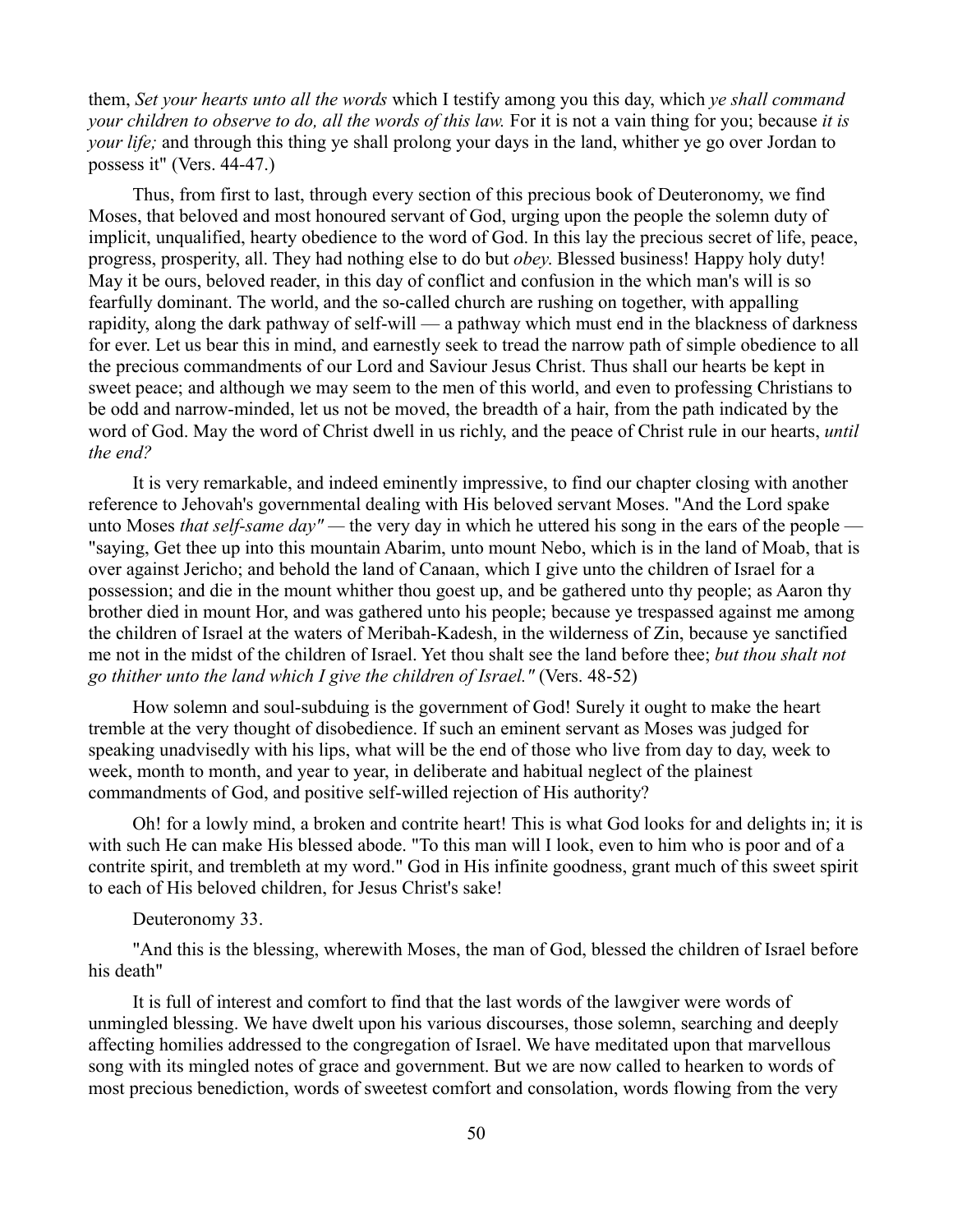heart of the God of Israel and giving His own loving thoughts respecting them, and His onlook into their glorious future.

The reader will, doubtless, notice a marked difference between the last words of Moses as recorded in Deuteronomy 33, and the last words of Jacob as given in Genesis 49. It is needless to say that both are given by the same pen, both divinely inspired; and hence, although they differ, they do not and cannot clash; there is — there can be no discrepancy between two sections of the Volume of God. This is a cardinal truth, a vital and fundamental principle with every devout Christian, every true believer — a truth to be tenaciously grasped and faithfully confessed, in the face of all the ignorant and insolent assaults of infidelity.

We are not, of course, going to enter upon an elaborate comparison of the two chapters; this would be impossible just now, on various grounds. We are obliged to be as concise and brief as possible. But there is one grand point of difference which can be seized at a glance. Jacob gives the history of the actings of his sons, some of them, alas! most sad and humiliating. Moses, on the contrary, presents the actings of divine grace, whether in them or toward them. This will, at once, account for the difference. The evil actings of Reuben, of Simeon, and of Levi are recorded by Jacob, but entirely omitted by Moses. Is this discrepancy? Nay; but divine harmony, Jacob views his sons in their personal history; Moses views them in their covenant relationship with Jehovah. Jacob gives us human failure, infirmity and sin; Moses gives us divine faithfulness, goodness and loving-kindness. Jacob gives us human actings and judgement thereon; Moses gives us divine counsels and unmingled blessing flowing out of them. Thanks and praise to our God, His counsels and His blessings and His glory are above and beyond all human failure, sin and folly. He will, ultimately, have it all His own way, and that for ever; then Israel and the nations shall be fully blessed, and shall rejoice together in the abundant goodness of God, and celebrate His praise from shore to shore, and from the river to the ends of the earth.

We shall now do little more than quote for the reader the various blessings of the tribes. They are full of most precious instruction, and do not call for much in the way of exposition.

"And he said, The Lord came from Sinai, and rose up from Seir unto them; he shined forth from mount Paran, and he came with ten thousands of saints [holy ones]; from his right hand went a fiery law for them. Yea, *he loved the people"* precious, unfailing source of all their future blessing! — "*All his saints are in thy hand;" —* True secret of their perfect security! "And they sat down *at thy feet;" —* The only safe and proper attitude, for them, for us, for each, for all! — "Every one shall receive of thy words;" — Blessed boon! Precious treasure! Every word that proceedeth out of the mouth of the Lord is more precious by far than thousands of gold and silver; sweeter also than honey and the honey-comb — "Moses commanded us a law, even the inheritance of the congregation of Jacob. And he was king in Jeshurun, when the heads of the people and the tribes of Israel were gathered together. Let Reuben live and not die, and let not his men be few."

We have nothing here about Reuben's instability, nothing about his sin. Grace is in the ascendant; blessings are flowing in rich abundance from the loving heart of the One who delights to bless and to surround Himself with hearts filled to overflowing with the sense of His goodness.

"And this is the blessing of Judah; and he said, Hear, Lord, the voice of Judah, and bring him unto his people; let his hands be sufficient for him; and be thou an help to him from his enemies." Judah is the royal line. "Our Lord sprang out of Judah," thus illustrating, in a truly marvellous manner, how divine grace rises, in its majesty, above human sin, and triumphs gloriously over circumstances which reveal man's utter weakness.

"Judas: begat Phares and Zara of Thamar!" Who but the Holy Spirit could have penned these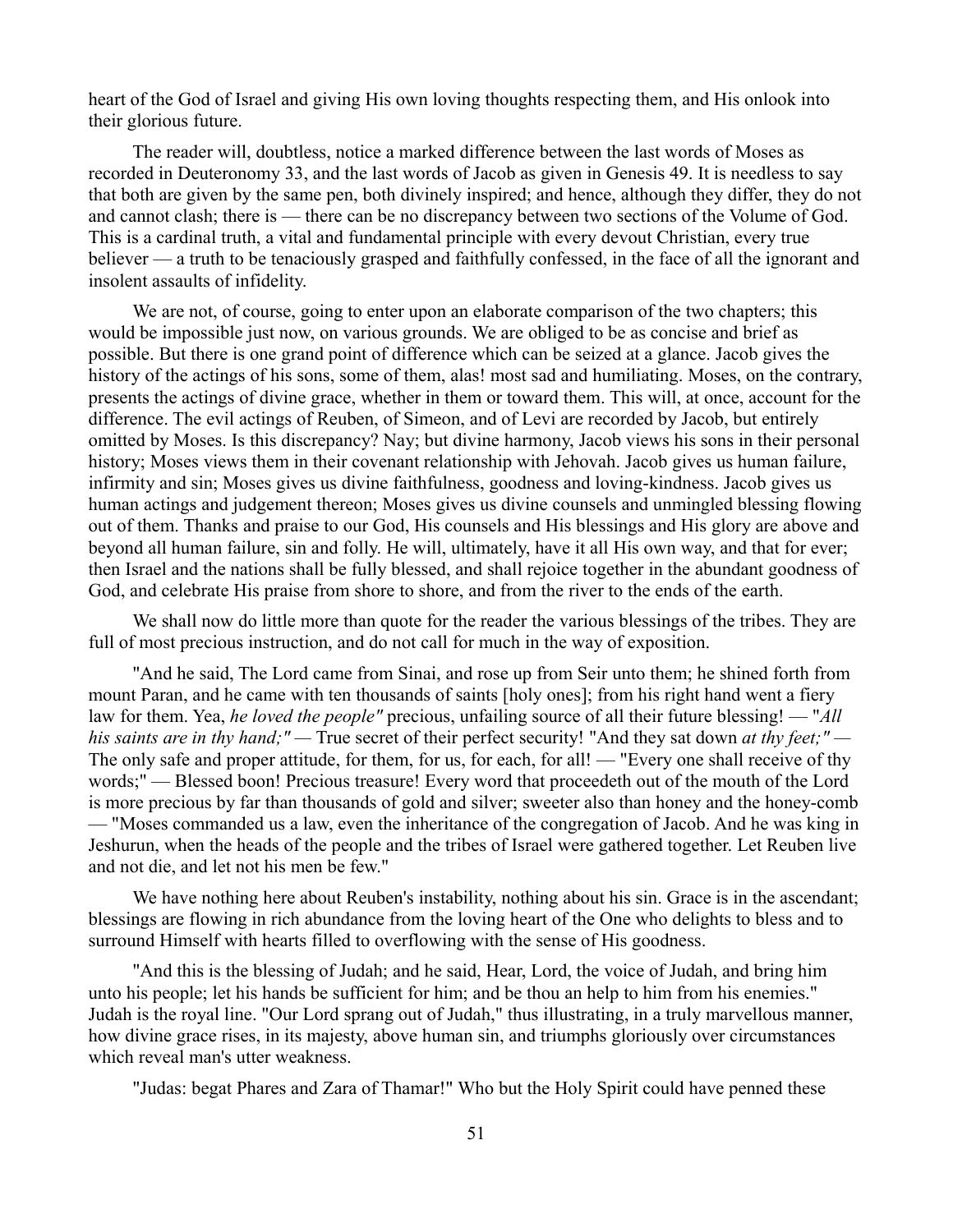words? How plainly they declare that God's thoughts are not as our thoughts! What human hand would have introduced Thamar into the genealogical line of our adorable Lord and Saviour Jesus Christ? Not one. The stamp of divinity is strikingly impressed on Matthew 1: 3, as it is upon every clause of the Holy Volume from beginning to end. The Lord be praised that it is so!

"Judah, thou art he whom thy brethren shall praise; thy hand shall be in the neck of thine enemies; thy father's children shall bow down before thee. Judah is a lion's whelp; from the prey, my son, thou art gone up; he stooped down, he couched as a lion, and as an old lion; who shall rouse him up? The sceptre shall not depart from Judah, nor a lawgiver from between his feet, until Shiloh come; and unto him shall the gathering of the people be. Binding his foal unto the vine, and his ass's colt unto the choice vine; he washed his garments in wine, and his clothes in the blood of grapes; his eyes shall be red with wine, and his teeth white with milk." (Gen. 49: 8-12.)

"And I saw in the right hand of him that sat on the throne a book written within and on the backside; sealed with seven seals. And I saw a strong angel proclaiming with a loud voice, Who is worthy to open the book, and to loose the seals thereof? And no man in heaven, nor in earth, neither under the earth, was able to open the book, neither to look thereon. And I wept much, because no man was found worthy to open and to read the book, neither to look thereon. And one of the elders saith unto me, Weep not; behold, *the Lion of tribe of Judah,* the Root of David, hath prevailed to open the book, and to loose the seven seals thereof. And I beheld, and, lo, in the midst of the throne and of the four living creatures, and in the midst of the elders, stood *a Lamb*, as it had been *slain*, having seven horns and seven eyes, which are the seven spirits of God sent forth into all the earth."

How highly favoured is the tribe of Judah! Surely to be in the genealogical line from which our Lord sprang, is a high honour; and yet we know — for our Lord Himself has told us — that it is far higher, far more blessed to hear the word of God and keep it. To do the will of God, to treasure up in our hearts His precious commandments brings us morally nearer to Christ than even the fact of being of His kindred according to the flesh. (Matt 12: 46-50.)

"And of Levi he said, Let thy Thummim and thy Urim [lights and perfections] be with thy holy one, whom thou didst prove at Massah, and with whom thou didst strive at the waters of Meribah; *who said unto his father and to his mother, I have not seen him; neither did he acknowledge his brethren, nor knew* his own children; *for they have observed thy word, and kept thy covenant.* They shall teach Jacob thy judgements, and Israel thy law; they shall put incense before thee, and whole burnt sacrifice upon thing altar. Bless, Lord, his substance, and accept the work of his hands; smite through the loins of them that rise against him, and of them that hate him, that they rise not again." (Vers. 8-11.)

The reader will notice the fact that Simeon is left out here, though so intimately associated with Levi in Genesis 49. "Simeon and Levi are brethren; instruments of cruelty are in their habitations. O my soul, come not thou into their secret: unto their assembly, mine honour, be not thou united; for *in their anger they slew a man, and in their self-will* they digged down a wall. Cursed be their anger, for it was fierce; and their wrath, for it was cruel: I will divide them in Jacob, and scatter them in Israel."

Now, when we compare Genesis 49 with Deuteronomy 33, we observe two things, namely, human responsibility, on the one hand; and divine sovereignty, on the other. Moreover, we see nature and its actings; grace and its fruits. Jacob looks at Simeon and Levi linked together in nature, and displaying nature's tempers and ways. So far as they were concerned, they both alike deserved the curse. But in Levi, we see the glorious triumphs of sovereign grace. It was grace which enabled Levi, in the days of the golden calf, to gird on the sword and stand for the glory of the God of Israel. "Then Moses stood in the gate of the camp, and said, Who is on the Lord's side? let him come unto me. And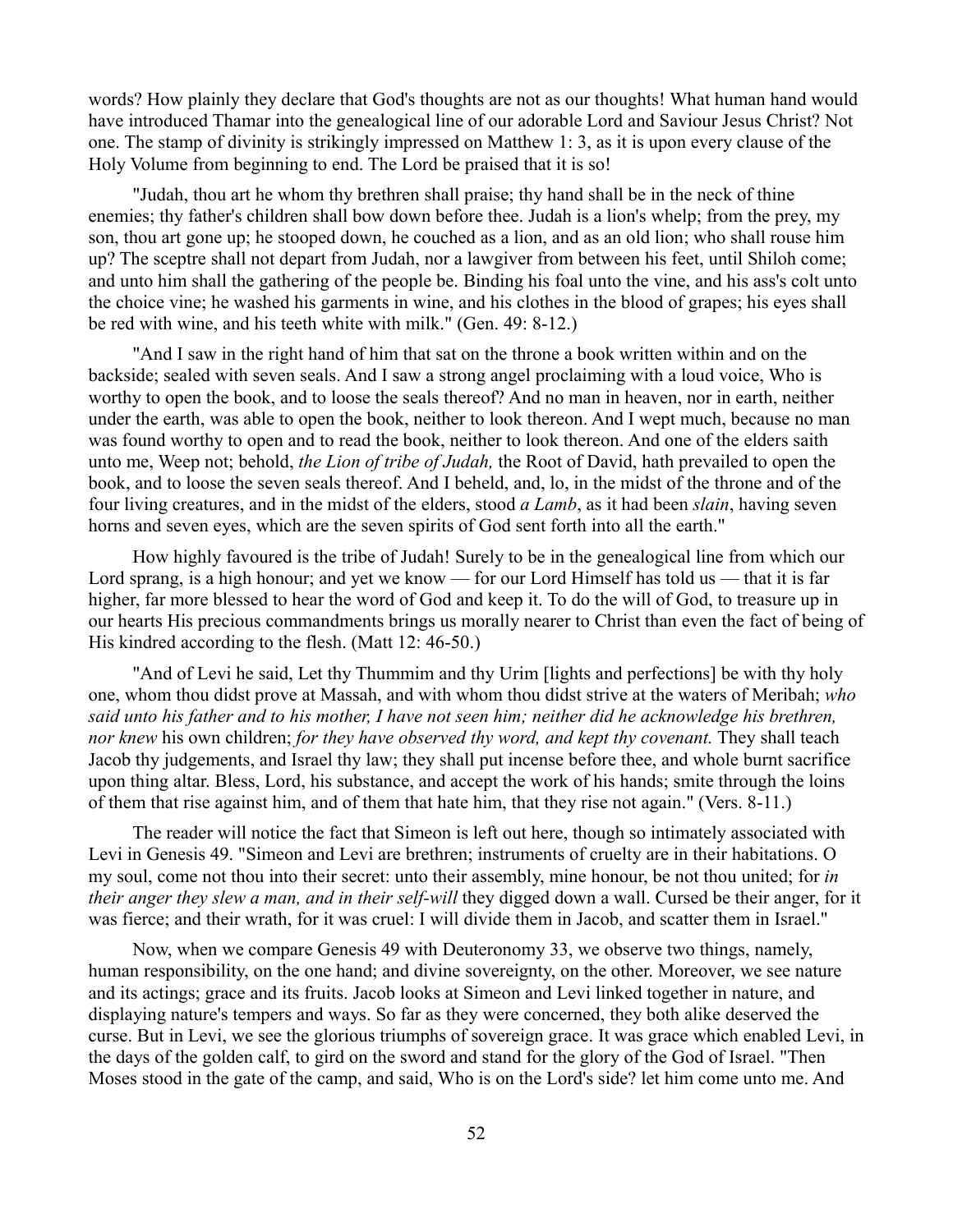all the sons of Levi gathered themselves together unto him. And he said unto them, Thus saith the Lord God of Israel, Put every man his sword by his side, and go in and out from gate to gate throughout the camp, and slay every man his brother, and every man his companion, and every man his neighbour. And the children of Levi did according to the word of Moses; and there fell of the people that day about three thousand men. For Moses had said, Consecrate yourselves today to the Lord, even every man upon his son, and upon his brother; that he may bestow upon you a blessing this day." (Ex. 32: 26-29)

Where was Simeon, on this occasion? He was with Levi in the day of nature's self-will, fierce anger and cruel wrath; why not in the day of bold decision for Jehovah? He was ready to go with his brother to avenge a family insult, why not to vindicate the honour of God, insulted as it was by the idolatrous act of the whole congregation? Will any one say he was not responsible? Let such an one beware how he raises such a question. The call of Moses was addressed to the whole congregation; Levi alone responded; and he got the blessing. He stood for God, in a dark and evil day, and for this he was honoured with the priesthood — the very highest dignity that could be conferred upon him. The call was addressed to Simeon as well as to Levi, but Simeon did not respond. Is there any difficulty here? To a mere theologian there may be; but to a devout Christian, there is none. God is sovereign. He does as He pleases and gives none account of any of His matters. If any one feels disposed to ask, "Why is Simeon omitted in Deuteronomy 33?" The simple and conclusive answer is, "O man, who art thou that repliest against God?" In Simeon, we see nature's actings judged; in Levi, we see the fruits of grace rewarded; in both we see God's truth vindicated and His Name glorified. Thus it ever has been; thus it is, and thus it shall be. Man is responsible; God is sovereign. Are we called upon to reconcile these two propositions? Nay; we are called to believe them; they are reconciled already, inasmuch as they appear side by side on the page of inspiration. This is enough for every pious mind; and as for cavillers, they will get their definitive answer, by-and-by.\*

{\*For further remarks on the tribe of Levi, the reader is referred to "Notes on the book of Exodus," chapter 32. "Notes on the book of Numbers," chapters 3, 4 and 8. Also a small pamphlet, first published in the year 1846, entitled, "The History of the Tribe of Levi Considered."}

"And of Benjamin" — "the son of my right hand" — he said, "The beloved of the Lord shall dwell in safety by him; and the Lord shall cover him all the day long, and he shall dwell between his shoulders." Blessed place for Benjamin! Blessed place for each beloved child of God! How precious is the thought of dwelling in safety in the divine presence, in conscious nearness to the true and faithful Shepherd and Bishop of our souls, day and night abiding under the covert of his sheltering wings.

"How blest are they who still abide,

Close sheltered by Thy watchful side;

Who life and strength from Thee receive,

And with Thee move and in Thee live."

Reader, seek to know, more and more, the reality and blessedness of Benjamin's place and portion. Be not satisfied with anything short of the enjoyed presence of Christ, the abiding sense of relationship and nearness to Him. Be assured of it, it is your happy privilege. Let nothing rob you of it. Keep ever near the Shepherd's side, reposing in His love, lying down in the green pastures and beside the still waters. The Lord grant that the writer and the reader may prove the deep blessedness of this, in this day of hollow profession and empty talk! May we know the unspeakable preciousness of deep personal intimacy with Himself! This is the special need of the day in which our lot is cast — a day of so much intellectual traffic in truth, but of so little heart knowledge and true appreciation of Christ.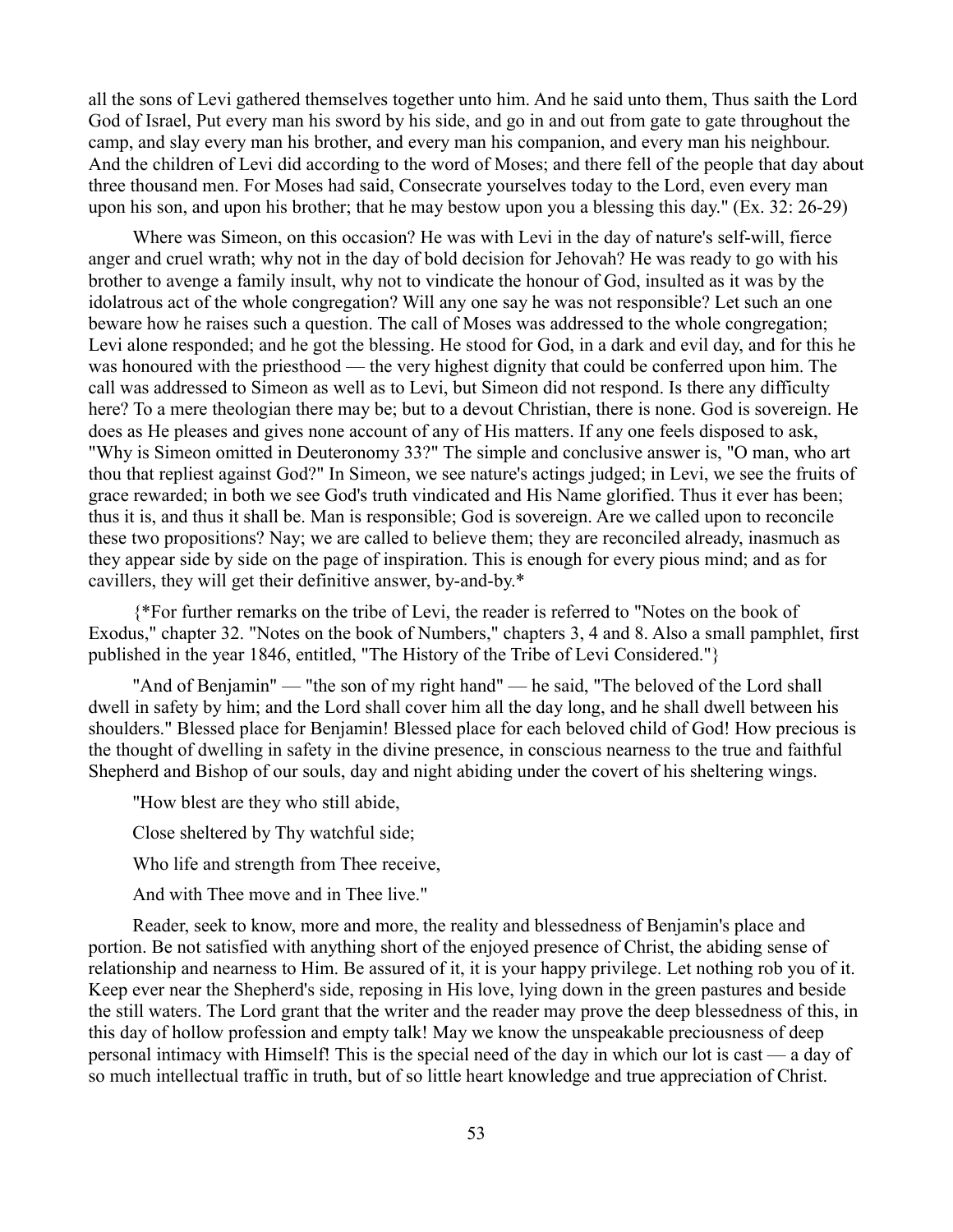"And of Joseph he said, Blessed of the Lord be his land, for the precious things of heaven, for the dew, and for the deep that coucheth beneath, and for the precious fruits brought forth by the sun, and for the precious things put forth by the moon, and for the chief things of the ancient mountains, and for the precious things of the lasting hills, and for the precious things of the earth and fullness thereof, and for the goodwill of him that dwelt in the bush; let the blessing come upon the head of Joseph, and upon the top of the head of him that was separated from his brethren. His glory is like the firstling of his bullock, and his horns are like the horns of unicorns; with them he shall push the people together to the ends of the earth: and they are the ten thousands of Ephraim, and they are the thousands of Manasseh."

Joseph is a very remarkable type of Christ. We have dwelt upon his history in our studies on the book of Genesis. The reader will notice the emphatic way in which Moses speaks of the fact of his having been separated from his brethren. He was rejected and cast into the pit. He passed, in figure, through the deep waters of death, and thus reached the place of dignity and glory. He was raised from the dungeon to be ruler over the land of Egypt, and the preserver and sustainer of his brethren. The iron entered into his soul, and he was made to taste the bitterness of the place of death ere he entered the sphere of glory. Striking type of Him who hung upon the cross, lay in the grave, and is now on the throne of the majesty of heaven.

We cannot but be struck with the fullness of the blessing pronounced upon Joseph, both by Moses, in Deuteronomy 33 and by Jacob, in Genesis 49. Jacob's utterance is uncommonly fine. "Joseph is a fruitful bough, even a fruitful bough by a well," — Exquisitely beautiful figure! — "whose branches run over the wall. The archers have sorely grieved him, and shot at him, and hated him: but his bow abode in strength, and the arms of his hands were made strong by the hands of the mighty God of Jacob; *(from thence is the shepherd, the stone of Israel)* even by the God of thy father, who shall help thee; and by the Almighty who shall bless thee with blessings of heaven above, blessings of the deep that lieth under, blessings of the breasts, and of the womb: the blessings of thy father have prevailed above the blessings of my progenitors, unto the utmost bound of the everlasting hills: they shall be on the head of Joseph, and on the crown of the head of him that was separate from his brethren."

Magnificent range of blessing! And all this flowing from and based upon his sufferings. It is needless to say that all these blessings will be made good in the experience of Israel, by-and-by. The sufferings of the true Joseph will form the imperishable foundation of the future blessedness of His brethren in the land of Canaan; and not only so but the tide of blessing, deep and full, shall flow forth from that highly favoured though now desolate land, in refreshing virtue into all the earth. "And it shall be in that day, that living waters shall go out from Jerusalem; half of them toward the former sea, and half of them toward the hinder sea: in summer and in winter shall it be." Bright and blessed prospect for Jerusalem, for the land of Israel, and for the whole earth! What a sad mistake to apply such scriptures to the gospel dispensation or to the church of God! How contrary to the testimony of holy scripture — to the heart of God and to the mind of Christ!

"And of Zebulun he said, Rejoice, Zebulun, in thy going out, and, Issachar, in thy tents. They shall call the people unto the mountain; there they shall offer sacrifices of righteousness; for they shall suck of the abundance of the seas, and of the treasures hid in the sand."

Zebulun is to rejoice in his going forth, and Issachar in abiding in his tents. It will be joy at home and abroad; and there will be power to act on others also — calling the people unto the mountain to offer the sacrifices of righteousness. All this grounded upon the fact that they themselves shall suck of the abundance of the seas and of hidden treasures. Thus it is always in principle. It is our privilege to rejoice in the Lord, come what may, and to draw from those eternal springs and hidden treasures that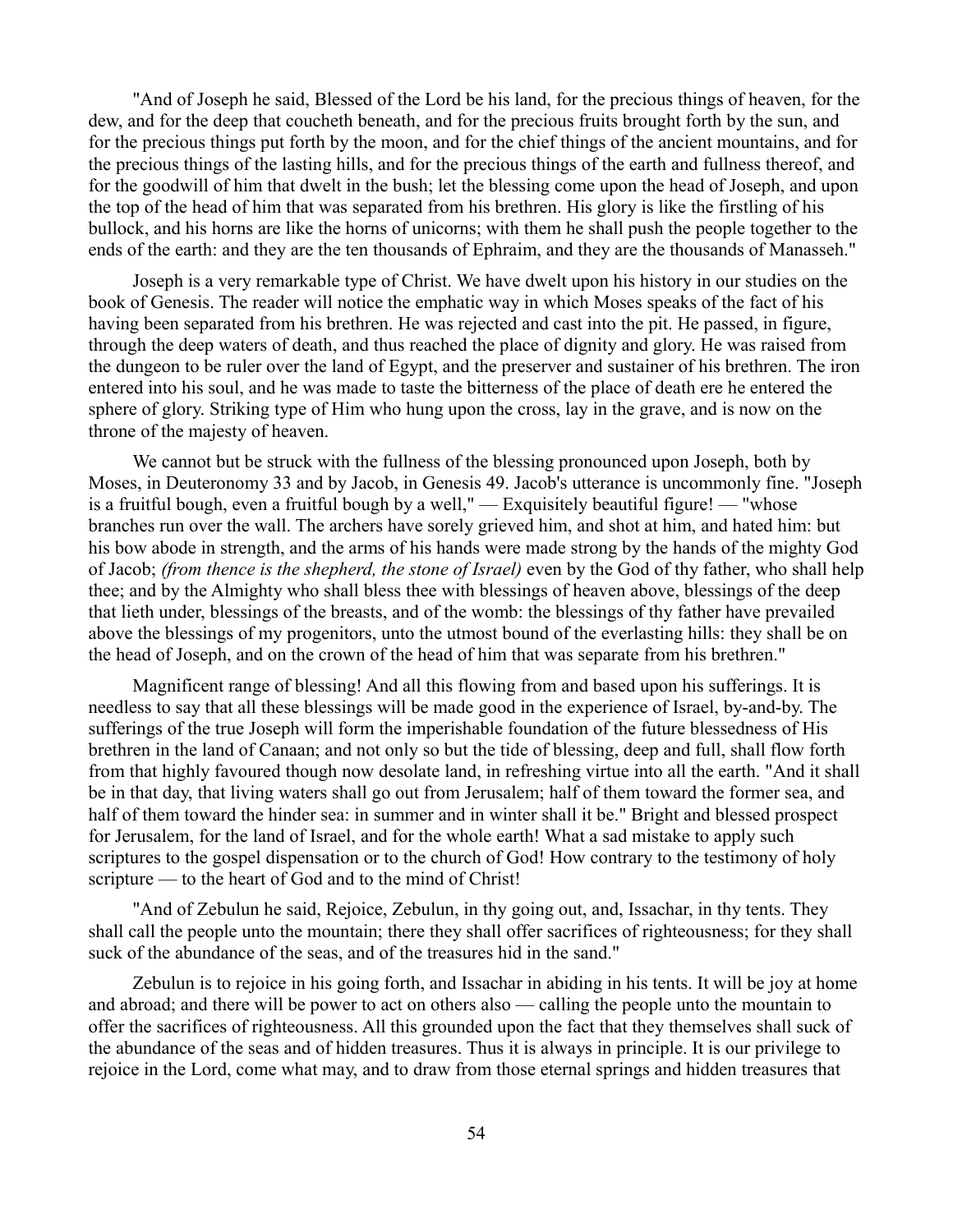are to be found in Himself. Then shall we be in a condition of soul to call others to taste and see that the Lord is good; and, not only so, but to present to God those sacrifices of righteousness so acceptable to Him.

"And of Gad he said, Blessed be he that enlargeth Gad: he dwelleth as a lion, and teareth the arm with the crown of the head. And he provided the first part for himself, because there, in a portion of the lawgiver, was he seated; and he came with the heads of the people, he executed the justice of the Lord, and his judgements with Israel. And of Dan he said, Dan is a lion's whelp; he shall leap from Bashan. And of Naphtali he said, O Naphtali, satisfied with favour, and full with the blessing of the Lord: possess thou the west and the south. And of Asher he said, Let Asher be blessed with children; let him be acceptable to his brethren, and let him dip his foot in oil. Thy shoes shall be iron and brass; and as thy days thy strength. There is none like unto the God of Jeshurun, who rideth upon the heaven in thy help, and in his excellency on the sky. The eternal God is thy refuge, and underneath are the everlasting arms: and he shall thrust out the enemy from before thee; and shall say, Destroy them. Israel then shall dwell in safety alone: the fountain of Jacob shall be upon a land of corn and wine; also his heavens shall drop down dew. Happy art thou, O Israel: who is like unto thee, O people saved by the Lord, the shield of thy help, and who is the sword of thy excellency! and thine enemies shall be found liars unto thee; and thou shalt tread upon their high places." (Vers. 20-29.)

Truly we may say human comment is uncalled for here. Nothing can exceed the preciousness of the grace that breathes in the closing lines of our book. The blessings of this chapter, like the song of chapter 33. begin and end with God and His marvellous ways with Israel. It is refreshing and comforting, beyond expression, at the close of all the appeals, all the exhortations, all the solemn warnings, all the faithful declarations, all the prophetic records as to failure and sin, judgement and governmental wrath — after all these, to listen to such accents as those which we have just penned. It is indeed a most magnificent termination to this blessed book of Deuteronomy. Grace and glory shine out with uncommon lustre. God will yet be glorified in Israel, and Israel fully and for ever blessed in God. Nothing can hinder this. The gifts and calling of God are without repentance. He will make good every jot and tittle of His precious word to Israel. The last words of the lawgiver bear the clearest and fullest testimony to all this. Had we nothing but the last four verses of the precious chapter on which we have been dwelling, they would be amply sufficient to prove, beyond all question, the future restoration, blessing, pre-eminence and glory of the twelve tribes of Israel in their own land.

True it is — blessedly true — that the Lord's people now can draw instruction, comfort and refreshment from the blessings pronounced upon Israel. Blessed be God, we can know what it is to be "satisfied with favour, and full of the blessing of the Lord." We may take comfort from the assurance that "as our days shall be our strength." We too can say, "The eternal God is our refuge, and underneath are the everlasting arms." We can say all this and much more. We can say what Israel never could and never can say. The church's blessings and privileges are all heavenly and spiritual; but that does not hinder our taking comfort from the promises made to Israel. The grand mistake of professing Christians is in applying to the church exclusively what most manifestly applies to God's earthly people. We must, once more, earnestly entreat the Christian reader to watch against this serious error. He need not be in the least afraid of losing anything of His own special blessing by leaving to the seed of Abraham the place and the portion assigned them by the counsels and promises of God; on the contrary, it is only when these are clearly understood and fully acknowledged that we can make an intelligent use of the entire canon of Old Testament scripture. We may lay it down as a great root principle that no one can possibly understand or interpret scripture who does not clearly recognise the grand distinction between Israel and the church of God.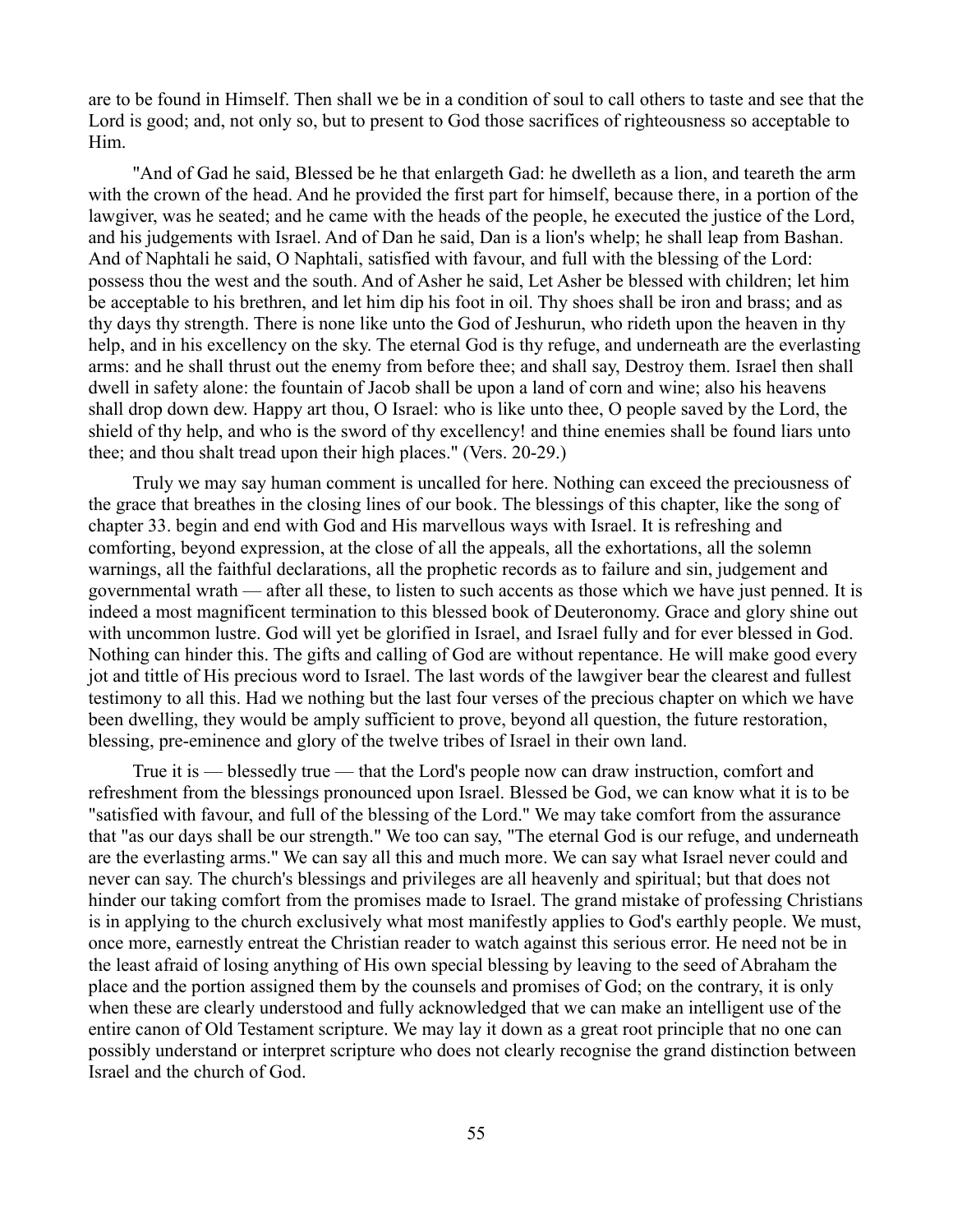## Deuteronomy 34.

This brief chapter forms an inspired postscript to the book of Deuteronomy. We are not told who was employed as the instrument in the hand of the inspiring Spirit; but this is a matter of no moment to the devout student of holy scripture. We are fully persuaded that the postscript is as truly inspired as the book, and the book as the Pentateuch; and the Pentateuch as the whole Volume of God.

"And Moses went up from the plains of Moab unto the mountain of Nebo, to the top, of Pisgah, that is over against Jericho. And the Lord showed him all the land of Gilead, unto Dan, and all Naphtali, and the land of Ephraim, and Manasseh, and all the land of Judah, unto the utmost sea, and the south, and the plain of the valley of Jericho, the city of palm trees, unto Zoar. And the Lord said unto him, This is the land which I sware unto Abraham, unto Isaac, and unto Jacob, saying, I will give it unto thy seed; I have caused thee to see it with thine eyes, but thou shalt not go over thither. So Moses the servant of the Lord died there in the land of Moab, according to the word of the Lord. And he buried him in a valley in the land of Moab, over against Beth-peor: but no man knoweth of his sepulchre unto this day."

In our studies on the books of Numbers and Deuteronomy, we have had occasion to dwell upon the very solemn and, we may truly add, soul subduing fact recorded in the above quotation. It will not therefore be needful to add many words in this our closing section. We would merely remind the reader that, if he would have a full understanding of the whole subject, he must look at Moses in a twofold aspect, namely, officially and personally.

Now, looking at this beloved and honoured man in his official capacity, it is very plain that it lay not in his province to conduct the congregation of Israel into the promised land. The wilderness was his sphere of action; it pertained not to him to lead the people across the river of death, into their destined inheritance. His ministry was connected with man's responsibility under law and the government of God, and hence it never could lead the People into the enjoyment of the promise. It was reserved for his successor to do this. Joshua, a type of the risen Saviour, was God's appointed instrument to lead His people across the Jordan, and plant them in their divinely given inheritance.

All this is plain and deeply interesting; but we must look at Moses personally as well as officially; and here, too, we must view him in a twofold aspect, as the subject of government and the object of grace. We must never lose sight of this most important distinction. It runs all through scripture, and is strikingly illustrated in the history of many of the Lord's beloved people and of His most eminent servants. The subject of grace and government demands the reader's most profound attention. We have dwelt upon it again and again, in the course of our studies; but no words of ours could adequately set forth its moral importance and immense practical value. We consider it one of the weightiest and most seasonable subjects that could possibly engage the attention of the Lord's people, at the present moment.

It was the government of God which, with stern decision, forbade the entrance of Moses into the Promised land, much as he longed to do so. He spoke unadvisedly with his lips; he failed to glorify God in the eyes of the congregation at the waters of Meribah, and for this he was forbidden to cross the Jordan and plant his foot on the promised land.

Let us deeply ponder this, beloved Christian reader. Let us see that we fully apprehend its moral force and practical application. It is surely with the greatest tenderness and delicacy that we would refer to the failure of one of the most beloved and illustrious of the Lord's servants; but it has been recorded for our learning and solemn admonition, and therefore we are bound to give earnest heed to it. We should ever remember that we, too, though under grace, are also the subjects of divine government. We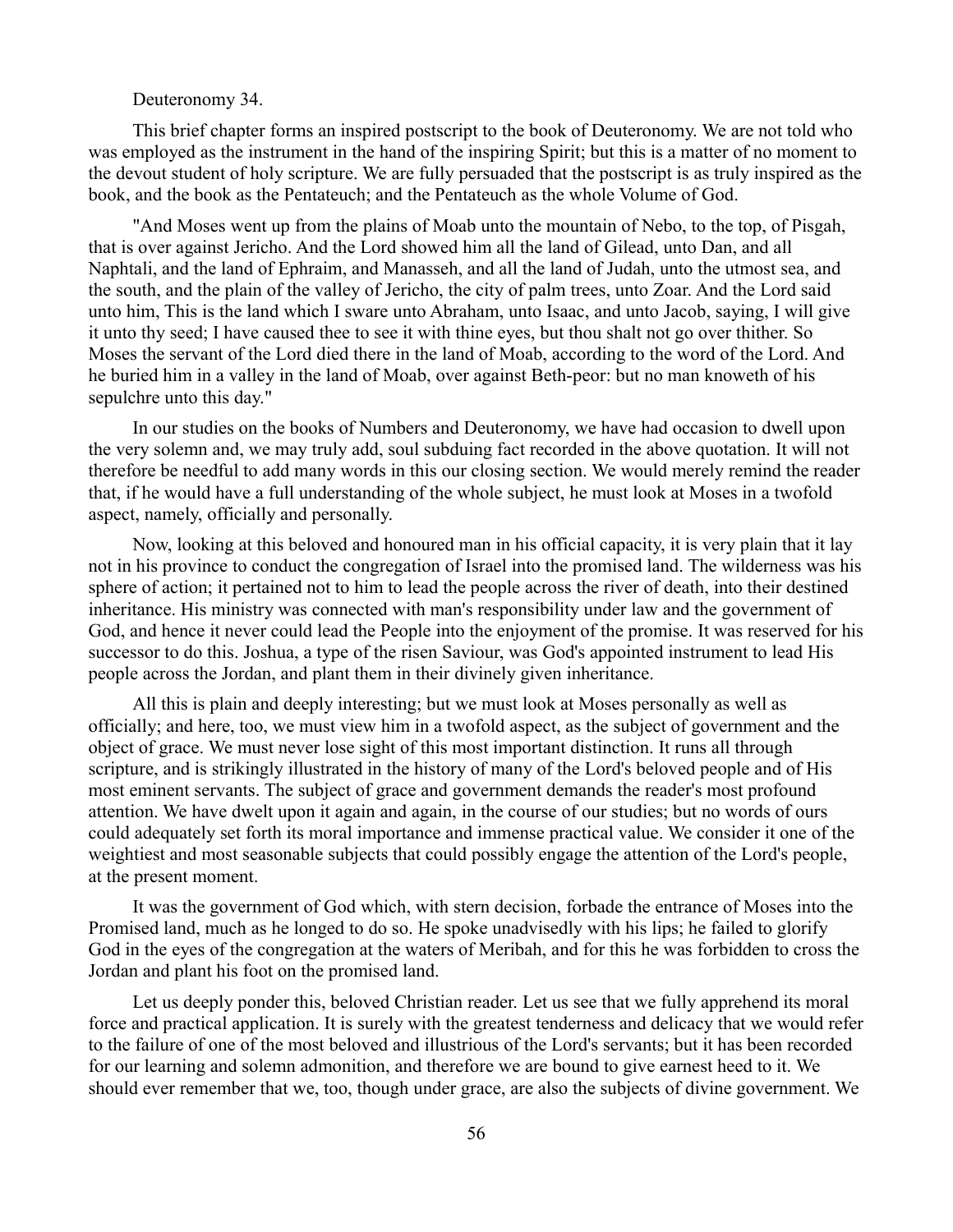are here on this earth, in the place of solemn responsibility, under a government which cannot be trifled with. True, we are children of the Father, loved with an infinite and everlasting love — loved even as Jesus is loved. We are members of the body of Christ, loved, cherished and nourished according to all the perfect love of His heart. There is no question of responsibility here, no possibility of failure; all is divinely settled, divinely sure; but we are the subjects of divine government also. Let us never, for one moment, lose sight of this. Let us beware of one-sided and pernicious notions of grace. The very fact of our being objects of divine favour and love, children of God, members of Christ, should lead us to yield all the more reverent attention to the divine government.

To use an illustration drawn from human affairs, her Majesty's children should, above all others, just because they are her children, respect her government; and were they, in any way, to transgress her laws, the dignity of government would be strikingly illustrated by their being made to pay the penalty. If they, because of being the queen's children, were to be allowed to transgress with impunity the enactments of her Majesty's government, it would be simply exposing the government to public contempt, and affording a warrant to all her subjects to do the same. And if it be thus in the case of a human government, how much more in the government of God! "You only have I known of all the families of the earth, *therefore* will I punish you for your iniquities." "The time is come that judgement must *begin at the house of God:* and if it first begin at us, what shall the end be of them that obey not the gospel of God? And if the righteous scarcely be saved, where shall the ungodly and the sinner appear?" Solemn fact! Solemn inquiry! May we ponder them deeply.

But, as we have said, Moses was the subject of grace, as well as of government; and truly that grace shines with special lustre on the top of Pisgah. There the venerable servant of God was permitted to stand in his Master's presence, and, with undimmed eye, survey the land of promise, in all its fair proportions. He was permitted to see it from a divine stand-point — see it, not merely as possessed by Israel, but as given by God.

And what then? He fell asleep and was gathered to his people. He died, not as a withered and feeble old man, but in all the freshness and vigour of matured manhood. "And Moses was an hundred and twenty years old when he died: his eye was not dim, nor his natural force abated." Striking testimony! Rare fact in the annals of our fallen race! The life of Moses was divided into three important and strongly marked periods of forty years each. He spent forty years in the house of Pharaoh; forty years "at the backside of the desert;" and forty years in the wilderness. Marvellous life! Eventful history! How instructive! How suggestive! How rich in its lessons from first to last! How profoundly interesting the study of such a life! To trace him from the river's brink where he lay a helpless babe, up to the top of Pisgah where he stood, in company with his Lord, to gaze with undimmed vision upon the fair inheritance of the Israel of God; and to see him again on the mount of Transfiguration in company with his honoured fellow-servant Elias, "talking with Jesus" on the grandest theme that could possibly engage the attention of men or angels. Highly favoured man! Blessed servant! Marvellous vessel!

And then let us hearken to the divine testimony to this most beloved man Of God. "And there arose not a prophet since in Israel like unto Moses, whom the Lord knew face to face, in all the signs and the wonders which the Lord sent him to do in the land of Egypt to Pharaoh, and to all his servants, and to all his land, and in all that mighty hand, and in all the great terror which Moses showed in the sight Of all Israel."

May the Lord, in His infinite goodness, bless our study of the book of Deuteronomy! May its precious lessons be engraved upon the tablets of our hearts with the eternal pen of the Holy Ghost, and produce their proper result in forming our character, governing our conduct and shaping our way